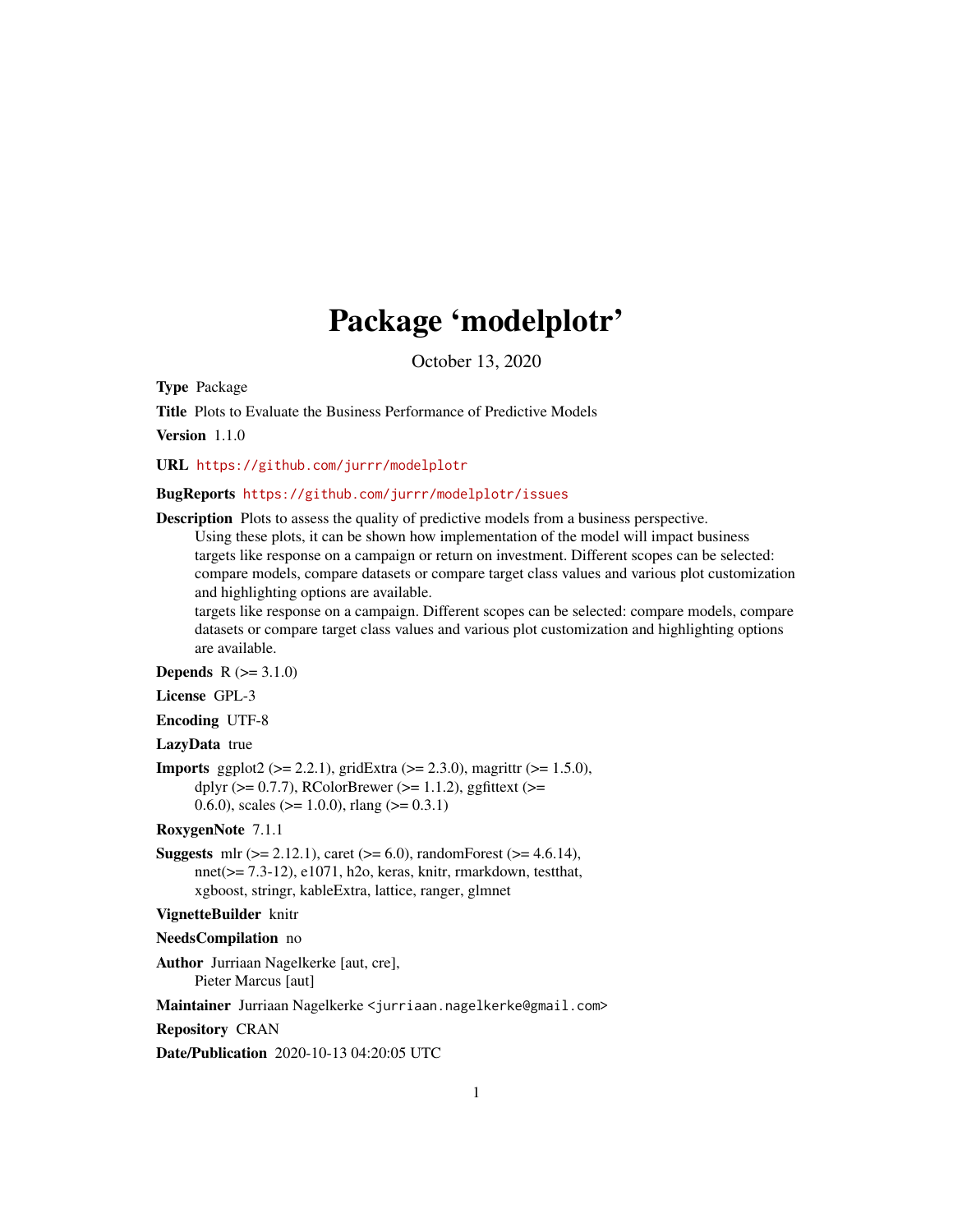# <span id="page-1-0"></span>R topics documented:

| Index | 41 |
|-------|----|

<span id="page-1-1"></span>aggregate\_over\_ntiles *Build a dataframe with aggregated evaluation measures*

# Description

Build a dataframe with aggregated actuals and predictions. Records in this dataframe represent the unique combinations of models [m], datasets [d], targetvalues [t] and ntiles [n]. The size of this dataframe therefore is (m\*d\*t\*n) rows and 23 columns.

*In most cases, you do not need to use function since the* [plotting\\_scope](#page-12-1) *function will call this function automatically.*

# Usage

aggregate\_over\_ntiles(prepared\_input)

# Arguments

prepared\_input Dataframe resulting from function [prepare\\_scores\\_and\\_ntiles](#page-33-1) or a data frame that meets requirements as specified in the section below: When you build input for aggregate\_over\_ntiles() yourself .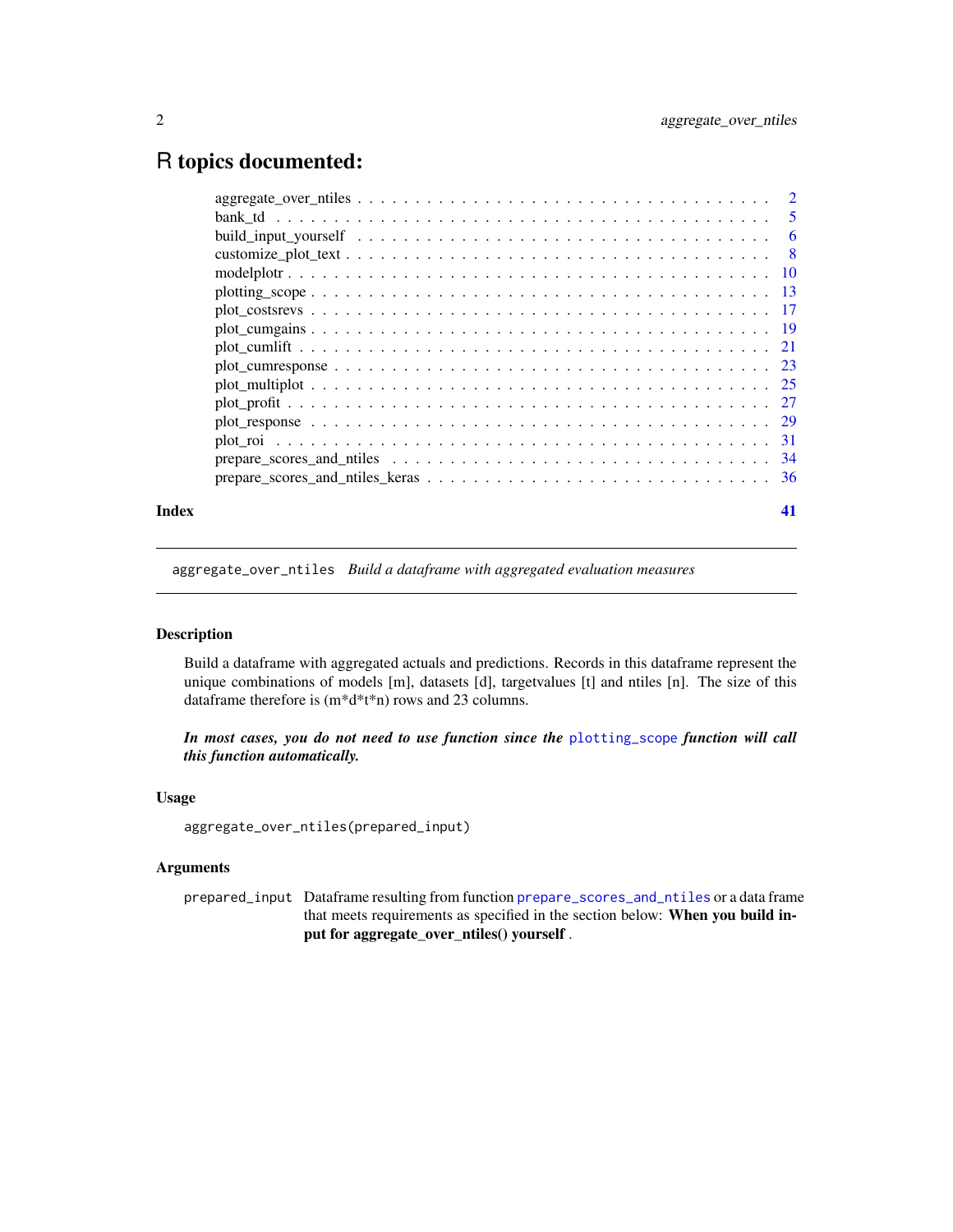# Value

Dataframe object is returned, containing:

| column        | type              | definition                                                                                    |
|---------------|-------------------|-----------------------------------------------------------------------------------------------|
| model_label   | String            | Name of the model object                                                                      |
| dataset_label | Factor            | Datasets to include in the plot as factor levels                                              |
| target_class  | String or Integer | Target classes to include in the plot                                                         |
| ntile         | Integer           | Ntile groups based on model probability for target class                                      |
| neg           | Integer           | Number of cases not belonging to target class in dataset in ntile                             |
| pos           | Integer           | Number of cases belonging to target class in dataset in ntile                                 |
| tot           | Integer           | Total number of cases in dataset in ntile.                                                    |
| pct           | Decimal           | Percentage of cases in dataset in ntile that belongs to target class (pos/tot)                |
| negtot        | Integer           | Total number of cases not belonging to target class in dataset                                |
| postot        | Integer           | Total number of cases belonging to target class in dataset                                    |
| tottot        | Integer           | Total number of cases in dataset                                                              |
| pcttot        | Decimal           | Percentage of cases in dataset that belongs to target class (postot / tottot)                 |
| cumneg        | Integer           | Cumulative number of cases not belonging to target class in dataset from ntile 1 up until nt  |
| cumpos        | Integer           | Cumulative number of cases belonging to target class in dataset from ntile 1 up until ntile   |
| cumtot        | Integer           | Cumulative number of cases in dataset from ntile 1 up until ntile                             |
| cumpct        | Integer           | Cumulative percentage of cases belonging to target class in dataset from ntile 1 up until nti |
| gain          | Decimal           | Gains value for dataset for ntile (pos/postot)                                                |
| cumgain       | Decimal           | Cumulative gains value for dataset for ntile (cumpos/postot)                                  |
| gain_ref      | Decimal           | Lower reference for gains value for dataset for ntile (ntile/#ntiles)                         |
| gain_opt      | Decimal           | Upper reference for gains value for dataset for ntile                                         |
| lift          | Decimal           | Lift value for dataset for ntile (pct/pcttot)                                                 |
| cumlift       | Decimal           | Cumulative lift value for dataset for ntile ((cumpos/cumtot)/pcttot)                          |
| cumlift_ref   | Decimal           | Reference value for Cumulative lift value (constant: 1)                                       |

# When you build input for aggregate\_over\_ntiles() yourself

To make plots with modelplotr, is not required to use the function prepare\_scores\_and\_ntiles to generate the required input data. You can create your own dataframe containing actuals and probabilities and ntiles (1st ntile =  $(1/\text{F}})$  percent with highest model probability, last ntile =  $(1/\text{F}})$ percent with lowest probability according to model) , In that case, make sure the input dataframe contains the folowing columns & formats:

| column                                                             | type                                       | definition                                                                                                                                                                                    |
|--------------------------------------------------------------------|--------------------------------------------|-----------------------------------------------------------------------------------------------------------------------------------------------------------------------------------------------|
| model_label                                                        | Factor                                     | Name of the model object                                                                                                                                                                      |
| dataset_label                                                      | Factor                                     | Datasets to include in the plot as factor levels                                                                                                                                              |
| $y_{true}$                                                         | Factor                                     | Target with actual values                                                                                                                                                                     |
| $prob_{i}[tv1]$                                                    | Decimal                                    | Probability according to model for target value 1                                                                                                                                             |
| $prob_{1}[tv2]$                                                    | Decimal                                    | Probability according to model for target value 2                                                                                                                                             |
| $\cdots$<br>prob [tvn]<br>$ntl_{\text{t}}v1$<br>$ntl_{\text{t}}v2$ | $\cdots$<br>Decimal<br>Integer<br>Integerl | <br>Probability according to model for target value n<br>Ntile based on probability according to model for target value 1<br>Nulle based on probability according to model for target value 2 |
| $\cdots$<br>ntl [tvn]                                              | $\cdots$<br>Integer                        | $\cdots$<br>Nulle based on probability according to model for target value n                                                                                                                  |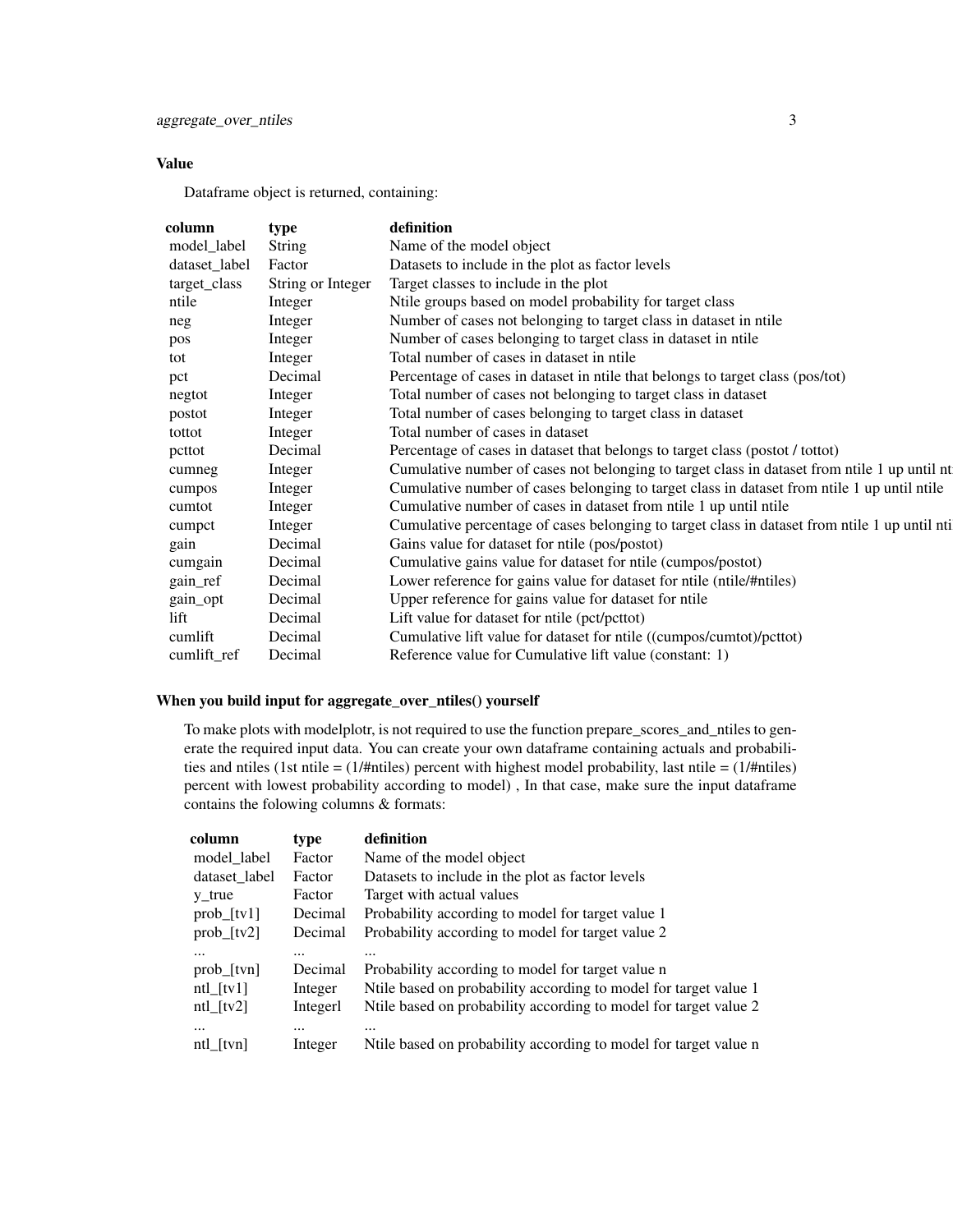<span id="page-3-0"></span>See [build\\_input\\_yourself](#page-5-1) for an example to build the required input yourself.

# See Also

[modelplotr](#page-9-1) for generic info on the package moddelplotr

vignette('modelplotr')

[prepare\\_scores\\_and\\_ntiles](#page-33-1) for details on the function prepare\_scores\_and\_ntiles that generates the required input.

[plotting\\_scope](#page-12-1) for details on the function plotting\_scope that filters the output of aggregate\_over\_ntiles to prepare it for the required evaluation.

[build\\_input\\_yourself](#page-5-1) for an example to build the required input yourself.

<https://github.com/modelplot/modelplotr> for details on the package

<https://modelplot.github.io/> for our blog on the value of the model plots

# Examples

```
## Not run:
# load example data (Bank clients with/without a term deposit - see ?bank_td for details)
data("bank_td")
```

```
# prepare data for training model for binomial target has_td and train models
train_index = sample(seq(1, nrow(bank_td)),size = 0.5*nrow(bank_td) ,replace = FALSE)
train = bank_td[train_index,c('has_td','duration','campaign','pdays','previous','euribor3m')]
test = bank_td[-train_index,c('has_td','duration','campaign','pdays','previous','euribor3m')]
```

```
#train models using mlr...
trainTask <- mlr::makeClassifTask(data = train, target = "has_td")
testTask <- mlr::makeClassifTask(data = test, target = "has_td")
mlr::configureMlr() # this line is needed when using mlr without loading it (mlr::)
task = mlr::makeClassifTask(data = train, target = "has_td")
lrn = mlr::makeLearner("classif.randomForest", predict.type = "prob")
rf = mlr::train(lrn, task)
lrn = mlr::makeLearner("classif.multinom", predict.type = "prob")
mnl = mlr::train(lrn, task)
#... or train models using caret...
# setting caret cross validation, here tuned for speed (not accuracy!)
fitControl <- caret::trainControl(method = "cv",number = 2,classProbs=TRUE)
# random forest using ranger package, here tuned for speed (not accuracy!)
rf = \text{caret::train(has_t d \textless '}, \text{data = train, method = "ranger", trControl = fitControl, }tuneGrid = expand.grid(.mtry = 2,.splitrule = "gini",.min.node.size=10))
# mnl model using glmnet package
mnl = caret::train(has_t d \sim ., data = train, method = "glmnet", trControl = fitControl)#... or train models using h2o...
h2o::h2o.init()
h2o::h2o.no_progress()
h2o_{\text{train}} = h2o::as.h2o(\text{train})h2o_test = h2o::as.h2o(test)gbm \leftarrow h2o::h2o.gbm(y = "has_t'd",x = \text{setdiff}(\text{colnames}(\text{train}), \text{ "has\_td"}),training_frame = h2o_train,
```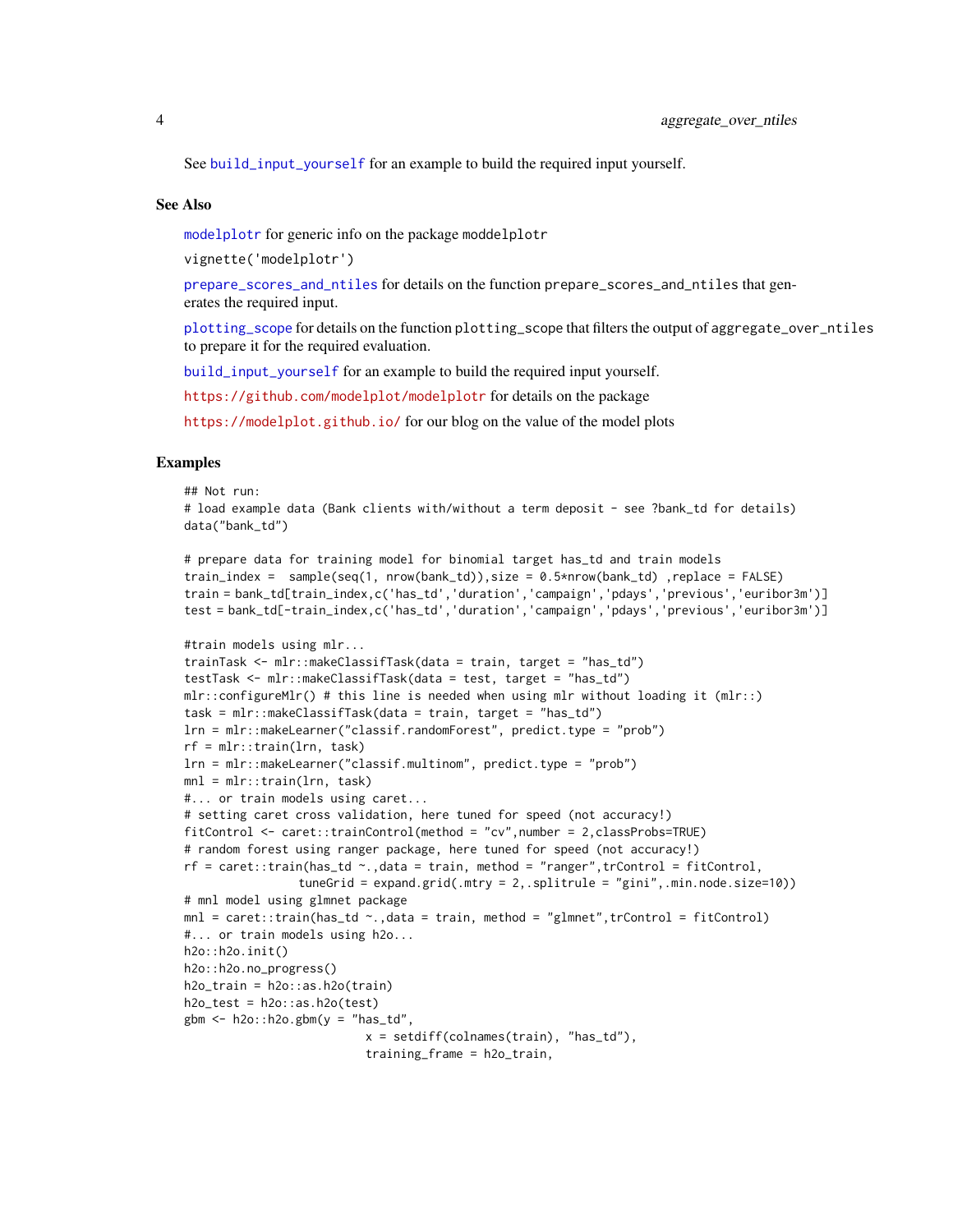```
nfolds = 5#... or train models using keras.
x_train <- as.matrix(train[,-1]); y=train[,1]; y_train <- keras::to_categorical(as.numeric(y)-1);
`%>%` <- magrittr::`%>%`
nn <- keras::keras_model_sequential() %>%
keras::layer_dense(units = 16,kernel_initializer = "uniform",activation = 'relu',
                   input_shape = NCOL(x_train))%>%
 keras::layer_dense(units = 16,kernel_initializer = "uniform", activation='relu') %>%
 keras::layer_dense(units = length(levels(train[,1])),activation='softmax')
nn %>% keras::compile(optimizer='rmsprop',loss='categorical_crossentropy',metrics=c('accuracy'))
nn %>% keras::fit(x_train,y_train,epochs = 20,batch_size = 1028,verbose=0)
# preparation steps
scores_and_ntiles <- prepare_scores_and_ntiles(datasets=list("train","test"),
                      dataset_labels = list("train data","test data"),
                      models = list("rf","mnl", "gbm","nn"),
                      model_labels = list("random forest","multinomial logit",
                                "gradient boosting machine","artificial neural network"),
                      target_column="has_td")
aggregated <- aggregate_over_ntiles(prepared_input=scores_and_ntiles)
head(aggregated)
plot_input <- plotting_scope(prepared_input = aggregated)
head(plot_input)
## End(Not run)
```
bank\_td *Bank clients that have/have not subscribed a term deposit.*

# Description

A dataset containing some customer characteristics for clients of a bank that have/have not subscribed a term deposit.

#### Usage

bank\_td

# Format

A data frame with 2000 rows and 6 variables:

- has\_td has the client subscribed a term deposit? Values: "term deposit", "no". This variable is used as the binary target variable in examples for the modelplotr package.
- td\_type what type of term deposit did the client subscribe? Values: "no.td", "td.type.A", "td.type.B", "td.type.C". This variable is used as the multinomial target variable in examples for the modelplotr package.

duration last contact duration, in seconds (numeric)

campaign number of contacts performed during this campaign and for this client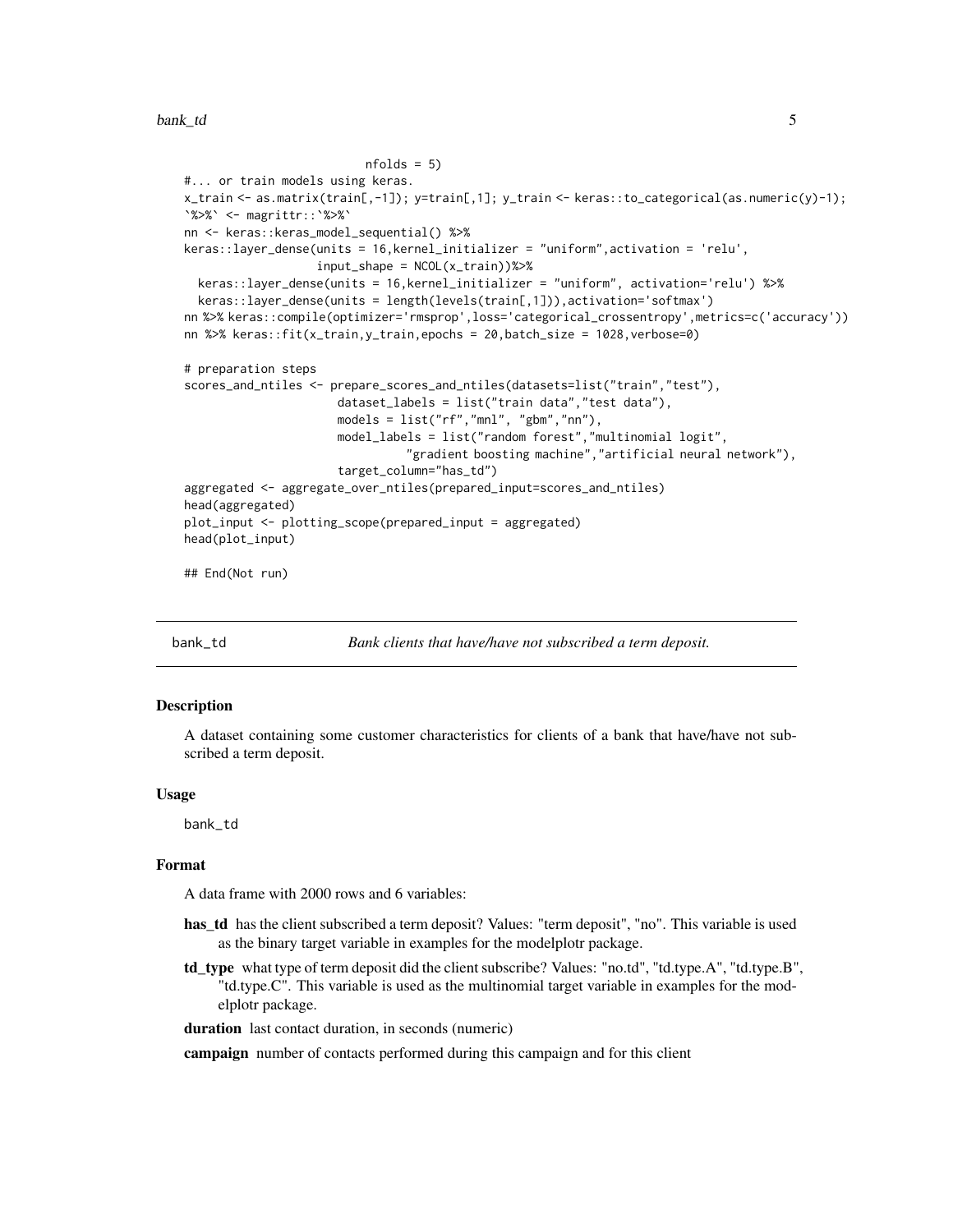<span id="page-5-0"></span>pdays number of days that passed by after the client was last contacted from a previous campaign previous number of contacts performed before this campaign and for this client (numeric) euribor3m euribor 3 month rate

# Source

This dataset is a subset of the dataset made available by the University of California, Irvine. The complete dataset is available here: [https://archive.ics.uci.edu/ml/machine-learning-data](https://archive.ics.uci.edu/ml/machine-learning-databases/00222/bank-additional.zip)bases/ [00222/bank-additional.zip](https://archive.ics.uci.edu/ml/machine-learning-databases/00222/bank-additional.zip)

<span id="page-5-1"></span>build\_input\_yourself *Example: build required input from a custom model*

# Description

It's very easy to apply modelplotr to predictive models that are developed in caret, mlr, h2o or keras. However, also for models that are developed differently, even those built outside of R, it only takes a bit more work to use modelplotr on top of these models. In this section we introduce the required format and an example.

#### When you build input for plotting\_scope() yourself

To make plots with modelplotr, is not required to use the function prepare\_scores\_and\_ntiles to generate the required input data. You can create your own dataframe containing actuals and probabilities and ntiles (1st ntile =  $(1/\text{Fntiles})$  percent with highest model probability, last ntile =  $(1/\text{Fntiles})$ percent with lowest probability according to model) , In that case, make sure the input dataframe contains the folowing columns & formats:

| column                | type                | definition                                                                   |
|-----------------------|---------------------|------------------------------------------------------------------------------|
| model_label           | Factor              | Name of the model object                                                     |
| dataset_label         | Factor              | Datasets to include in the plot as factor levels                             |
| $y_{true}$            | Factor              | Target with actual values                                                    |
| $prob_{i}[tv1]$       | Decimal             | Probability according to model for target value 1                            |
| $prob_{r}[tv2]$       | Decimal             | Probability according to model for target value 2                            |
| <br>prob [tvn]        | <br>Decimal         | $\cdots$<br>Probability according to model for target value n                |
| $ntl_{\text{t}}v1$    | Integer             | Ntile based on probability according to model for target value 1             |
| $ntl_{\text{t}}v2$    | Integerl            | Ntile based on probability according to model for target value 2             |
| $\cdots$<br>ntl [tvn] | $\cdots$<br>Integer | $\cdots$<br>Nulle based on probability according to model for target value n |

# Examples

# load example data (Bank clients with/without a term deposit - see ?bank\_td for details) data("bank\_td") library(dplyr)

# prepare data for training model for binomial target has\_td and train models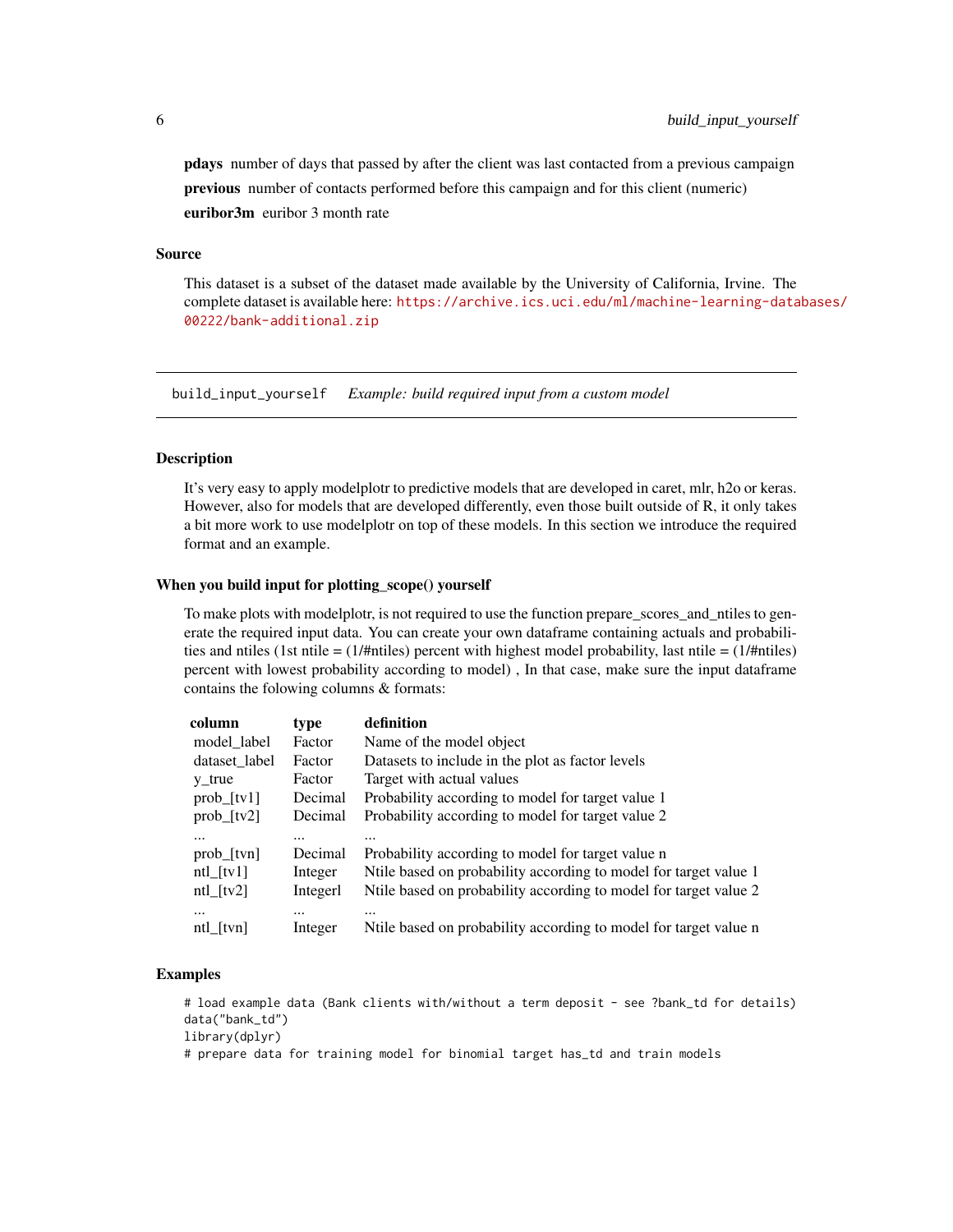```
train_index = sample(seq(1, nrow(bank_td)),size = 0.5*nrow(bank_td) ,replace = FALSE)
train = bank_td[train_index,c('has_td','duration','campaign','pdays','previous','euribor3m')]
test = bank_td[-train_index,c('has_td','duration','campaign','pdays','previous','euribor3m')]
#train logistic regression model with stats package
glm.model <- glm(has_td ~.,family=binomial(link='logit'),data=train)
#score model
prob_no.term.deposit <- stats::predict(glm.model,newdata=train,type='response')
prob_term.deposit <- 1-prob_no.term.deposit
#set number of ntiles
ntiles = 10
# determine cutoffs
cutoffs = c(stats::quantile(prob_term.deposit,probs = seq(0,1,1/ntiles),na.cm = TRUE))#calculate ntile values
ntl_term.deposit <- (ntiles+1)-as.numeric(cut(prob_term.deposit,breaks=cutoffs,include.lowest=TRUE))
ntl_no.term.deposit <- (ntiles+1)-ntl_term.deposit
# create scored data frame
scores_and_ntiles <- train %>%
    select(has_td) %>%
    mutate(model_label=factor('logistic regression'),
           dataset_label=factor('train data'),
           y_true=factor(has_td),
           prob_term.deposit = prob_term.deposit,
           prob_no.term.deposit = prob_no.term.deposit,
           ntl_term.deposit = ntl_term.deposit,
           ntl_no.term.deposit = ntl_no.term.deposit) %>%
    select(-has_td)
# add test data
#score model on test data
prob_no.term.deposit <- stats::predict(glm.model,newdata=test,type='response')
prob_term.deposit <- 1-prob_no.term.deposit
#set number of ntiles
ntiles = 10
# determine cutoffs
cutoffs = c(stats::quantile(prob_term.deposit,probs = seq(0,1,1/ntiles),na.rm = TRUE))
#calculate ntile values
ntl_term.deposit <- (ntiles+1)-as.numeric(cut(prob_term.deposit,breaks=cutoffs,include.lowest=TRUE))
ntl_no.term.deposit <- (ntiles+1)-ntl_term.deposit
scores_and_ntiles <- scores_and_ntiles %>%
 rbind(
  test %>%
    select(has_td) %>%
    mutate(model_label=factor('logistic regression'),
           dataset_label=factor('test data'),
           y_true=factor(has_td),
           prob_term.deposit = prob_term.deposit,
           prob_no.term.deposit = prob_no.term.deposit,
           ntl_term.deposit = ntl_term.deposit,
           ntl_no.term.deposit = ntl_no.term.deposit) %>%
    select(-has_td)
    )
```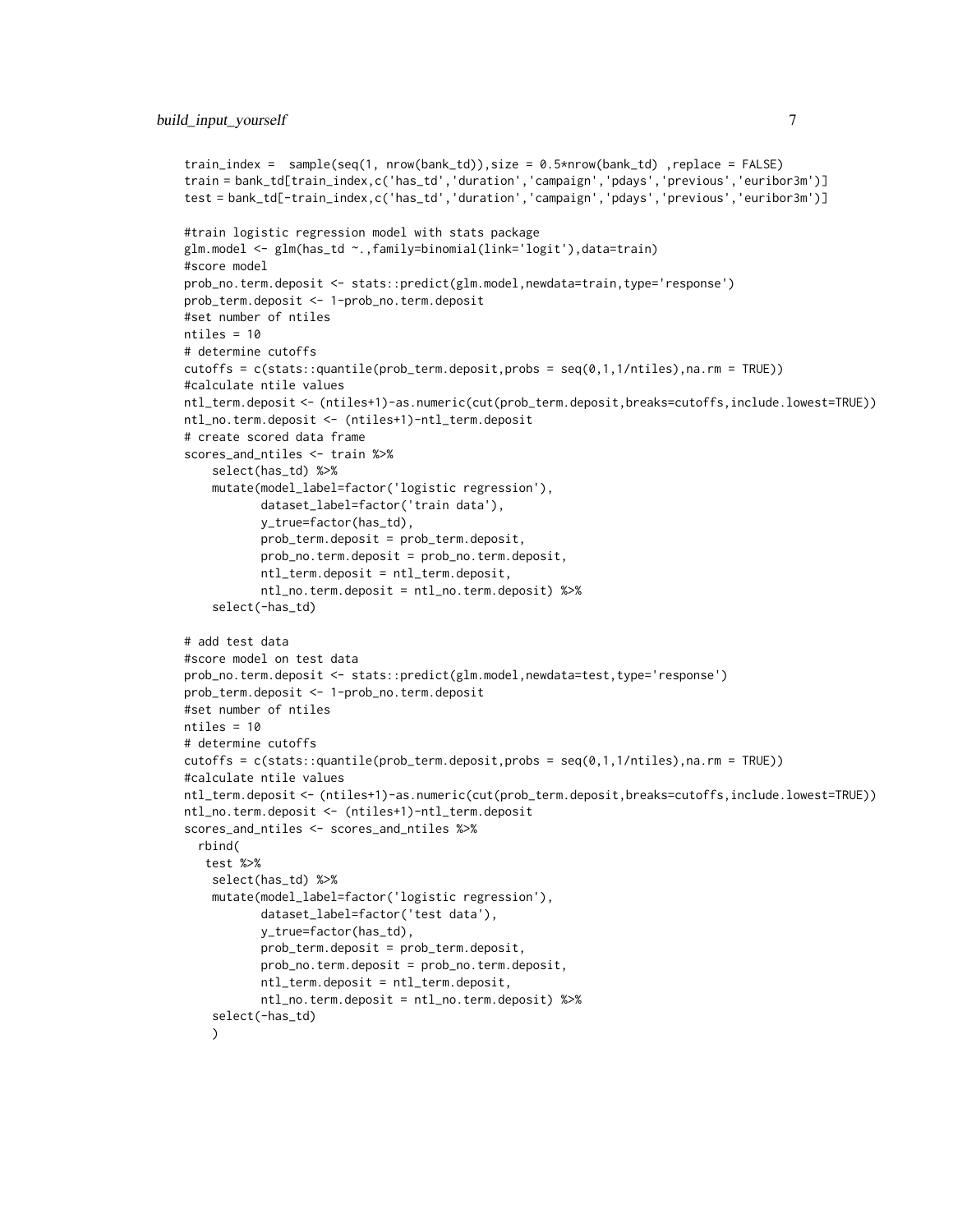plot\_input <- plotting\_scope(prepared\_input = scores\_and\_ntiles,scope='compare\_datasets') plot\_cumgains()

<span id="page-7-1"></span>customize\_plot\_text *Customize textual elements of the plots*

#### Description

Function to overrule the default textual elements in the plots, like title, subtitle, axis labels and annotation texts when the highlighting parameter highlight\_ntile is specified.

# Usage

```
customize_plot_text(plot_input = plot_input)
```
#### Arguments

| plot_input | Dataframe. Dataframe needs to be created with plotting scope or else meet |
|------------|---------------------------------------------------------------------------|
|            | required input format.                                                    |

# Value

List with default values for all textual elements of the plots.

# How to customize textual elements of plots

All textual parts of the plots can be customized, for instance to translate textual elements to another language or to change the annotation text that is added with the highlight\_ntile parameter. Once you have created the plot\_input dataframe using plotting\_Scope, you can run this customize\_plot\_text() function. It returns a list, containing all textual elements of the plots, including annotation texts. For instance, run

```
my_plot_text <-customize_plot_text(plot_input = plot_input)
```
The list contains plot-specific elements (e.g. . . . \$cumgains\$...)). Now, you can change the textual elements by overriding the element(s) you want to customize. For instance, if you want to change the textual elements of the gains plot to Dutch:

```
my_plot_text$gains$plottitle <-'Cumulatieve Gains grafiek'
my_plot_text$gains$x_axis_label <-'Deciel'
my_plot_text$gains$y_axis_label <-'cumulatieve gains'
my_plot_text$cumgains$optimal_gains_label <-'maximale gains'
my_plot_text$cumgains$minimal_gains_label <-'minimale gains'
plot_cumgains(custom_plot_text = my_plot_text)
```
To change the annotation text, use the placeholders starting with '&' to dynamically include:

<span id="page-7-0"></span>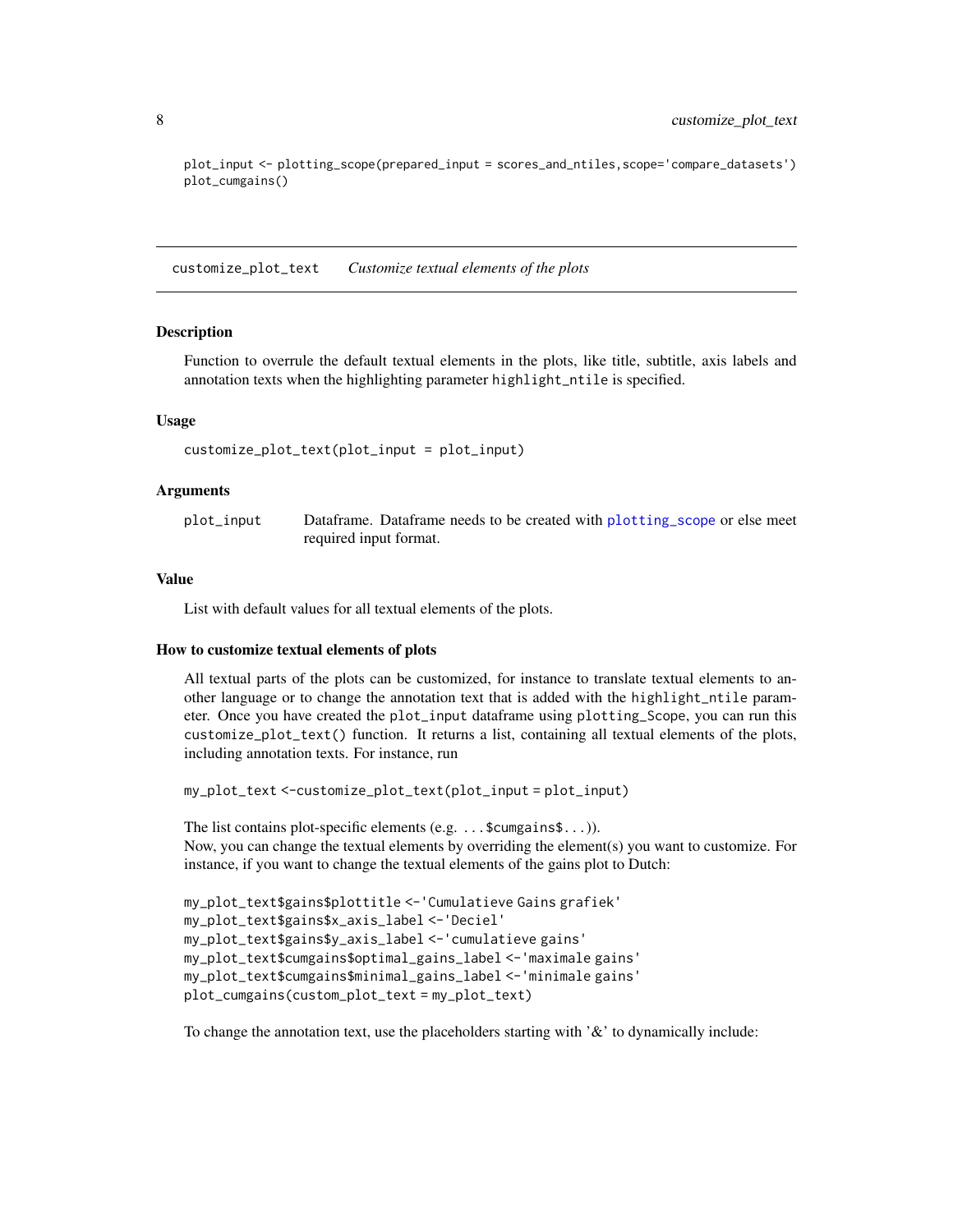<span id="page-8-0"></span>

| palaceholder | placeholder value                                                                                              |
|--------------|----------------------------------------------------------------------------------------------------------------|
| &NTL         | ntile specified with parameter highlight_ntile.                                                                |
| &PCTNTL      | Total percentage of dataset selected up until specified ntile.                                                 |
| &MDL         | Selected model label(s).                                                                                       |
| &DS          | Selected dataset label(s).                                                                                     |
| &YVAL        | Selected target class (Y-value).                                                                               |
| &VALUE       | The plot specific value at specified ntile. Eg. Cumulative gains, Rumulative lift, Response, Cumulative respon |

For instance, to translate the gains plot annotation text to Dutch: my\_plot\_text\$cumlift\$annotationtext <-"Door &PCTNTL met de hoogste modelkans volgens model &MDL in &DS te selecteren is deze selectie van &YVAL observaties &CUMLIFT keer beter dan een random selectie." plot\_cumlift(highlight\_ntile=3,custom\_plot\_text=my\_plot\_text)

# See Also

[modelplotr](#page-9-1) for generic info on the package moddelplotr

vignette('modelplotr')

<https://github.com/modelplot/modelplotr> for details on the package

<https://modelplot.github.io/> for our blog on the value of the model plots

# Examples

# load example data (Bank clients with/without a term deposit - see ?bank\_td for details) data("bank\_td")

```
# prepare data for training model for binomial target has_td and train models
train_index = sample(seq(1, nrow(bank_td)),size = 0.5*nrow(bank_td) ,replace = FALSE)
train = bank_td[train_index,c('has_td','duration','campaign','pdays','previous','euribor3m')]
test = bank_td[-train_index,c('has_td','duration','campaign','pdays','previous','euribor3m')]
```

```
#train models using caret... (or use mlr or H2o or keras ... see ?prepare_scores_and_ntiles)
# setting caret cross validation, here tuned for speed (not accuracy!)
fitControl <- caret::trainControl(method = "cv",number = 2,classProbs=TRUE)
# random forest using ranger package, here tuned for speed (not accuracy!)
rf = \text{caret:} \text{train}(\text{has\_td} \sim .,\text{data = train},\text{ method = "ranger", trControl = fitControl},tuneGrid = expand.grid(.mtry = 2,.splitrule = "gini",.min.node.size=10))
# mnl model using glmnet package
mnl = \text{caret::train(has_td ~.},\text{data = train, method = "glmnet",trControl = fitControl)}# load modelplotr
library(modelplotr)
# transform datasets and model objects to input for modelplotr
scores_and_ntiles <- prepare_scores_and_ntiles(datasets=list("train","test"),
                          dataset_labels = list("train data","test data"),
                          models = list("rf","mnl"),
                          model_labels = list("random forest","multinomial logit"),
                          target_column="has_td",
```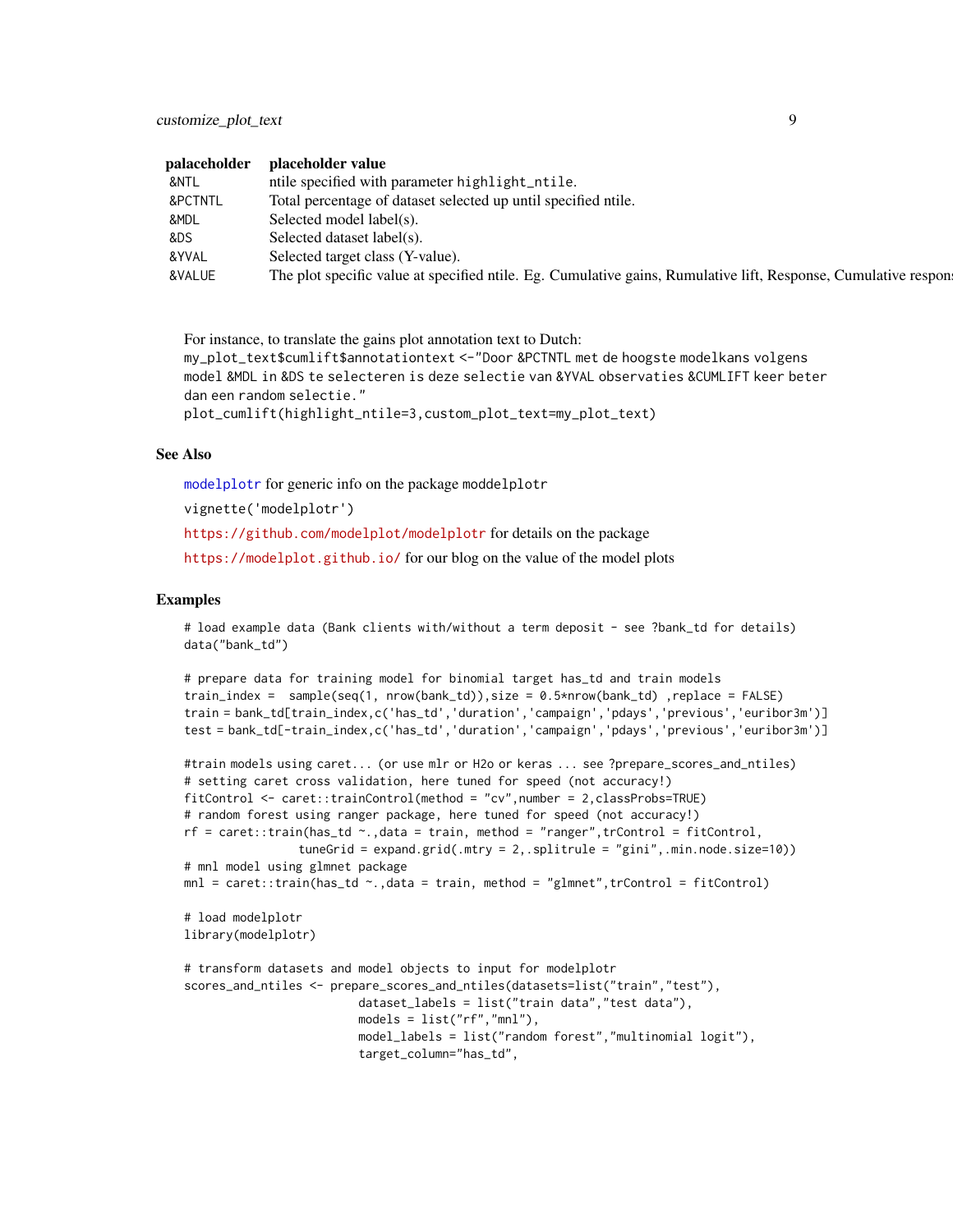```
ntiles=100)
```

```
# set scope for analysis (default: no comparison)
plot_input <- plotting_scope(prepared_input = scores_and_ntiles)
# customize all textual elements of plots
mytexts <- customize_plot_text(plot_input = plot_input)
mytexts$cumresponse$plottitle <- 'Expected conversion rate for Campaign XYZ'
mytexts$cumresponse$plotsubtitle <- 'proposed selection: best 15 percentiles according to our model'
mytexts$cumresponse$y_axis_label <- '% Conversion'
mytexts$cumresponse$x_axis_label <- 'percentiles (percentile = 1% of customers)'
mytexts$cumresponse$annotationtext <-
 "Selecting up until the &NTL percentile with model &MDL has an expected conversion rate of &VALUE"
plot_cumresponse(data=plot_input,custom_plot_text = mytexts,highlight_ntile = 15)
```
<span id="page-9-1"></span>modelplotr *modelplotr: Plots to Evaluate the Business Performance of Predictive Models.*

## Description

Plots to evaluate the business performance of predictive models in R. A number of widely used plots to assess the quality of a predictive model from a business perspective can easily be created. Using these plots, it can be shown how implementation of the model will impact business targets like response on a campaign or return on investment. It's very easy to apply modelplotr to predictive models that are developed in caret, mlr, h2o or keras. For other models, even those built outside of R, an instruction is included. The modelplotr package provides three categories of important functions: datapreparation, plot parameterization and plotting.

#### Datapreparation functions

The datapreparation functions are:

- [prepare\\_scores\\_and\\_ntiles](#page-33-1) Function that builds a dataframe that contains actuals and predictions on the target variable for each dataset in datasets and each model in models. As inputs, it takes dataframes to score and model objects created with caret, mlr, h2o or keras. Specifically for keras models, built with keras\_model\_sequential() or with the keras functional API, there is the [prepare\\_scores\\_and\\_ntiles\\_keras](#page-35-1) function. To use modelplotr on top of models created otherwise, even models built outside r, see [aggregate\\_over\\_ntiles](#page-1-1)
- [plotting\\_scope](#page-12-1) Function that creates a dataframe in the required format for all modelplotr plots, relevant to the selected scope of evaluation. Each record in this dataframe represents a unique combination of datasets, models, target classes and ntiles. As an input, plotting\_scope can handle both a dataframe created with aggregate\_over\_ntiles as well as a dataframe created with prepare\_scores\_and\_ntiles (or with prepare\_scores\_and\_ntiles\_keras or created otherwise, with similar layout).
- [aggregate\\_over\\_ntiles](#page-1-1) Function that aggregates the output of prepare\_scores\_and\_ntiles to create a dataframe with aggregated actuals and predictions. Each record in this dataframe represents a unique combination of datasets, models, target classes and ntiles. In most cases, you do not need to use function since the plotting\_scope function will call this function automatically.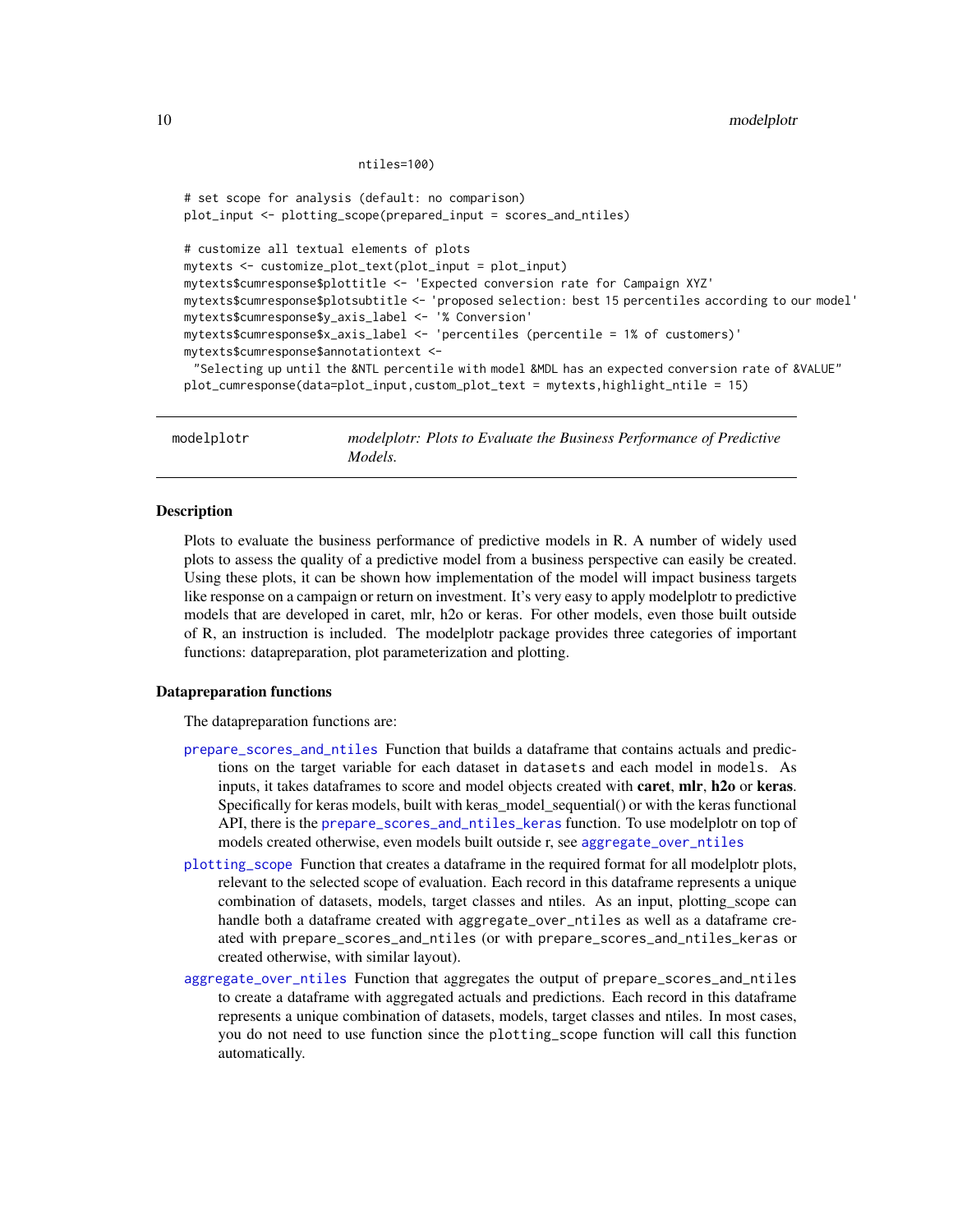#### <span id="page-10-0"></span>modelplotr and the state of the state of the state of the state of the state of the state of the state of the state of the state of the state of the state of the state of the state of the state of the state of the state of

# Parameterization functions

Most parameterization functions are internal functions. However, one is available for customization:

[customize\\_plot\\_text](#page-7-1) Function that returns a list that contains all textual elements for all plots that modelplotr can create. By changing the elements in this list - simply by overwriting values - and then including this list with the custom\_plot\_text parameter in plot functions, plot texts can easily be customized to meet your (language) preferences

# Plotting functions

The plotting functions are:

- [plot\\_cumgains](#page-18-1) Generates the cumulative gains plot. This plot, often referred to as the gains chart, helps answering the question: *When we apply the model and select the best X ntiles, what percentage of the actual target class observations can we expect to target?*
- [plot\\_cumlift](#page-20-1) Generates the cumulative lift plot, often referred to as lift plot or index plot, helps you answer the question: *When we apply the model and select the best X ntiles, how many times better is that than using no model at all?*
- [plot\\_response](#page-28-1) Generates the response plot. It plots the percentage of target class observations per ntile. It can be used to answer the following business question: *When we apply the model and select ntile X, what is the expected percentage of target class observations in that ntile?*
- [plot\\_cumresponse](#page-22-1) Generates the cumulative response plot. It plots the cumulative percentage of target class observations up until that ntile. It helps answering the question: *When we apply the model and select up until ntile X, what is the expected percentage of target class observations in the selection?*
- [plot\\_multiplot](#page-24-1) Generates a canvas with all four evaluation plots cumulative gains, cumulative lift, response and cumulative response - combined on one canvas
- [plot\\_costsrevs](#page-16-1) It plots the cumulative costs and revenues up until that ntile when the model is used for campaign selection. It can be used to answer the following business question: *When we apply the model and select up until ntile X, what are the expected costs and revenues of the campaign?*
- [plot\\_profit](#page-26-1) Generates the Profit plot. It plots the cumulative profit up until that ntile when the model is used for campaign selection. It can be used to answer the following business question: *When we apply the model and select up until ntile X, what is the expected profit of the campaign?*
- [plot\\_roi](#page-30-1) Generates the Return on Investment plot. It plots the cumulative revenues as a percentage of investments up until that ntile when the model is used for campaign selection. It can be used to answer the following business question: *When we apply the model and select up until ntile X, what is the expected investment of the campaign?*

# Author(s)

Jurriaan Nagelkerke <jurriaan.nagelkerke@gmail.com> [aut, cre]

Pieter Marcus <pieter.marcus@persgroep.net> [aut]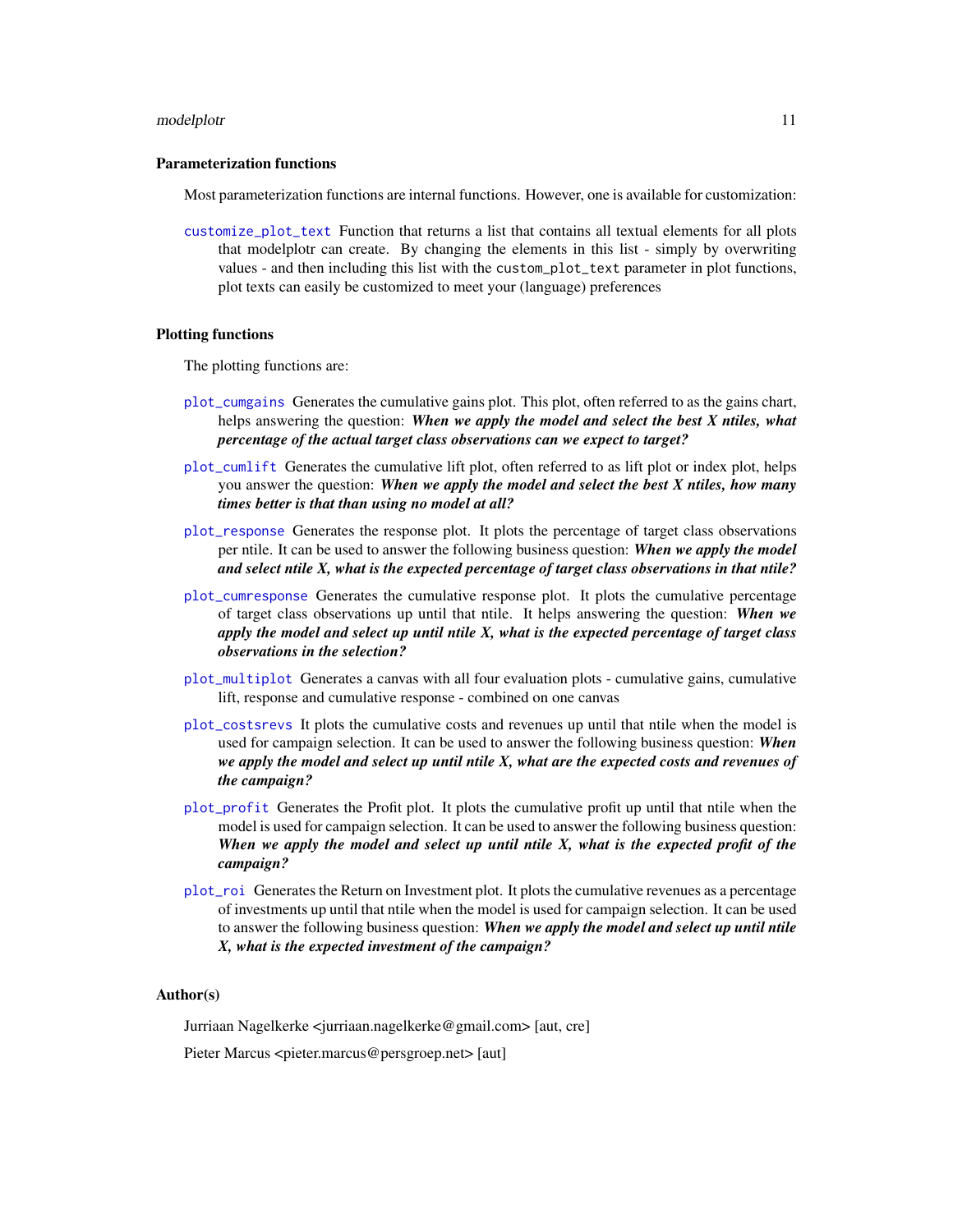12 modelplott modelplott and the contract of the contract of the contract of the contract of the contract of the contract of the contract of the contract of the contract of the contract of the contract of the contract of t

# See Also

vignette('modelplotr')

<https://github.com/modelplot/modelplotr> for details on the package

<https://modelplot.github.io/> for our blog posts on using modelplotr

# Examples

## Not run: # load example data (Bank clients with/without a term deposit - see ?bank\_td for details) data("bank\_td")

```
# prepare data for training model for binomial target has_td and train models
train_index = sample(seq(1, nrow(bank_ttd)), size = 0.5*nrow(bank_ttd),replace = FALSE)
train = bank_td[train_index,c('has_td','duration','campaign','pdays','previous','euribor3m')]
test = bank_td[-train_index,c('has_td','duration','campaign','pdays','previous','euribor3m')]
```

```
#train models using caret... (or use mlr or H2o or keras ... see ?prepare_scores_and_ntiles)
# setting caret cross validation, here tuned for speed (not accuracy!)
fitControl <- caret::trainControl(method = "cv",number = 2,classProbs=TRUE)
# random forest using ranger package, here tuned for speed (not accuracy!)
rf = \text{caret::train(has_t d \textless ~1, data = train, method = "ranger", trControl = fitControl, }
```

```
tuneGrid = expand.grid(.mtry = 2,.splitrule = "gini",.min.node.size=10))
# mnl model using glmnet package
```

```
mnl = \text{caret::train(has_td ~...,data = train, method = "glmnet",trControl = fitControl)}
```

```
# load modelplotr
library(modelplotr)
```

```
# transform datasets and model objects to input for modelplotr
scores_and_ntiles <- prepare_scores_and_ntiles(datasets=list("train","test"),
                        dataset_labels = list("train data","test data"),
                        models = list("rf", "mnl"),model_labels = list("random forest","multinomial logit"),
                         target_column="has_td",
                        ntiles=100)
```

```
# set scope for analysis (default: no comparison)
plot_input <- plotting_scope(prepared_input = scores_and_ntiles)
head(plot_input)
```

```
# ALL PLOTS, with defaults
plot_cumgains(data=plot_input)
plot_cumlift(data=plot_input)
plot_response(data=plot_input)
plot_cumresponse(data=plot_input)
plot_multiplot(data=plot_input)
# financial plots - these need some financial parameters
plot_costsrevs(data=plot_input,fixed_costs=1000,variable_costs_per_unit=10,profit_per_unit=50)
plot_profit(data=plot_input,fixed_costs=1000,variable_costs_per_unit=10,profit_per_unit=50)
plot_roi(data=plot_input,fixed_costs=1000,variable_costs_per_unit=10,profit_per_unit=50)
```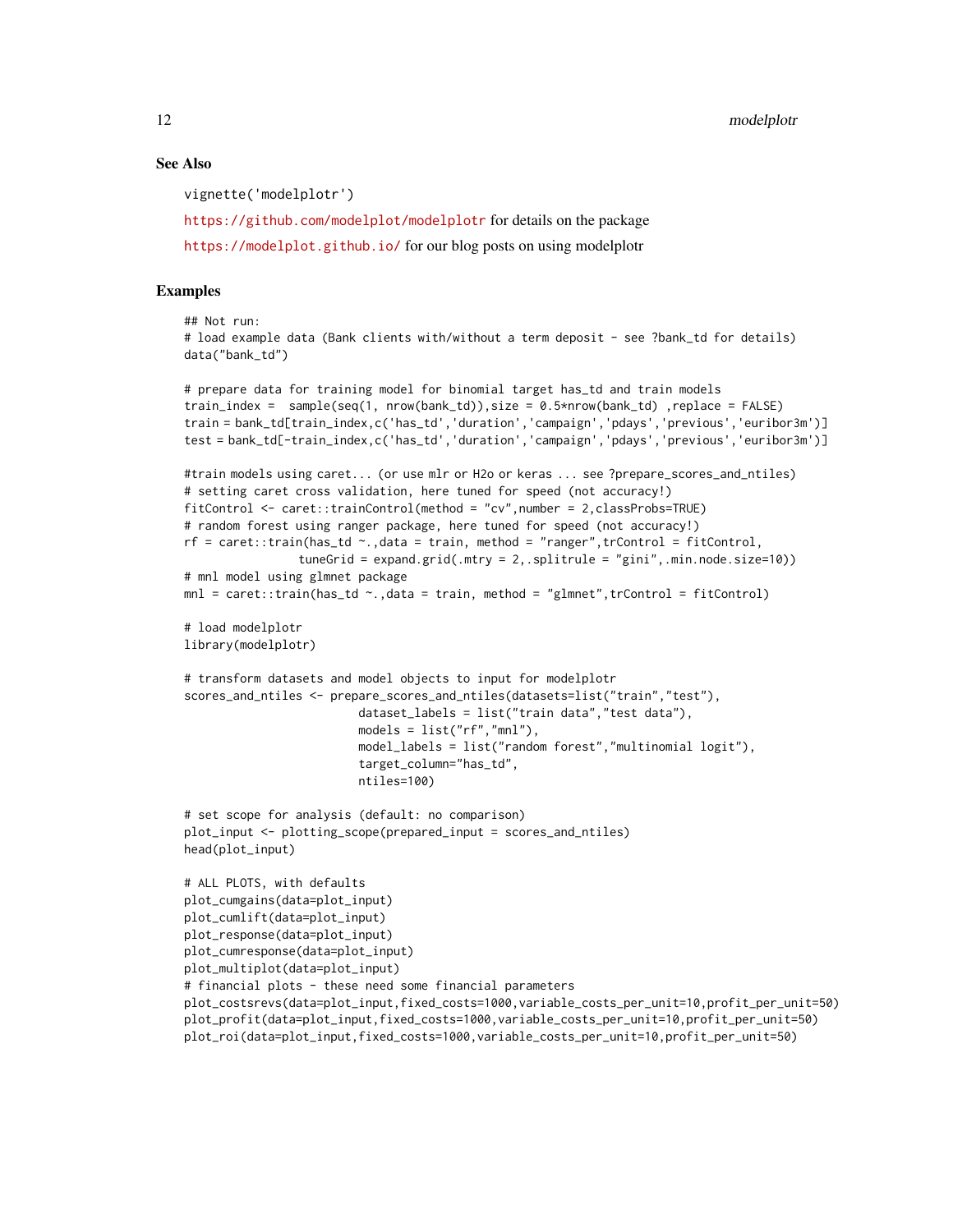# <span id="page-12-0"></span>plotting\_scope 13

```
# CHANGING THE SCOPE OF ANALYSIS
# changing the scope - compare models:
plot_input <- plotting_scope(prepared_input = scores_and_ntiles,scope="compare_models")
plot_cumgains(data=plot_input)
# changing the scope - compare datasets:
plot_input <- plotting_scope(prepared_input = scores_and_ntiles,scope="compare_datasets")
plot_roi(data = plot_input,fixed_costs=1000,variable_costs_per_unit=10,profit_per_unit=50)
# changing the scope - compare target classes:
plot_input <- plotting_scope(prepared_input = scores_and_ntiles,scope="compare_targetclasses")
plot_response(data=plot_input)
# HIGHLIGHTING OPTIONS
plot_input <- plotting_scope(prepared_input = scores_and_ntiles,
                         scope = 'compare_datasets',select_model_label = 'random forest')
plot_cumgains(data=plot_input,highlight_ntile=20)
plot_cumlift(data=plot_input,highlight_ntile=20,highlight_how = 'plot')
plot_response(data=plot_input,highlight_ntile=20,highlight_how = 'text')
plot_cumresponse(data=plot_input,highlight_ntile=20,highlight_how = 'plot_text')
plot_costsrevs(data=plot_input,fixed_costs = 1000,variable_costs_per_unit = 10,
               profit_per_unit = 50,highlight_ntile='max_roi')
plot_profit(data=plot_input,fixed_costs = 1500,variable_costs_per_unit = 10,profit_per_unit = 50)
plot_roi(data=plot_input,fixed_costs = 1500,variable_costs_per_unit = 10,profit_per_unit = 50)
# OTHER PLOT CUSTOMIZATIONS
# customize line colors
plot_input <- plotting_scope(prepared_input = scores_and_ntiles,scope = 'compare_models')
plot_cumgains(data=plot_input,custom_line_colors = c('pink','navyblue'))
# customize all textual elements of plots
plot_input <- plotting_scope(prepared_input = scores_and_ntiles)
mytexts <- customize_plot_text(plot_input = plot_input)
mytexts$cumresponse$plottitle <- 'Expected conversion rate for Campaign XYZ'
mytexts$cumresponse$plotsubtitle <- 'proposed selection: best 15 percentiles according to our model'
mytexts$cumresponse$y_axis_label <- '% Conversion'
mytexts$cumresponse$x_axis_label <- 'percentiles (percentile = 1% of customers)'
mytexts$cumresponse$annotationtext <-
"Selecting up until the &NTL percentile with model &MDL has an expected conversion rate of &VALUE"
plot_cumresponse(data=plot_input,custom_plot_text = mytexts,highlight_ntile = 15)
```
## End(Not run)

<span id="page-12-1"></span>plotting\_scope *Build dataframe with formatted input for all plots.*

#### **Description**

Build a dataframe in the required format for all modelplotr plots, relevant to the selected scope of evaluation. Each record in this dataframe represents a unique combination of datasets, models, target classes and ntiles. As an input, plotting\_scope can handle both a dataframe created with aggregate\_over\_ntiles as well as a dataframe created with prepare\_scores\_and\_ntiles (or created otherwise with similar layout). There are four perspectives: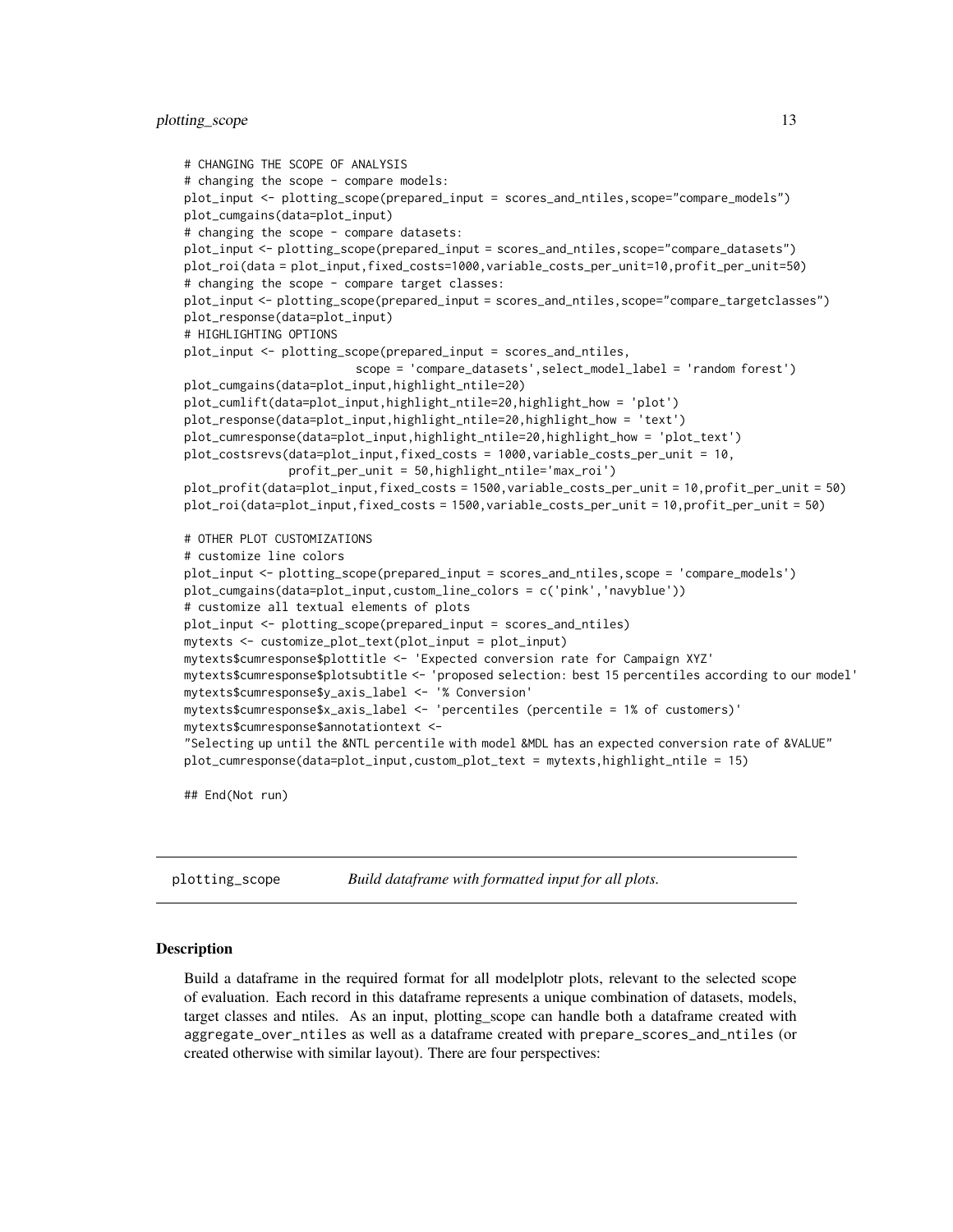- <span id="page-13-0"></span>"no\_comparison" (default) In this perspective, you're interested in the performance of one model on one dataset for one target class. Therefore, only one line is plotted in the plots. The parameters select\_model\_label, select\_dataset\_label and select\_targetclass determine which group is plotted. When not specified, the first alphabetic model, the first alphabetic dataset and the smallest (when select\_smallest\_targetclass=TRUE) or first alphabetic target value are selected
- "compare\_models" In this perspective, you're interested in how well different models perform in comparison to each other on the same dataset and for the same target value. This results in a comparison between models available in ntiles\_aggregate\$model\_label for a selected dataset (default: first alphabetic dataset) and for a selected target value (default: smallest (when select\_smallest\_targetclass=TRUE) or first alphabetic target value).
- "compare\_datasets" In this perspective, you're interested in how well a model performs in different datasets for a specific model on the same target value. This results in a comparison between datasets available in ntiles\_aggregate\$dataset\_label for a selected model (default: first alphabetic model) and for a selected target value (default: smallest (when select\_smallest\_targetclass=TRUE) or first alphabetic target value).
- "compare\_targetclasses" In this perspective, you're interested in how well a model performs for different target values on a specific dataset.This resuls in a comparison between target classes available in ntiles\_aggregate\$target\_class for a selected model (default: first alphabetic model) and for a selected dataset (default: first alphabetic dataset).

```
plotting_scope(
  prepared_input,
  scope = "no_comparison",
  select_model_label = NA,
  select_dataset_label = NA,
  select_targetclass = NA,
  select_smallest_targetclass = TRUE
\mathcal{E}
```
# Arguments

|                    | prepared_input Dataframe. Dataframe created with prepare_scores_and_ntiles or dataframe<br>created with aggregate_over_ntiles or a dataframe that is created otherwise<br>with similar layout as the output of these functions (see ?prepare_scores_and_ntiles<br>and ?aggregate_over_ntiles for layout details).                                |
|--------------------|--------------------------------------------------------------------------------------------------------------------------------------------------------------------------------------------------------------------------------------------------------------------------------------------------------------------------------------------------|
| scope              | String. Evaluation type of interest. Possible values: "compare_models","compare_datasets",<br>"compare_targetclasses","no_comparison". Default is NA, equivalent to "no_comparison".                                                                                                                                                             |
| select_model_label |                                                                                                                                                                                                                                                                                                                                                  |
|                    | String. Selected model when scope is "compare_datasets" or "compare_targetclasses"<br>or "no_comparison". Needs to be identical to model descriptions as specified in<br>model_labels (or models when model_labels is not specified). When scope is<br>"compare_models", select_model_label can be used to take a subset of available<br>models. |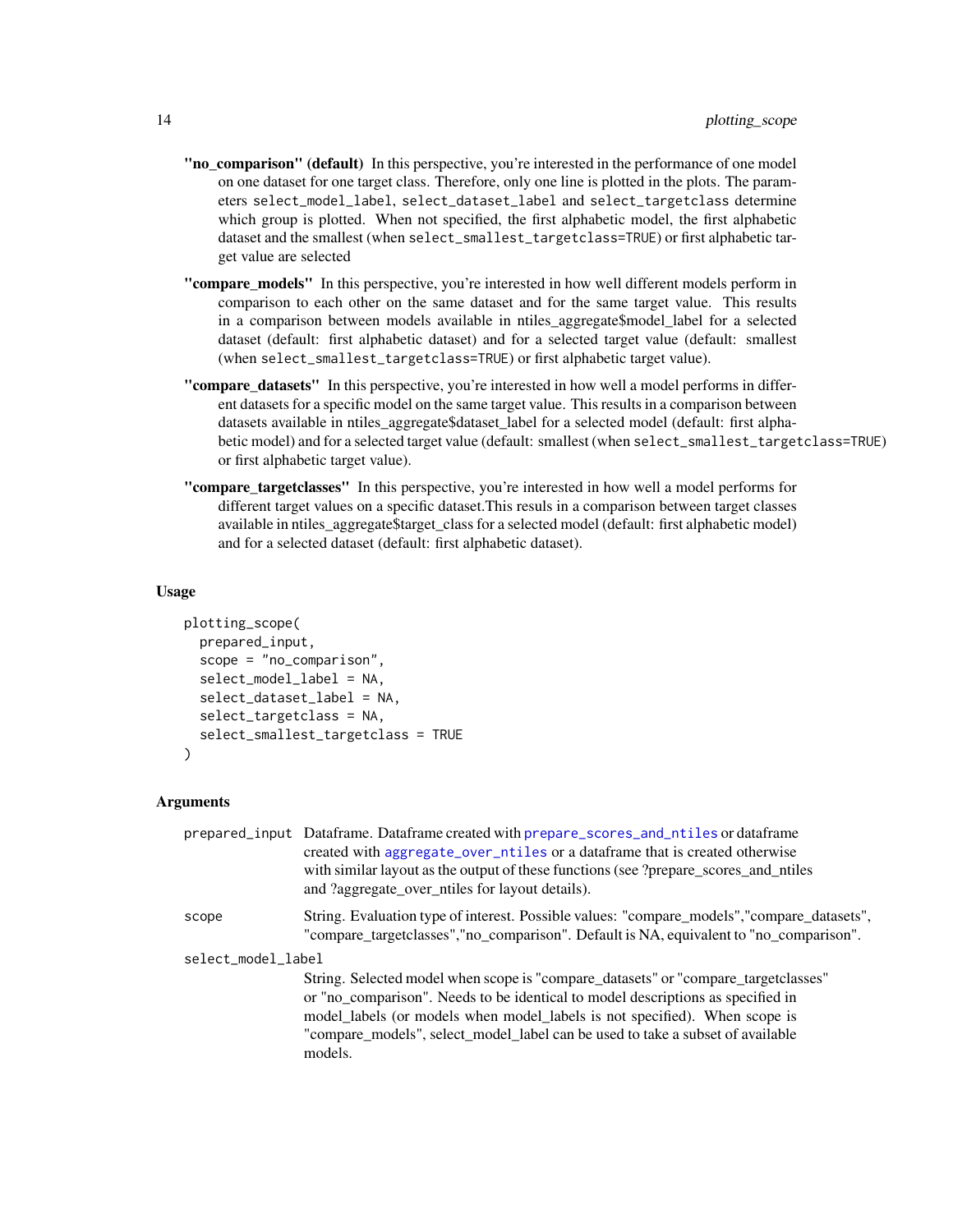<span id="page-14-0"></span>select\_dataset\_label

String. Selected dataset when scope is compare\_models or compare\_targetclasses or no\_comparison. Needs to be identical to dataset descriptions as specified in dataset labels (or datasets when dataset labels is not specified). When scope is "compare datasets", select dataset label can be used to take a subset of available datasets.

#### select\_targetclass

String. Selected target value when scope is compare\_models or compare\_datasets or no\_comparison. Default is smallest value when select\_smallest\_targetclass=TRUE, otherwise first alphabetical value. When scope is "compare\_targetclasses", select\_targetclass can be used to take a subset of available target classes.

select\_smallest\_targetclass

Boolean. Select the target value with the smallest number of cases in dataset as group of interest. Default is True, hence the target value with the least observations is selected.

#### Value

Dataframe plot\_input is a subset of ntiles\_aggregate.

# When you build input for plotting\_scope() yourself

To make plots with modelplotr, is not required to use the function prepare\_scores\_and\_ntiles to generate the required input data. You can create your own dataframe containing actuals and probabilities and ntiles (1st ntile =  $(1/\text{f}})$  percent with highest model probability, last ntile =  $(1/\text{f}})$ percent with lowest probability according to model) , In that case, make sure the input dataframe contains the folowing columns & formats:

| column             | type     | definition                                                       |
|--------------------|----------|------------------------------------------------------------------|
| model_label        | Factor   | Name of the model object                                         |
| dataset_label      | Factor   | Datasets to include in the plot as factor levels                 |
| $y_{true}$         | Factor   | Target with actual values                                        |
| $prob_{r}[tv1]$    | Decimal  | Probability according to model for target value 1                |
| $prob_{1}[tv2]$    | Decimal  | Probability according to model for target value 2                |
| $\cdots$           | $\cdots$ |                                                                  |
| $prob_{r}[tvn]$    | Decimal  | Probability according to model for target value n                |
| $ntl_{\text{t}}v1$ | Integer  | Nulle based on probability according to model for target value 1 |
| $ntl_{\text{t}}v2$ | Integerl | Nulle based on probability according to model for target value 2 |
| $\cdots$           |          |                                                                  |
| ntl[tvn]           | Integer  | Ntile based on probability according to model for target value n |

See build input yourself for an example to build the required input yourself.

# See Also

[modelplotr](#page-9-1) for generic info on the package moddelplotr

vignette('modelplotr')

[aggregate\\_over\\_ntiles](#page-1-1) for details on the function aggregate\_over\_ntiles that generates the required input.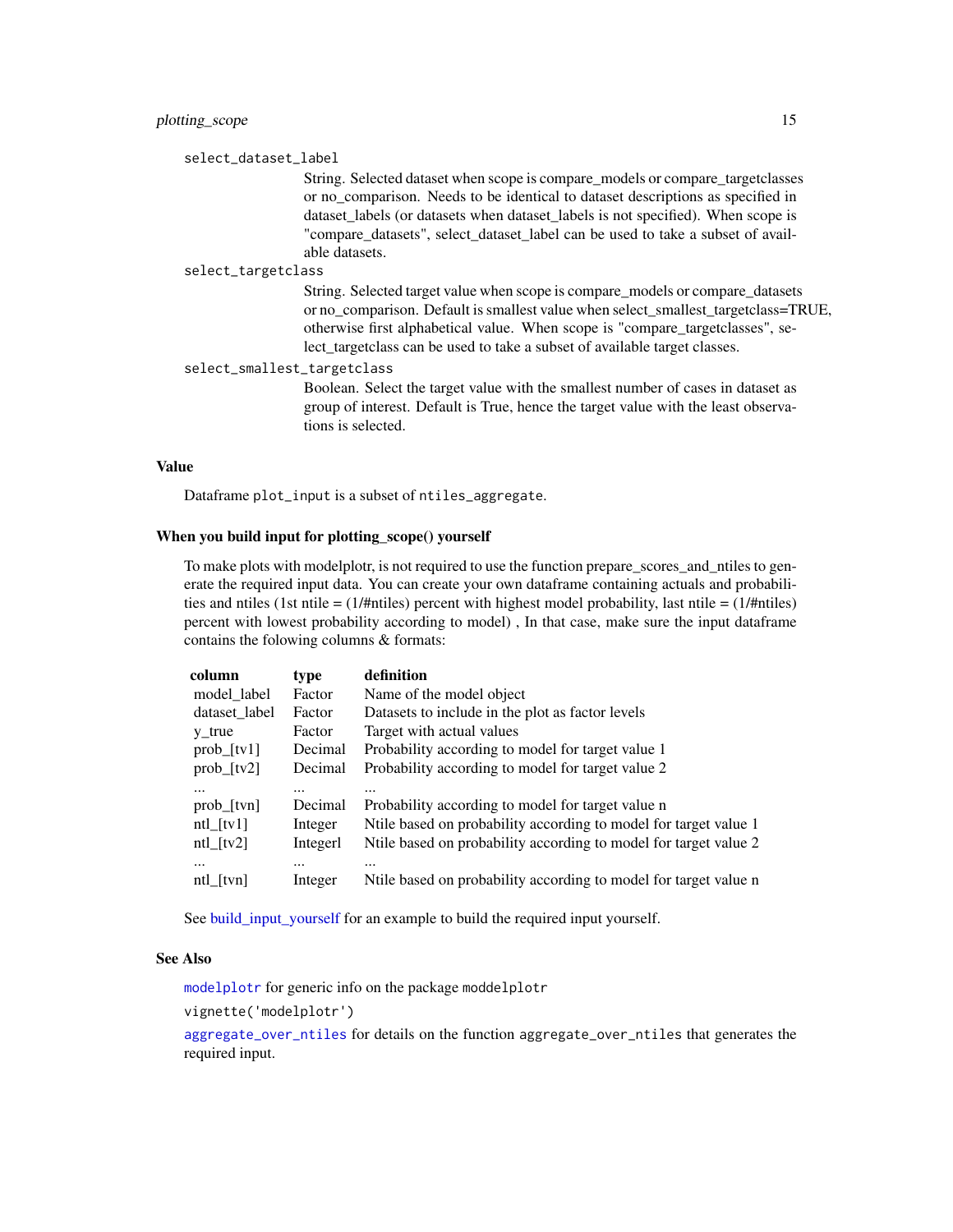<span id="page-15-0"></span>[prepare\\_scores\\_and\\_ntiles](#page-33-1) for details on the function prepare\_scores\_and\_ntiles that generates the required input.

[build\\_input\\_yourself](#page-5-1) for an example to build the required input yourself. filters the output of aggregate\_over\_ntiles to prepare it for the required evaluation.

<https://github.com/modelplot/modelplotr> for details on the package

<https://modelplot.github.io/> for our blog on the value of the model plots

#### Examples

```
## Not run:
```

```
# load example data (Bank clients with/without a term deposit - see ?bank_td for details)
data("bank_td")
```

```
# prepare data for training model for binomial target has_td and train models
train_index = sample(seq(1, nrow(bank_td)),size = 0.5*nrow(bank_td) ,replace = FALSE)
train = bank_td[train_index,c('has_td','duration','campaign','pdays','previous','euribor3m')]
test = bank_td[-train_index,c('has_td','duration','campaign','pdays','previous','euribor3m')]
```

```
#train models using mlr...
trainTask <- mlr::makeClassifTask(data = train, target = "has_td")
testTask <- mlr::makeClassifTask(data = test, target = "has_td")
mlr:configureMlr() # this line is needed when using mlr without loading it (mlr::)
task = mlr::makeClassifTask(data = train, target = "has_td")
lrn = mlr::makeLearner("classif.randomForest", predict.type = "prob")
rf = mlr::train(lrn, task)
lrn = mlr::makeLearner("classif.multinom", predict.type = "prob")
mnl = mlr::train(lrn, task)
#... or train models using caret...
# setting caret cross validation, here tuned for speed (not accuracy!)
fitControl <- caret::trainControl(method = "cv",number = 2,classProbs=TRUE)
# random forest using ranger package, here tuned for speed (not accuracy!)
rf = \text{caret::train(has_t d \sim .}, \text{data = train, method = "ranger", trControl = fitControl, }tuneGrid = expand.grid(.mtry = 2,.splitrule = "gini",.min.node.size=10))
# mnl model using glmnet package
mnl = \text{caret}: \text{train(has\_td ~.data = train, method = "glmnet", trControl = fitControl)}#... or train models using h2o...
h2o::h2o.init()
h2o::h2o.no_progress()
h2o_{\text{train}} = h2o::as.h2o(\text{train})h2o_test = h2o::as.h2o(test)gbm \leq -h2o::h2o.gbm(y ="has_td",
                           x = setdiff(colnames(train), "has_td"),
                           training_frame = h2o_train,
                           nfolds = 5#... or train models using keras.
x_train <- as.matrix(train[,-1]); y=train[,1]; y_train <- keras::to_categorical(as.numeric(y)-1)
`%>%` <- magrittr::`%>%`
nn <- keras::keras_model_sequential() %>%
keras::layer_dense(units = 16,kernel_initializer = "uniform",activation = 'relu',
                   input\_shape = NCOL(x_train))%>%
  keras::layer_dense(units=16,kernel_initializer="uniform",activation='relu') %>%
```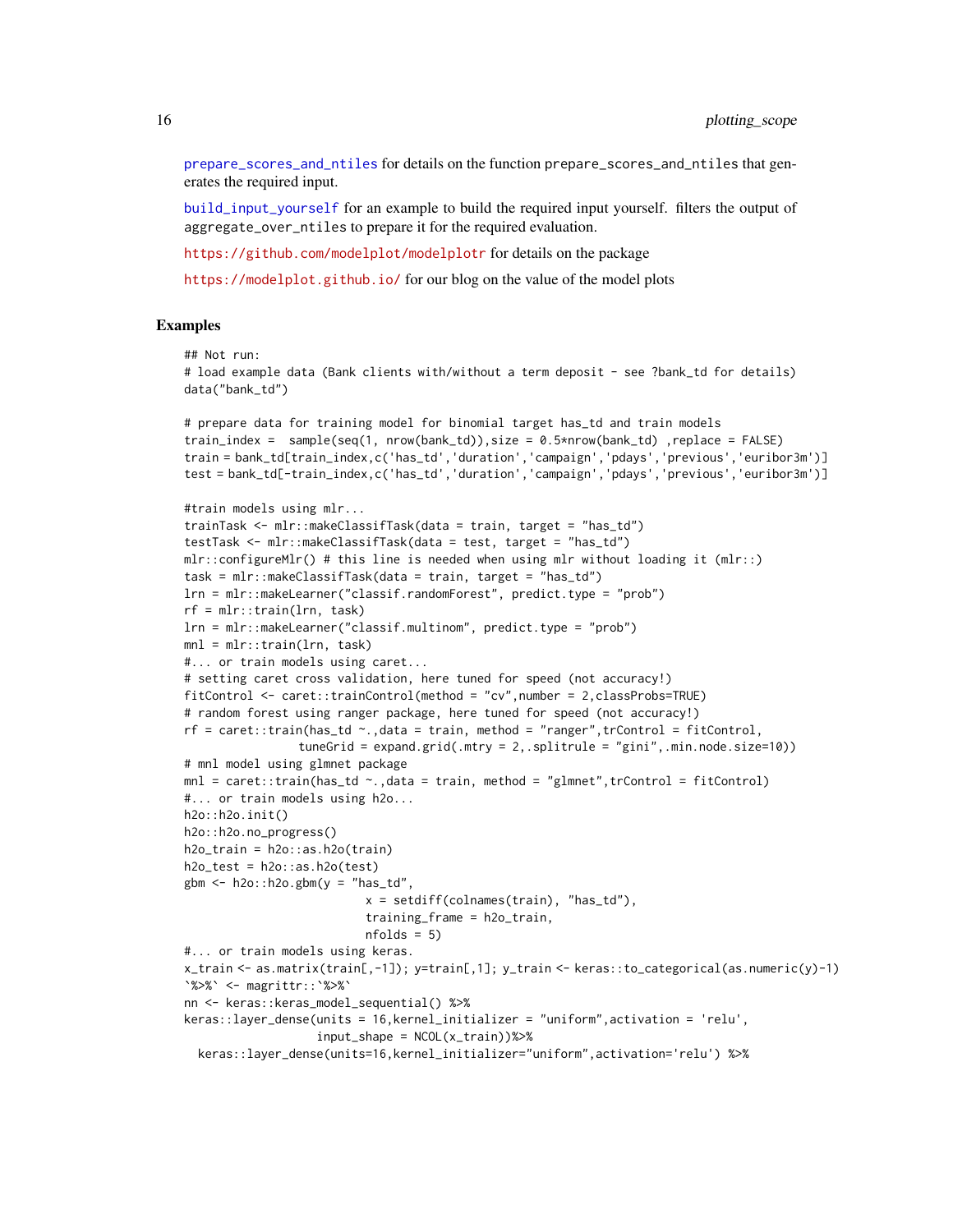```
keras::layer_dense(units=length(levels(train[,1])),activation='softmax')
nn %>% keras::compile(optimizer='rmsprop',loss='categorical_crossentropy',metrics=c('accuracy'))
nn %>% keras::fit(x_train,y_train,epochs = 20,batch_size = 1028,verbose=0)
# preparation steps
scores_and_ntiles <- prepare_scores_and_ntiles(datasets=list("train","test"),
                      dataset_labels = list("train data","test data"),
                      models = list("rf","mnl", "gbm","nn"),
                      model_labels = list("random forest","multinomial logit",
                                "gradient boosting machine","artificial neural network"),
                      target_column="has_td")
plot_input <- plotting_scope(prepared_input = scores_and_ntiles)
plot_cumgains(data = plot_input)
plot_cumlift(data = plot_input)
plot_response(data = plot_input)
plot_cumresponse(data = plot_input)
plot_multiplot(data = plot_input)
plot_costsrevs(data=plot_input,fixed_costs=1000,variable_costs_per_unit=10,profit_per_unit=50)
plot_profit(data=plot_input,fixed_costs=1000,variable_costs_per_unit=10,profit_per_unit=50)
plot_roi(data=plot_input,fixed_costs=1000,variable_costs_per_unit=10,profit_per_unit=50)
```
## End(Not run)

<span id="page-16-1"></span>plot\_costsrevs *Costs & Revenues plot*

#### Description

Generates the Costs & Revenues plot. It plots the cumulative costs and revenues up until that ntile when the model is used for campaign selection. It can be used to answer the following business question: *When we apply the model and select up until ntile X, what are the expected costs and revenues of the campaign?* Extra parameters needed for this plot are: fixed\_costs, variable\_costs\_per\_unit and profit\_per\_unit.

## Usage

```
plot_costsrevs(
  data = plot_input,
  highlight_ntile = "max_profit",
  highlight_how = "plot_text",
  save\_fig = FALSE,save_fig_filename = NA,
  custom_line_colors = NA,
  custom_plot_text = NULL,
  fixed_costs,
  variable_costs_per_unit,
  profit_per_unit
)
```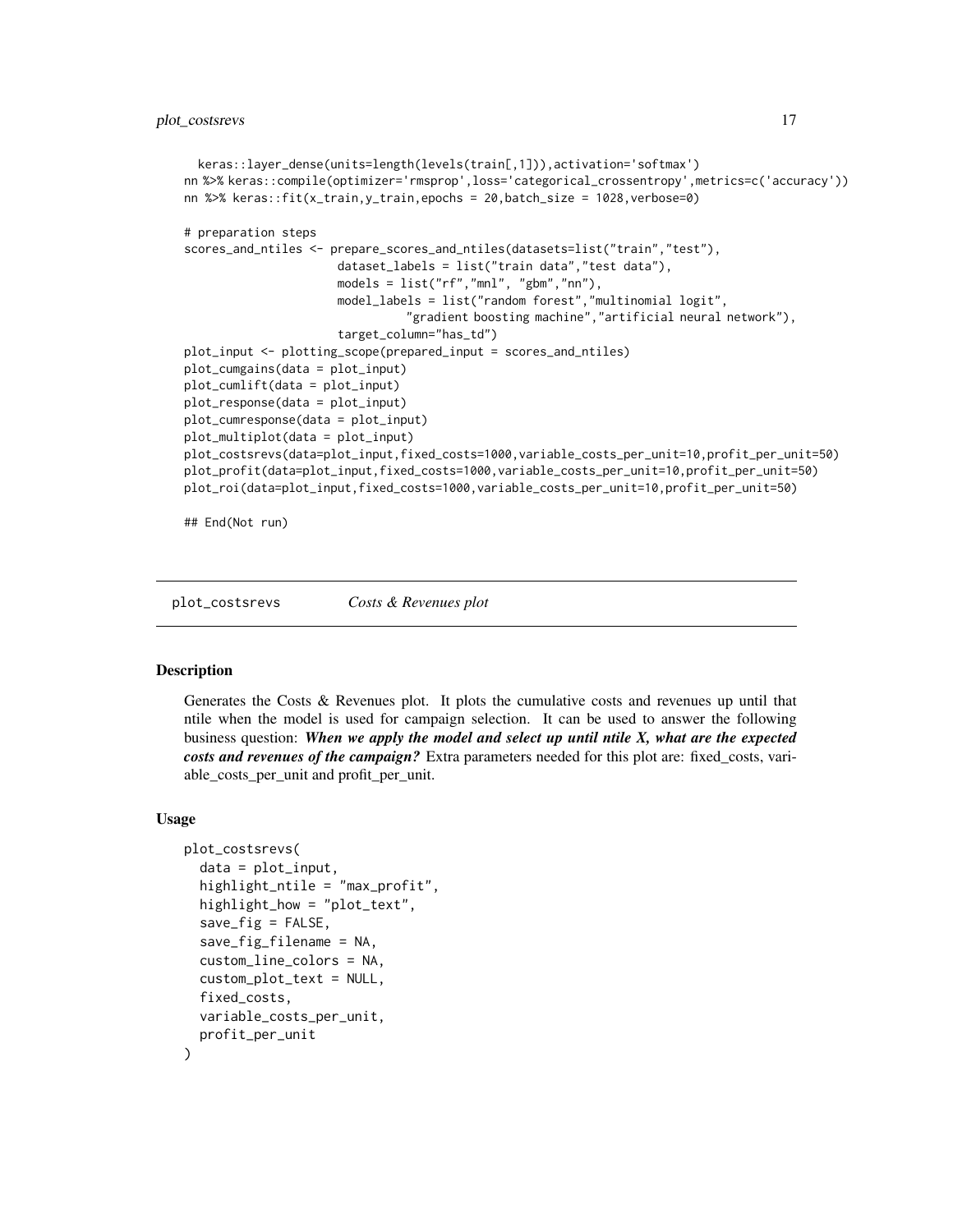# <span id="page-17-0"></span>Arguments

|              | data                        | Dataframe. Dataframe needs to be created with plotting_scope or else meet<br>required input format.                                                                                                                                                                                                                                                                                                                     |  |
|--------------|-----------------------------|-------------------------------------------------------------------------------------------------------------------------------------------------------------------------------------------------------------------------------------------------------------------------------------------------------------------------------------------------------------------------------------------------------------------------|--|
|              | highlight_ntile             |                                                                                                                                                                                                                                                                                                                                                                                                                         |  |
|              |                             | Integer or string ("max_roi" or "max_profit"). Specifying the ntile at which<br>the plot is annotated and/or performances are highlighted. Default value is<br>max_profit, highlighting the ntile where difference between returns and costs<br>(hence: profits) is greatest.                                                                                                                                           |  |
|              | highlight_how               | String. How to annotate the plot. Possible values: "plot_text","plot", "text".<br>Default is "plot_text", both highlighting the ntile and value on the plot as well<br>as in text below the plot. "plot" only highligths the plot, but does not add text<br>below the plot explaining the plot at chosen ntile. "text" adds text below the plot<br>explaining the plot at chosen ntile but does not highlight the plot. |  |
|              | save_fig                    | Logical. Save plot to file? Default = FALSE. When set to TRUE, saved plot is<br>optimized for 36x24cm.                                                                                                                                                                                                                                                                                                                  |  |
|              | save_fig_filename           |                                                                                                                                                                                                                                                                                                                                                                                                                         |  |
|              |                             | String. Filename of saved plot. Default the plot is saved as tempdir()/plotname.png.                                                                                                                                                                                                                                                                                                                                    |  |
|              | custom_line_colors          |                                                                                                                                                                                                                                                                                                                                                                                                                         |  |
|              |                             | Vector of Strings. Specifying colors for the lines in the plot. When not specified,<br>colors from the RColorBrewer palet "Set1" are used.                                                                                                                                                                                                                                                                              |  |
|              | custom_plot_text            |                                                                                                                                                                                                                                                                                                                                                                                                                         |  |
|              |                             | List. List with customized textual elements for plot. Create a list with defaults<br>by using customize_plot_text and override default values to customize.                                                                                                                                                                                                                                                             |  |
|              | fixed_costs                 | Numeric. Specifying the fixed costs related to a selection based on the model.<br>These costs are constant and do not vary with selection size (ntiles).                                                                                                                                                                                                                                                                |  |
|              | variable_costs_per_unit     |                                                                                                                                                                                                                                                                                                                                                                                                                         |  |
|              |                             | Numeric. Specifying the variable costs per selected unit for a selection based on<br>the model. These costs vary with selection size (ntiles).                                                                                                                                                                                                                                                                          |  |
|              | profit_per_unit             |                                                                                                                                                                                                                                                                                                                                                                                                                         |  |
|              |                             | Numeric. Specifying the profit per unit in case the selected unit converts / re-<br>sponds positively.                                                                                                                                                                                                                                                                                                                  |  |
| <b>Value</b> |                             |                                                                                                                                                                                                                                                                                                                                                                                                                         |  |
|              | gtable, containing 6 grobs. |                                                                                                                                                                                                                                                                                                                                                                                                                         |  |
|              |                             |                                                                                                                                                                                                                                                                                                                                                                                                                         |  |

# See Also

[modelplotr](#page-9-1) for generic info on the package moddelplotr

vignette('modelplotr')

[plotting\\_scope](#page-12-1) for details on the function plotting\_scope that transforms a dataframe created with prepare\_scores\_and\_ntiles or aggregate\_over\_ntiles to a dataframe in the required format for all modelplotr plots.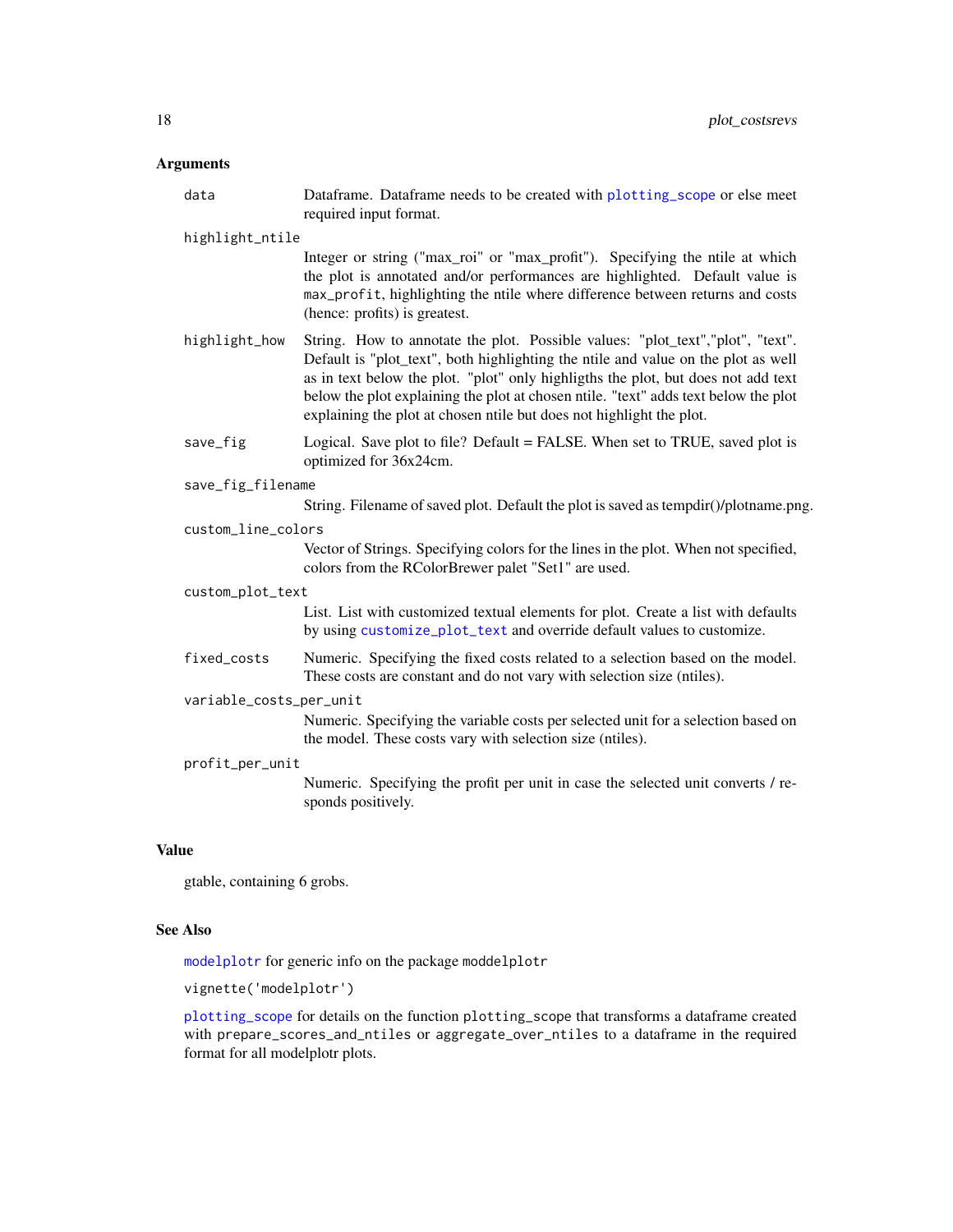# <span id="page-18-0"></span>plot\_cumgains 19

[aggregate\\_over\\_ntiles](#page-1-1) for details on the function aggregate\_over\_ntiles that aggregates the output of prepare\_scores\_and\_ntiles to create a dataframe with aggregated actuals and predictions. In most cases, you do not need to use it since the plotting\_scope function will call this function automatically.

<https://github.com/modelplot/modelplotr> for details on the package

<https://modelplot.github.io/> for our blog on the value of the model plots

# Examples

# load example data (Bank clients with/without a term deposit - see ?bank\_td for details) data("bank\_td")

```
# prepare data for training model for binomial target has_td and train models
train_index = sample(seq(1, nrow(bank_td)),size = 0.5*nrow(bank_td) ,replace = FALSE)
train = bank_td[train_index,c('has_td','duration','campaign','pdays','previous','euribor3m')]
test = bank_td[-train_index,c('has_td','duration','campaign','pdays','previous','euribor3m')]
#train models using caret... (or use mlr or H2o or keras ... see ?prepare_scores_and_ntiles)
# setting caret cross validation, here tuned for speed (not accuracy!)
fitControl <- caret::trainControl(method = "cv",number = 2,classProbs=TRUE)
# random forest using ranger package, here tuned for speed (not accuracy!)
rf = \text{caret::train(has\_td ~ ~ .},\text{data = train, method = "ranger", trControl = fitControl, }tuneGrid = expand.grid(.mtry = 2,.splitrule = "gini",.min.node.size=10))
# mnl model using glmnet package
mnl = \text{caret::train(has_td ~...,data = train, method = "glmnet",trControl = fitControl)}# load modelplotr
library(modelplotr)
# transform datasets and model objects to input for modelplotr
scores_and_ntiles <- prepare_scores_and_ntiles(datasets=list("train","test"),
                         dataset_labels = list("train data","test data"),
                         models = list("rf","mnl"),
                         model_labels = list("random forest","multinomial logit"),
                         target_column="has_td",
                         ntiles=100)
# set scope for analysis (default: no comparison)
plot_input <- plotting_scope(prepared_input = scores_and_ntiles,scope='compare_models')
plot_costsrevs(data=plot_input,fixed_costs=1000,variable_costs_per_unit= 10,profit_per_unit=50)
plot_costsrevs(data=plot_input,fixed_costs=1000,variable_costs_per_unit= 10,profit_per_unit=50,
               highlight_ntile=20)
plot_costsrevs(data=plot_input,fixed_costs=1000,variable_costs_per_unit= 10,profit_per_unit=50,
               highlight_ntile='max_roi')
plot_costsrevs(data=plot_input,fixed_costs=1000,variable_costs_per_unit= 10,profit_per_unit=50,
               highlight_ntile='max_profit')
```
<span id="page-18-1"></span>plot\_cumgains *Cumulative gains plot*

#### Description

Generates the cumulative gains plot. This plot, often referred to as the gains chart, helps answering the question: *When we apply the model and select the best X ntiles, what percentage of the actual target class observations can we expect to target?*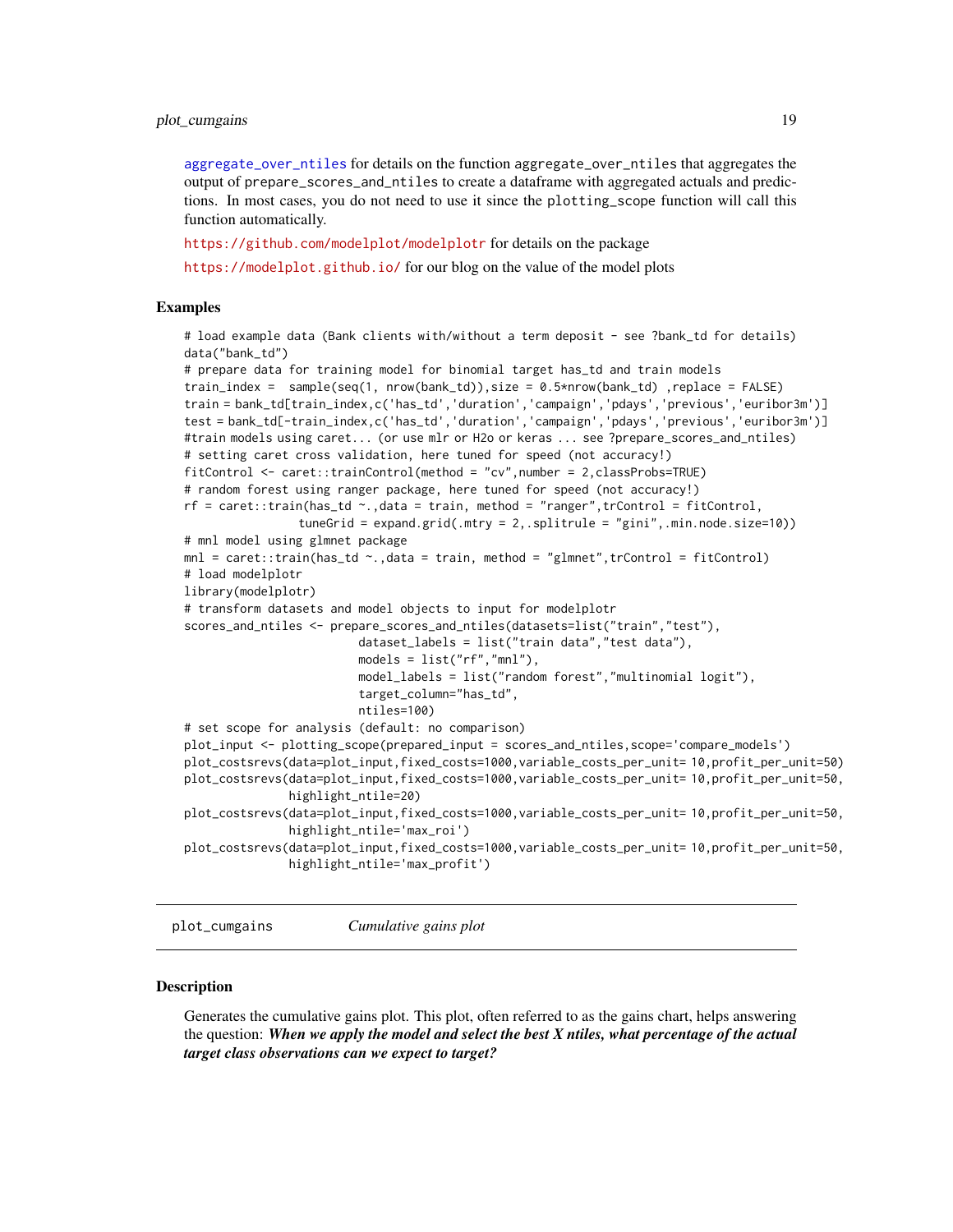```
plot_cumgains(
  data = plot_input,
  highlight_ntile = NA,
 highlight_how = "plot_text",
  save_fig = FALSE,
  save_fig_filename = NA,
  custom_line_colors = NA,
  custom_plot_text = NULL
\mathcal{L}
```
# Arguments

| data               | Dataframe. Dataframe needs to be created with plotting_scope or else meet<br>required input format.                                                                                                                                                                                                                                                                                                                      |  |  |
|--------------------|--------------------------------------------------------------------------------------------------------------------------------------------------------------------------------------------------------------------------------------------------------------------------------------------------------------------------------------------------------------------------------------------------------------------------|--|--|
| highlight_ntile    |                                                                                                                                                                                                                                                                                                                                                                                                                          |  |  |
|                    | Integer. Specifying the ntile at which the plot is annotated and/or performances<br>are highlighted.                                                                                                                                                                                                                                                                                                                     |  |  |
| highlight_how      | String. How to annotate the plot. Possible values: "plot_text", "plot", "text".<br>Default is "plot_text", both highlighting the ntile and value on the plot as well<br>as in text below the plot. "plot" only highligths the plot, but does not add text<br>below the plot explaining the plot at chosen ntile. "text" adds text below the plot<br>explaining the plot at chosen ntile but does not highlight the plot. |  |  |
| save_fig           | Logical. Save plot to file? Default = FALSE. When set to TRUE, saved plots<br>are optimized for 18x12cm.                                                                                                                                                                                                                                                                                                                 |  |  |
| save_fig_filename  |                                                                                                                                                                                                                                                                                                                                                                                                                          |  |  |
|                    | String. Filename of saved plot. Default the plot is saved as tempdir()/plotname.png.                                                                                                                                                                                                                                                                                                                                     |  |  |
| custom_line_colors |                                                                                                                                                                                                                                                                                                                                                                                                                          |  |  |
|                    | Vector of Strings. Specifying colors for the lines in the plot. When not specified,<br>colors from the RColorBrewer palet "Set1" are used.                                                                                                                                                                                                                                                                               |  |  |
| custom_plot_text   |                                                                                                                                                                                                                                                                                                                                                                                                                          |  |  |
|                    | List. List with customized textual elements for plot. Create a list with defaults<br>by using customize_plot_text and override default values to customize.                                                                                                                                                                                                                                                              |  |  |
|                    |                                                                                                                                                                                                                                                                                                                                                                                                                          |  |  |

# Value

ggplot object. Cumulative gains plot.

# See Also

[modelplotr](#page-9-1) for generic info on the package moddelplotr

vignette('modelplotr')

[plotting\\_scope](#page-12-1) for details on the function plotting\_scope that transforms a dataframe created with prepare\_scores\_and\_ntiles or aggregate\_over\_ntiles to a dataframe in the required format for all modelplotr plots.

<span id="page-19-0"></span>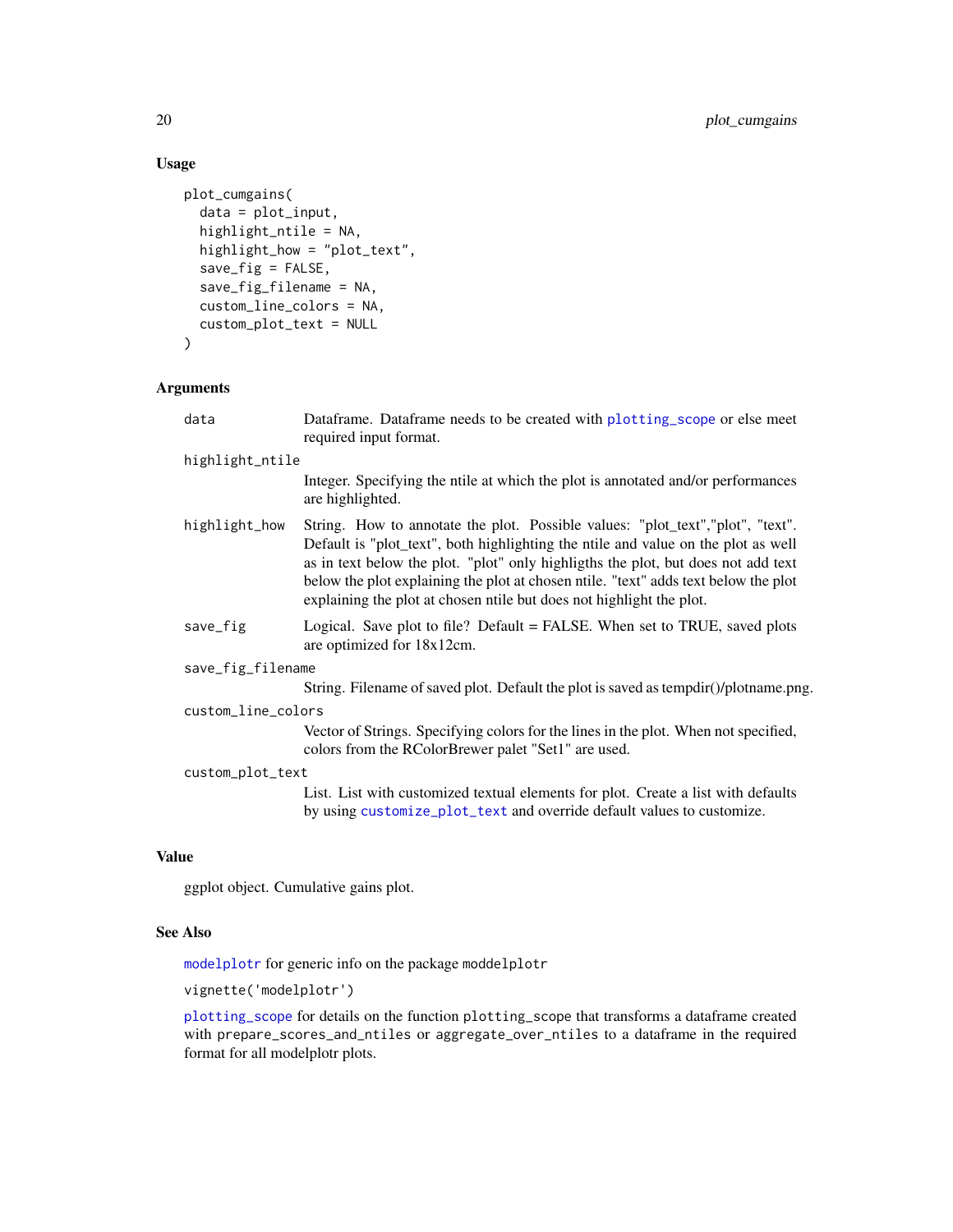### <span id="page-20-0"></span>plot\_cumlift 21

[aggregate\\_over\\_ntiles](#page-1-1) for details on the function aggregate\_over\_ntiles that aggregates the output of prepare\_scores\_and\_ntiles to create a dataframe with aggregated actuals and predictions. In most cases, you do not need to use it since the plotting\_scope function will call this function automatically.

<https://github.com/modelplot/modelplotr> for details on the package

<https://modelplot.github.io/> for our blog on the value of the model plots

# Examples

```
# load example data (Bank clients with/without a term deposit - see ?bank_td for details)
data("bank_td")
# prepare data for training model for binomial target has_td and train models
train_index = sample(seq(1, nrow(bank_td)),size = 0.5*nrow(bank_td) ,replace = FALSE)
train = bank_td[train_index,c('has_td','duration','campaign','pdays','previous','euribor3m')]
test = bank_td[-train_index,c('has_td','duration','campaign','pdays','previous','euribor3m')]
#train models using caret... (or use mlr or H2o or keras ... see ?prepare_scores_and_ntiles)
# setting caret cross validation, here tuned for speed (not accuracy!)
fitControl <- caret::trainControl(method = "cv",number = 2,classProbs=TRUE)
# random forest using ranger package, here tuned for speed (not accuracy!)
\mathsf{rf} = \mathsf{caret}:\mathsf{train}(\mathsf{has\_td} \sim \mathsf{,data = train}, \mathsf{method = "ranger", trControl = fitControl, }tuneGrid = expand.grid(.mtry = 2,.splitrule = "gini",.min.node.size=10))
# mnl model using glmnet package
mnl = caret::train(has_t d \sim ., data = train, method = "glmnet", trControl = fitControl)# load modelplotr
library(modelplotr)
# transform datasets and model objects to input for modelplotr
scores_and_ntiles <- prepare_scores_and_ntiles(datasets=list("train","test"),
                          dataset_labels = list("train data","test data"),
                          models = list("rf","mnl"),
                          model_labels = list("random forest","multinomial logit"),
                          target_column="has_td",
                          ntiles=100)
plot_input <- plotting_scope(prepared_input = scores_and_ntiles,scope="compare_models")
plot_cumgains(data=plot_input)
plot_cumgains(data=plot_input,custom_line_colors=c("orange","purple"))
plot_cumgains(data=plot_input,highlight_ntile=20)
```
<span id="page-20-1"></span>plot\_cumlift *Cumulative Lift plot*

#### Description

Generates the cumulative lift plot, often referred to as lift plot or index plot, helps you answer the question: When we apply the model and select the best X ntiles, how many times better is that than using no model at all?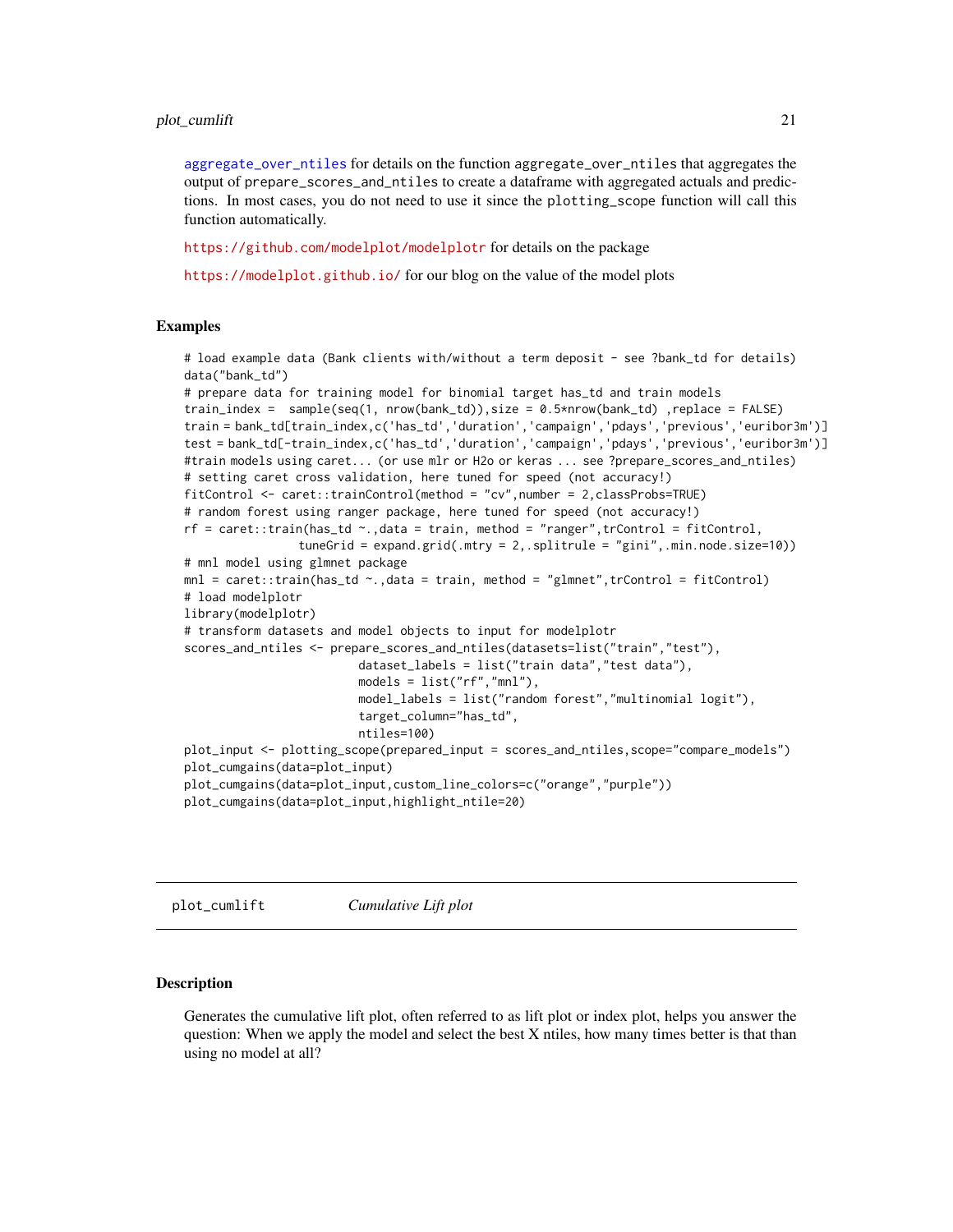```
plot_cumlift(
  data = plot_input,
  highlight_ntile = NA,
 highlight_how = "plot_text",
  save_fig = FALSE,
  save_fig_filename = NA,
  custom_line_colors = NA,
  custom_plot_text = NULL
\mathcal{L}
```
# Arguments

| data               | Dataframe. Dataframe needs to be created with plotting_scope or else meet<br>required input format.                                                                                                                                                                                                                                                                                                                      |  |  |
|--------------------|--------------------------------------------------------------------------------------------------------------------------------------------------------------------------------------------------------------------------------------------------------------------------------------------------------------------------------------------------------------------------------------------------------------------------|--|--|
| highlight_ntile    |                                                                                                                                                                                                                                                                                                                                                                                                                          |  |  |
|                    | Integer. Specifying the ntile at which the plot is annotated and/or performances<br>are highlighted.                                                                                                                                                                                                                                                                                                                     |  |  |
| highlight_how      | String. How to annotate the plot. Possible values: "plot_text", "plot", "text".<br>Default is "plot_text", both highlighting the ntile and value on the plot as well<br>as in text below the plot. "plot" only highligths the plot, but does not add text<br>below the plot explaining the plot at chosen ntile. "text" adds text below the plot<br>explaining the plot at chosen ntile but does not highlight the plot. |  |  |
| save_fig           | Logical. Save plot to file? Default = FALSE. When set to TRUE, saved plots<br>are optimized for 18x12cm.                                                                                                                                                                                                                                                                                                                 |  |  |
| save_fig_filename  |                                                                                                                                                                                                                                                                                                                                                                                                                          |  |  |
|                    | String. Filename of saved plot. Default the plot is saved as tempdir()/plotname.png.                                                                                                                                                                                                                                                                                                                                     |  |  |
| custom_line_colors |                                                                                                                                                                                                                                                                                                                                                                                                                          |  |  |
|                    | Vector of Strings. Specifying colors for the lines in the plot. When not specified,<br>colors from the RColorBrewer palet "Set1" are used.                                                                                                                                                                                                                                                                               |  |  |
| custom_plot_text   |                                                                                                                                                                                                                                                                                                                                                                                                                          |  |  |
|                    | List. List with customized textual elements for plot. Create a list with defaults<br>by using customize_plot_text and override default values to customize.                                                                                                                                                                                                                                                              |  |  |
|                    |                                                                                                                                                                                                                                                                                                                                                                                                                          |  |  |

# Value

ggplot object. Lift plot.

# See Also

[modelplotr](#page-9-1) for generic info on the package moddelplotr

vignette('modelplotr')

[plotting\\_scope](#page-12-1) for details on the function plotting\_scope that transforms a dataframe created with prepare\_scores\_and\_ntiles or aggregate\_over\_ntiles to a dataframe in the required format for all modelplotr plots.

<span id="page-21-0"></span>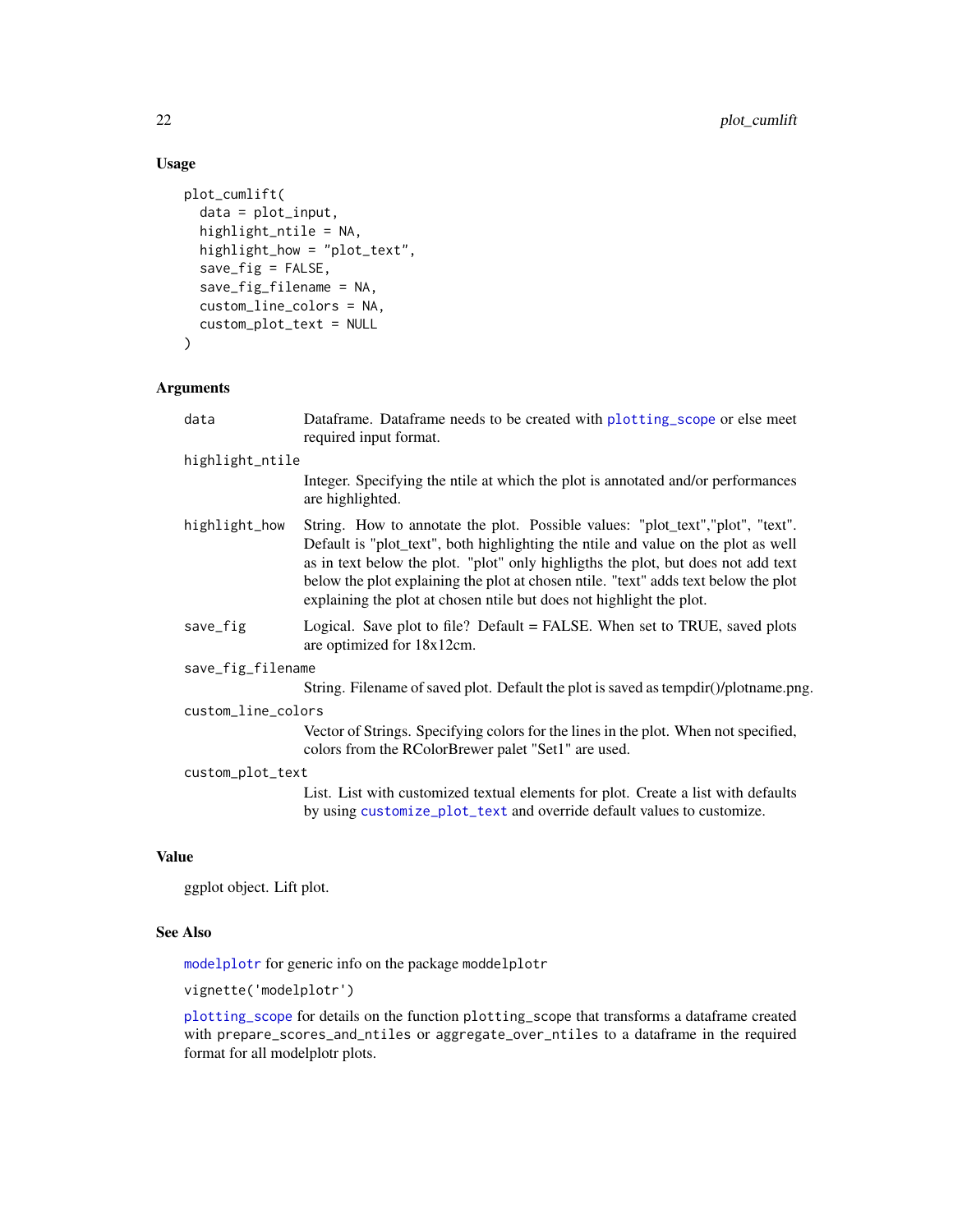<span id="page-22-0"></span>[aggregate\\_over\\_ntiles](#page-1-1) for details on the function aggregate\_over\_ntiles that aggregates the output of prepare\_scores\_and\_ntiles to create a dataframe with aggregated actuals and predictions. In most cases, you do not need to use it since the plotting\_scope function will call this function automatically.

<https://github.com/modelplot/modelplotr> for details on the package

<https://modelplot.github.io/> for our blog on the value of the model plots

# Examples

```
# load example data (Bank clients with/without a term deposit - see ?bank_td for details)
data("bank_td")
# prepare data for training model for binomial target has_td and train models
train_index = sample(seq(1, nrow(bank_td)),size = 0.5*nrow(bank_td) ,replace = FALSE)
train = bank_td[train_index,c('has_td','duration','campaign','pdays','previous','euribor3m')]
test = bank_td[-train_index,c('has_td','duration','campaign','pdays','previous','euribor3m')]
#train models using caret... (or use mlr or H2o or keras ... see ?prepare_scores_and_ntiles)
# setting caret cross validation, here tuned for speed (not accuracy!)
fitControl <- caret::trainControl(method = "cv",number = 2,classProbs=TRUE)
# random forest using ranger package, here tuned for speed (not accuracy!)
\mathsf{rf} = \mathsf{caret}:\mathsf{train}(\mathsf{has\_td} \sim \mathsf{,data} = \mathsf{train}, \mathsf{method} = \text{"rangent", trControl = fitControl},tuneGrid = expand.grid(.mtry = 2,.splitrule = "gini",.min.node.size=10))
# mnl model using glmnet package
mnl = caret::train(has_t d \sim ., data = train, method = "glmnet", trControl = fitControl)# load modelplotr
library(modelplotr)
# transform datasets and model objects to input for modelplotr
scores_and_ntiles <- prepare_scores_and_ntiles(datasets=list("train","test"),
                          dataset_labels = list("train data","test data"),
                          models = list("rf","mnl"),
                          model_labels = list("random forest","multinomial logit"),
                          target_column="has_td",
                          ntiles=100)
plot_input <- plotting_scope(prepared_input = scores_and_ntiles,scope="compare_datasets")
plot_cumlift(data=plot_input)
plot_cumlift(data=plot_input,custom_line_colors=c("orange","purple"))
plot_cumlift(data=plot_input,highlight_ntile=2)
```
<span id="page-22-1"></span>plot\_cumresponse *Cumulative Respose plot*

# Description

Generates the cumulative response plot. It plots the cumulative percentage of target class observations up until that ntile. It helps answering the question: When we apply the model and select up until ntile X, what is the expected percentage of target class observations in the selection?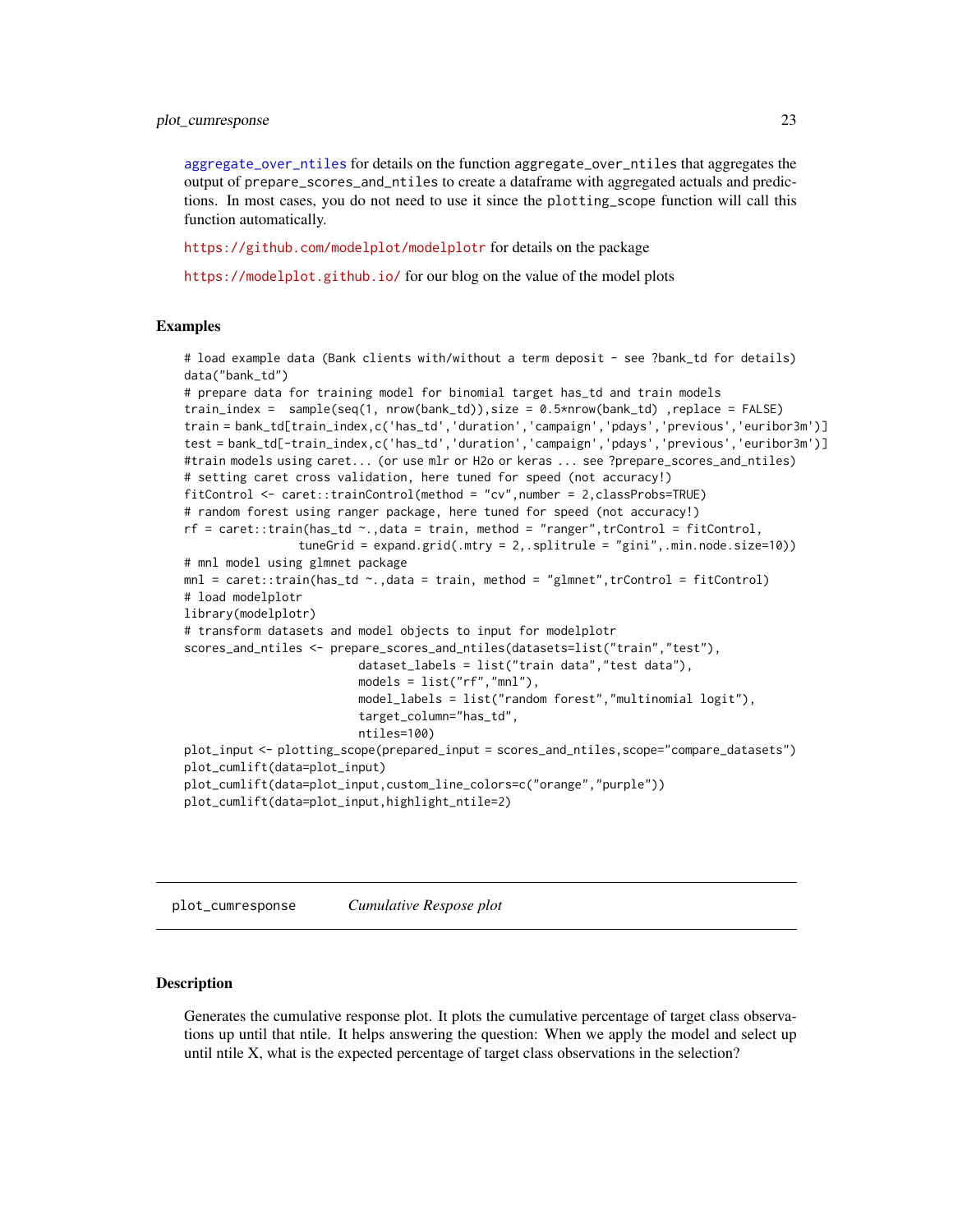```
plot_cumresponse(
  data = plot_input,
  highlight_ntile = NA,
 highlight_how = "plot_text",
  save_fig = FALSE,
  save_fig_filename = NA,
  custom_line_colors = NA,
  custom_plot_text = NULL
\mathcal{L}
```
# Arguments

| data               | Dataframe. Dataframe needs to be created with plotting_scope or else meet<br>required input format.                                                                                                                                                                                                                                                                                                                      |  |  |
|--------------------|--------------------------------------------------------------------------------------------------------------------------------------------------------------------------------------------------------------------------------------------------------------------------------------------------------------------------------------------------------------------------------------------------------------------------|--|--|
| highlight_ntile    |                                                                                                                                                                                                                                                                                                                                                                                                                          |  |  |
|                    | Integer. Specifying the ntile at which the plot is annotated and/or performances<br>are highlighted.                                                                                                                                                                                                                                                                                                                     |  |  |
| highlight_how      | String. How to annotate the plot. Possible values: "plot_text", "plot", "text".<br>Default is "plot_text", both highlighting the ntile and value on the plot as well<br>as in text below the plot. "plot" only highligths the plot, but does not add text<br>below the plot explaining the plot at chosen ntile. "text" adds text below the plot<br>explaining the plot at chosen ntile but does not highlight the plot. |  |  |
| save_fig           | Logical. Save plot to file? Default = FALSE. When set to TRUE, saved plots<br>are optimized for 18x12cm.                                                                                                                                                                                                                                                                                                                 |  |  |
| save_fig_filename  |                                                                                                                                                                                                                                                                                                                                                                                                                          |  |  |
|                    | String. Filename of saved plot. Default the plot is saved as tempdir()/plotname.png.                                                                                                                                                                                                                                                                                                                                     |  |  |
| custom_line_colors |                                                                                                                                                                                                                                                                                                                                                                                                                          |  |  |
|                    | Vector of Strings. Specifying colors for the lines in the plot. When not specified,<br>colors from the RColorBrewer palet "Set1" are used.                                                                                                                                                                                                                                                                               |  |  |
| custom_plot_text   |                                                                                                                                                                                                                                                                                                                                                                                                                          |  |  |
|                    | List. List with customized textual elements for plot. Create a list with defaults<br>by using customize_plot_text and override default values to customize.                                                                                                                                                                                                                                                              |  |  |
|                    |                                                                                                                                                                                                                                                                                                                                                                                                                          |  |  |

# Value

ggplot object. Cumulative Response plot.

# See Also

[modelplotr](#page-9-1) for generic info on the package moddelplotr

vignette('modelplotr')

[plotting\\_scope](#page-12-1) for details on the function plotting\_scope that transforms a dataframe created with prepare\_scores\_and\_ntiles or aggregate\_over\_ntiles to a dataframe in the required format for all modelplotr plots.

<span id="page-23-0"></span>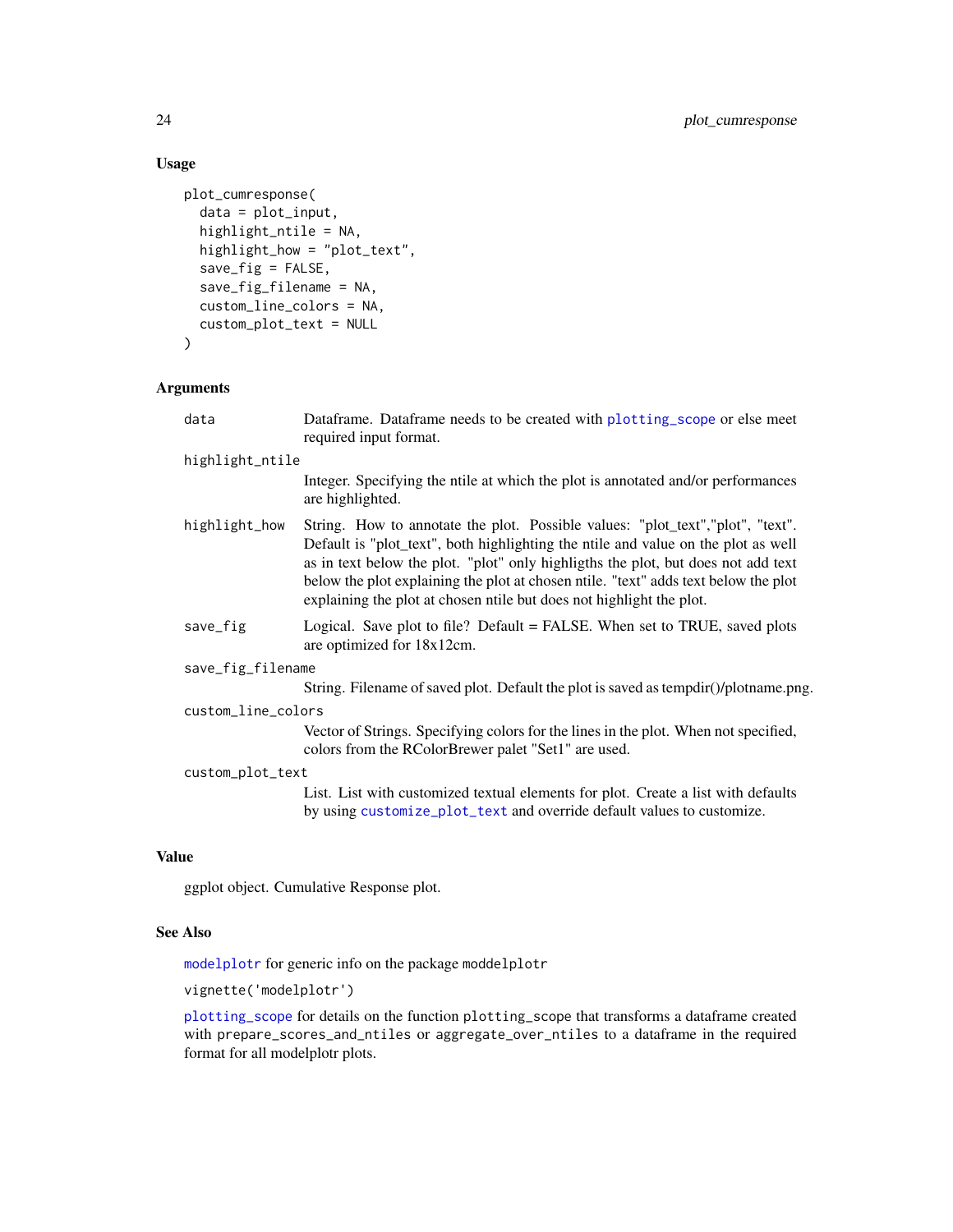#### <span id="page-24-0"></span>plot\_multiplot 25

[aggregate\\_over\\_ntiles](#page-1-1) for details on the function aggregate\_over\_ntiles that aggregates the output of prepare\_scores\_and\_ntiles to create a dataframe with aggregated actuals and predictions. In most cases, you do not need to use it since the plotting\_scope function will call this function automatically.

<https://github.com/modelplot/modelplotr> for details on the package

<https://modelplot.github.io/> for our blog on the value of the model plots

#### Examples

```
# load example data (Bank clients with/without a term deposit - see ?bank_td for details)
data("bank_td")
# prepare data for training model for binomial target has_td and train models
train_index = sample(seq(1, nrow(bank_td)),size = 0.5*nrow(bank_td),replace = FALSE)
train = bank_td[train_index,c('has_td','duration','campaign','pdays','previous','euribor3m')]
test = bank_td[-train_index,c('has_td','duration','campaign','pdays','previous','euribor3m')]
#train models using caret... (or use mlr or H2o or keras ... see ?prepare_scores_and_ntiles)
# setting caret cross validation, here tuned for speed (not accuracy!)
fitControl <- caret::trainControl(method = "cv",number = 2,classProbs=TRUE)
# random forest using ranger package, here tuned for speed (not accuracy!)
rf = \text{caret::train(has_t d \textless ~1, data = train, method = "ranger", trControl = fitControl, }tuneGrid = expand.grid(.mtry = 2,.splitrule = "gini",.min.node.size=10))
# mnl model using glmnet package
mnl = caret::train(has_t d \sim ., data = train, method = "glmnet", trControl = fitControl)# load modelplotr
library(modelplotr)
# transform datasets and model objects to input for modelplotr
scores_and_ntiles <- prepare_scores_and_ntiles(datasets=list("train","test"),
                         dataset_labels = list("train data","test data"),
                         models = list("rf","mnl"),
                         model_labels = list("random forest","multinomial logit"),
                         target_column="has_td",
                         ntiles=20)
plot_input <- plotting_scope(prepared_input = scores_and_ntiles)
plot_cumresponse(data=plot_input)
plot_cumresponse(data=plot_input,custom_line_colors="pink")
plot_cumresponse(data=plot_input,highlight_ntile=5)
```
<span id="page-24-1"></span>plot\_multiplot *Create plot with all four evaluation plots*

#### Description

Generates a layout containing a number graphical elements, including title, subtitle and the four model evaluation plots: cumulative gains plot, lift plot, response plot and cumulative response plot.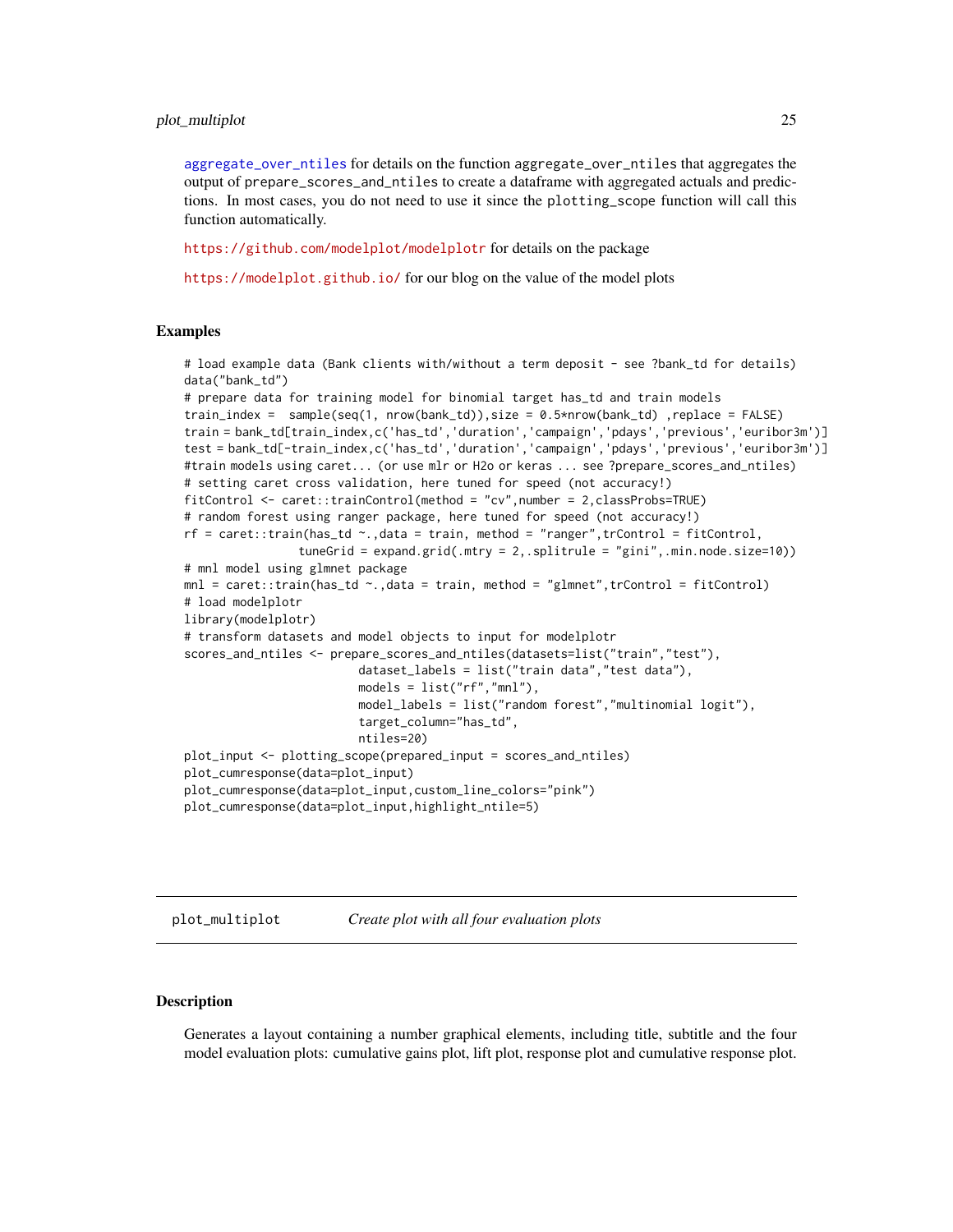```
plot_multiplot(
  data = plot_input,
  save\_fig = FALSE,save_fig_filename = NA,
  custom_line_colors = NA,
  highlight_ntile = NA,
  custom_plot_text = NULL
)
```
# Arguments

| Logical. Save plot to file? Default = FALSE. When set to TRUE, saved plot is<br>save_fig<br>optimized for 36x24cm.<br>save_fig_filename<br>custom_line_colors<br>Vector of Strings. Specifying colors for the lines in the plot. When not specified,<br>colors from the RColorBrewer palet "Set1" are used.<br>highlight_ntile<br>Integer. Specifying the ntile at which the plot is annotated and/or performances<br>are highlighted.<br>custom_plot_text<br>List. List with customized textual elements for plot. Create a list with defaults<br>by using customize_plot_text and override default values to customize. | data | Dataframe. Dataframe needs to be created with plotting_scope or else meet<br>required input format. |
|---------------------------------------------------------------------------------------------------------------------------------------------------------------------------------------------------------------------------------------------------------------------------------------------------------------------------------------------------------------------------------------------------------------------------------------------------------------------------------------------------------------------------------------------------------------------------------------------------------------------------|------|-----------------------------------------------------------------------------------------------------|
|                                                                                                                                                                                                                                                                                                                                                                                                                                                                                                                                                                                                                           |      |                                                                                                     |
|                                                                                                                                                                                                                                                                                                                                                                                                                                                                                                                                                                                                                           |      |                                                                                                     |
|                                                                                                                                                                                                                                                                                                                                                                                                                                                                                                                                                                                                                           |      | String. Filename of saved plot. Default the plot is saved as tempdir()/plotname.png.                |
|                                                                                                                                                                                                                                                                                                                                                                                                                                                                                                                                                                                                                           |      |                                                                                                     |
|                                                                                                                                                                                                                                                                                                                                                                                                                                                                                                                                                                                                                           |      |                                                                                                     |
|                                                                                                                                                                                                                                                                                                                                                                                                                                                                                                                                                                                                                           |      |                                                                                                     |
|                                                                                                                                                                                                                                                                                                                                                                                                                                                                                                                                                                                                                           |      |                                                                                                     |
|                                                                                                                                                                                                                                                                                                                                                                                                                                                                                                                                                                                                                           |      |                                                                                                     |
|                                                                                                                                                                                                                                                                                                                                                                                                                                                                                                                                                                                                                           |      |                                                                                                     |

# Value

gtable, containing 6 grobs.

# See Also

[modelplotr](#page-9-1) for generic info on the package moddelplotr

```
vignette('modelplotr')
```
[plotting\\_scope](#page-12-1) for details on the function plotting\_scope that transforms a dataframe created with prepare\_scores\_and\_ntiles or aggregate\_over\_ntiles to a dataframe in the required format for all modelplotr plots.

[aggregate\\_over\\_ntiles](#page-1-1) for details on the function aggregate\_over\_ntiles that aggregates the output of prepare\_scores\_and\_ntiles to create a dataframe with aggregated actuals and predictions. In most cases, you do not need to use it since the plotting\_scope function will call this function automatically.

<https://github.com/modelplot/modelplotr> for details on the package

<https://modelplot.github.io/> for our blog on the value of the model plots

<span id="page-25-0"></span>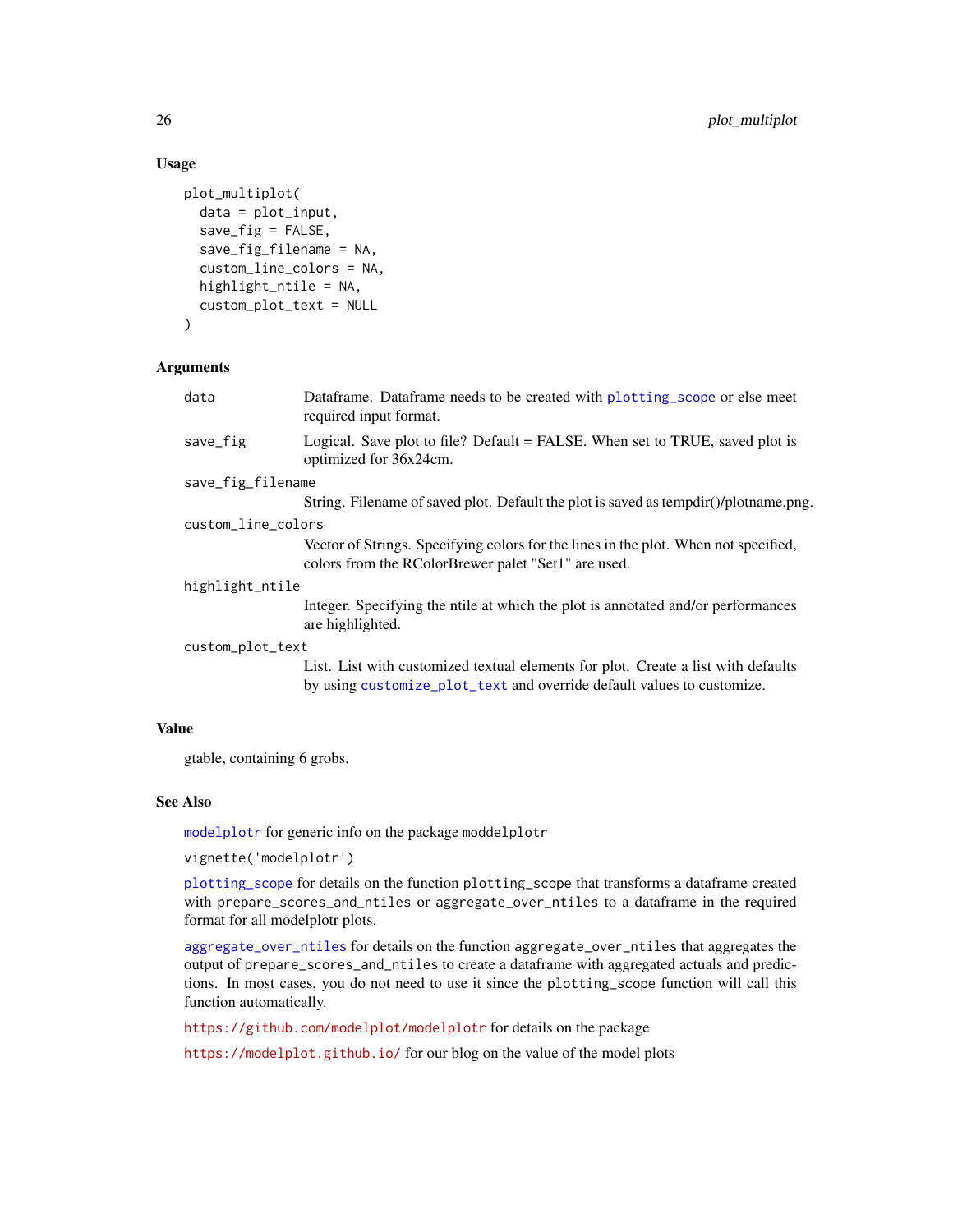#### <span id="page-26-0"></span>plot\_profit 27

#### Examples

```
# load example data (Bank clients with/without a term deposit - see ?bank_td for details)
data("bank_td")
# prepare data for training model for binomial target has_td and train models
train_index = sample(seq(1, nrow(bank_ttd)), size = 0.5*nrow(bank_ttd),replace = FALSE)
train = bank_td[train_index,c('has_td','duration','campaign','pdays','previous','euribor3m')]
test = bank_td[-train_index,c('has_td','duration','campaign','pdays','previous','euribor3m')]
#train models using caret... (or use mlr or H2o or keras ... see ?prepare_scores_and_ntiles)
# setting caret cross validation, here tuned for speed (not accuracy!)
fitControl <- caret::trainControl(method = "cv",number = 2,classProbs=TRUE)
# random forest using ranger package, here tuned for speed (not accuracy!)
rf = \text{caret::train(has\_td ~ ~ .,data = train, method = "ranger", trControl = fitControl,
                tuneGrid = expand.grid(.mtry = 2,.splitrule = "gini",.min.node.size=10))
# mnl model using glmnet package
mnl = \text{caret::train(has_td ~.},\text{data = train, method = "glmnet",trControl = fitControl)}# load modelplotr
library(modelplotr)
# transform datasets and model objects to input for modelplotr
scores_and_ntiles <- prepare_scores_and_ntiles(datasets=list("train","test"),
                         dataset_labels = list("train data","test data"),
                         models = list("rf", "mnl"),model_labels = list("random forest","multinomial logit"),
                          target_column="has_td",
                         ntiles=10)
plot_input <- plotting_scope(prepared_input = scores_and_ntiles)
plot_multiplot(data=plot_input)
plot_multiplot(data=plot_input,highlight_ntile = 2)
```
<span id="page-26-1"></span>plot\_profit *Profit plot*

#### **Description**

Generates the Profit plot. It plots the cumulative profit up until that ntile when the model is used for campaign selection. It can be used to answer the following business question: *When we apply the model and select up until ntile X, what is the expected profit of the campaign?* Extra parameters needed for this plot are: fixed\_costs, variable\_costs\_per\_unit and profit\_per\_unit.

# Usage

```
plot_profit(
  data = plot\_input,highlight_ntile = "max_profit",
  highlight_how = "plot_text",
  save_fig = FALSE,
  save_fig_filename = NA,
  custom_line_colors = NA,
  custom_plot_text = NULL,
  fixed_costs,
```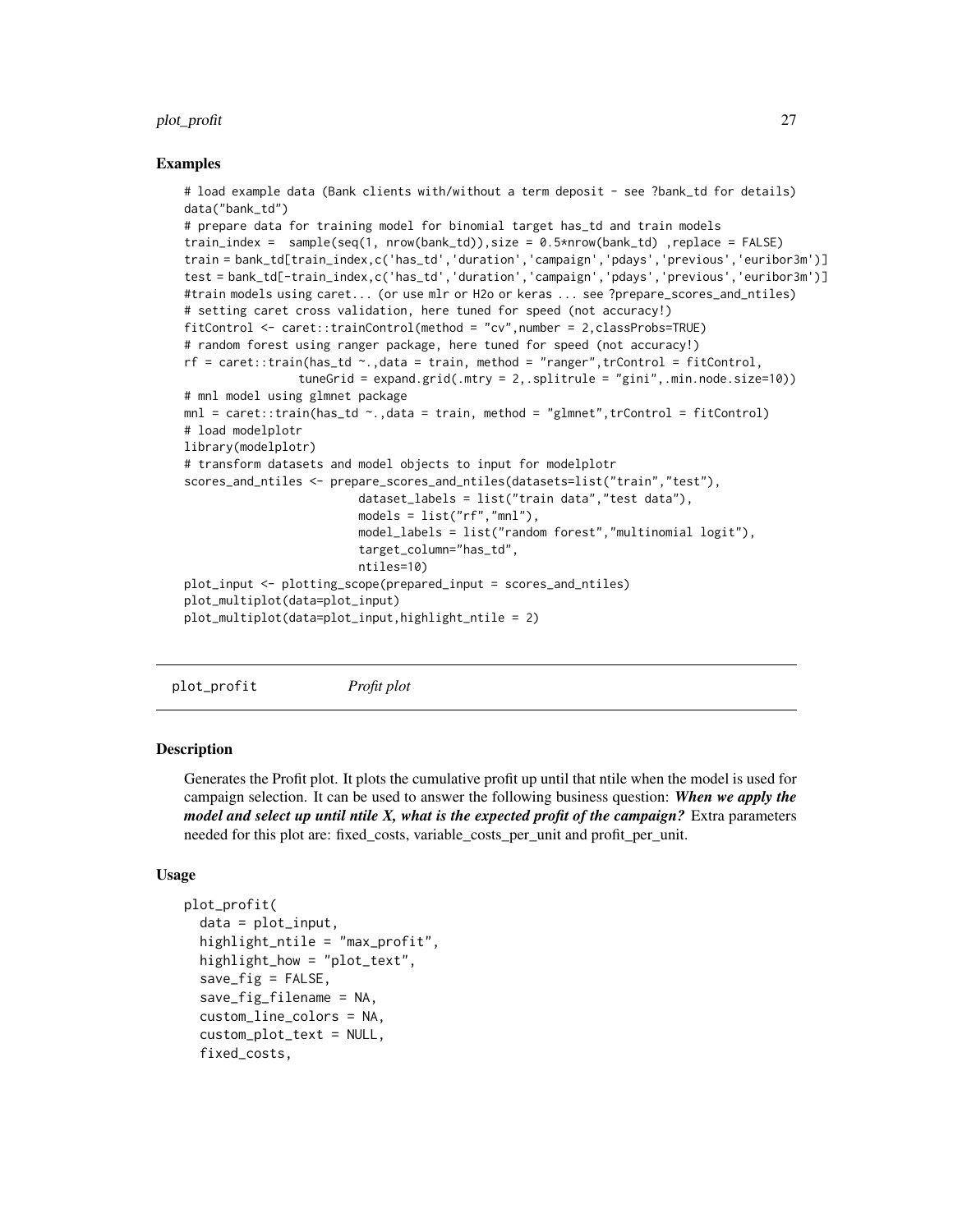```
variable_costs_per_unit,
  profit_per_unit
\lambda
```
#### Arguments

```
data Dataframe. Dataframe needs to be created with plotting_scope or else meet
                required input format.
```

```
highlight_ntile
                  Integer or string ("max_roi" or "max_profit"). Specifying the ntile at which
                  the plot is annotated and/or performances are highlighted. Default value is
                  max_profit, highlighting the ntile where profit is highest.
```

```
highlight_how String. How to annotate the plot. Possible values: "plot_text","plot", "text".
                   Default is "plot_text", both highlighting the ntile and value on the plot as well
                   as in text below the plot. "plot" only highligths the plot, but does not add text
                   below the plot explaining the plot at chosen ntile. "text" adds text below the plot
                   explaining the plot at chosen ntile but does not highlight the plot.
```
save\_fig Logical. Save plot to file? Default = FALSE. When set to TRUE, saved plot is optimized for 36x24cm.

```
save_fig_filename
```
String. Filename of saved plot. Default the plot is saved as tempdir()/plotname.png.

#### custom\_line\_colors

Vector of Strings. Specifying colors for the lines in the plot. When not specified, colors from the RColorBrewer palet "Set1" are used.

#### custom\_plot\_text

List. List with customized textual elements for plot. Create a list with defaults by using [customize\\_plot\\_text](#page-7-1) and override default values to customize.

- fixed\_costs Numeric. Specifying the fixed costs related to a selection based on the model. These costs are constant and do not vary with selection size (ntiles).
- variable\_costs\_per\_unit

Numeric. Specifying the variable costs per selected unit for a selection based on the model. These costs vary with selection size (ntiles).

# profit\_per\_unit

Numeric. Specifying the profit per unit in case the selected unit converts / responds positively.

# Value

gtable, containing 6 grobs.

#### See Also

[modelplotr](#page-9-1) for generic info on the package moddelplotr

vignette('modelplotr')

[plotting\\_scope](#page-12-1) for details on the function plotting\_scope that transforms a dataframe created with prepare\_scores\_and\_ntiles or aggregate\_over\_ntiles to a dataframe in the required format for all modelplotr plots.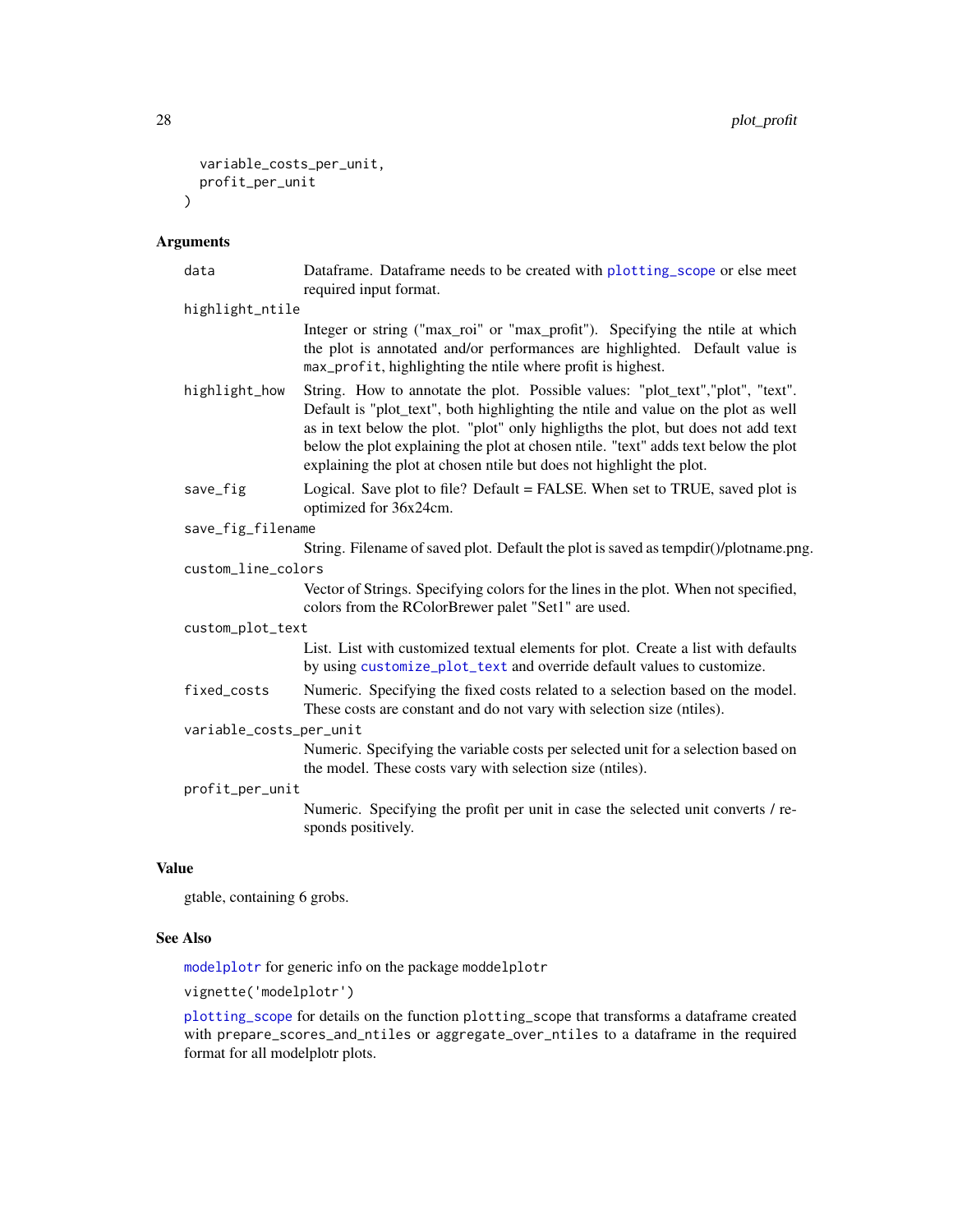### <span id="page-28-0"></span>plot\_response 29

[aggregate\\_over\\_ntiles](#page-1-1) for details on the function aggregate\_over\_ntiles that aggregates the output of prepare\_scores\_and\_ntiles to create a dataframe with aggregated actuals and predictions. In most cases, you do not need to use it since the plotting\_scope function will call this function automatically.

<https://github.com/modelplot/modelplotr> for details on the package

<https://modelplot.github.io/> for our blog on the value of the model plots

# Examples

# load example data (Bank clients with/without a term deposit - see ?bank\_td for details) data("bank\_td")

```
# prepare data for training model for binomial target has_td and train models
train_index = sample(seq(1, nrow(bank_ttd)), size = 0.5*nrow(bank_ttd),replace = FALSE)
train = bank_td[train_index,c('has_td','duration','campaign','pdays','previous','euribor3m')]
test = bank_td[-train_index,c('has_td','duration','campaign','pdays','previous','euribor3m')]
#train models using caret... (or use mlr or H2o or keras ... see ?prepare_scores_and_ntiles)
# setting caret cross validation, here tuned for speed (not accuracy!)
fitControl <- caret::trainControl(method = "cv",number = 2,classProbs=TRUE)
# random forest using ranger package, here tuned for speed (not accuracy!)
rf = \text{caret::train(has_t d \textless '}, \text{data = train, method = "ranger", trControl = fitControl, }tuneGrid = expand.grid(.mtry = 2,.splitrule = "gini",.min.node.size=10))
# mnl model using glmnet package
mnl = caret::train(has_t d \sim ., data = train, method = "glmnet", trControl = fitControl)# load modelplotr
library(modelplotr)
# transform datasets and model objects to input for modelplotr
scores_and_ntiles <- prepare_scores_and_ntiles(datasets=list("train","test"),
                         dataset_labels = list("train data","test data"),
                         models = list("rf", "mnl"),model_labels = list("random forest","multinomial logit"),
                         target_column="has_td",
                         ntiles=100)
# set scope for analysis (default: no comparison)
plot_input <- plotting_scope(prepared_input = scores_and_ntiles,scope='compare_models')
plot_profit(data=plot_input,fixed_costs=1000,variable_costs_per_unit= 10,profit_per_unit=50)
plot_profit(data=plot_input,fixed_costs=1000,variable_costs_per_unit= 10,profit_per_unit=50,
            highlight_ntile=20)
plot_profit(data=plot_input,fixed_costs=1000,variable_costs_per_unit= 10,profit_per_unit=50,
            highlight_ntile='max_roi')
```
<span id="page-28-1"></span>plot\_response *Response plot*

#### Description

Generates the response plot. It plots the percentage of target class observations per ntile. It can be used to answer the following business question: When we apply the model and select ntile X, what is the expected percentage of target class observations in that ntile?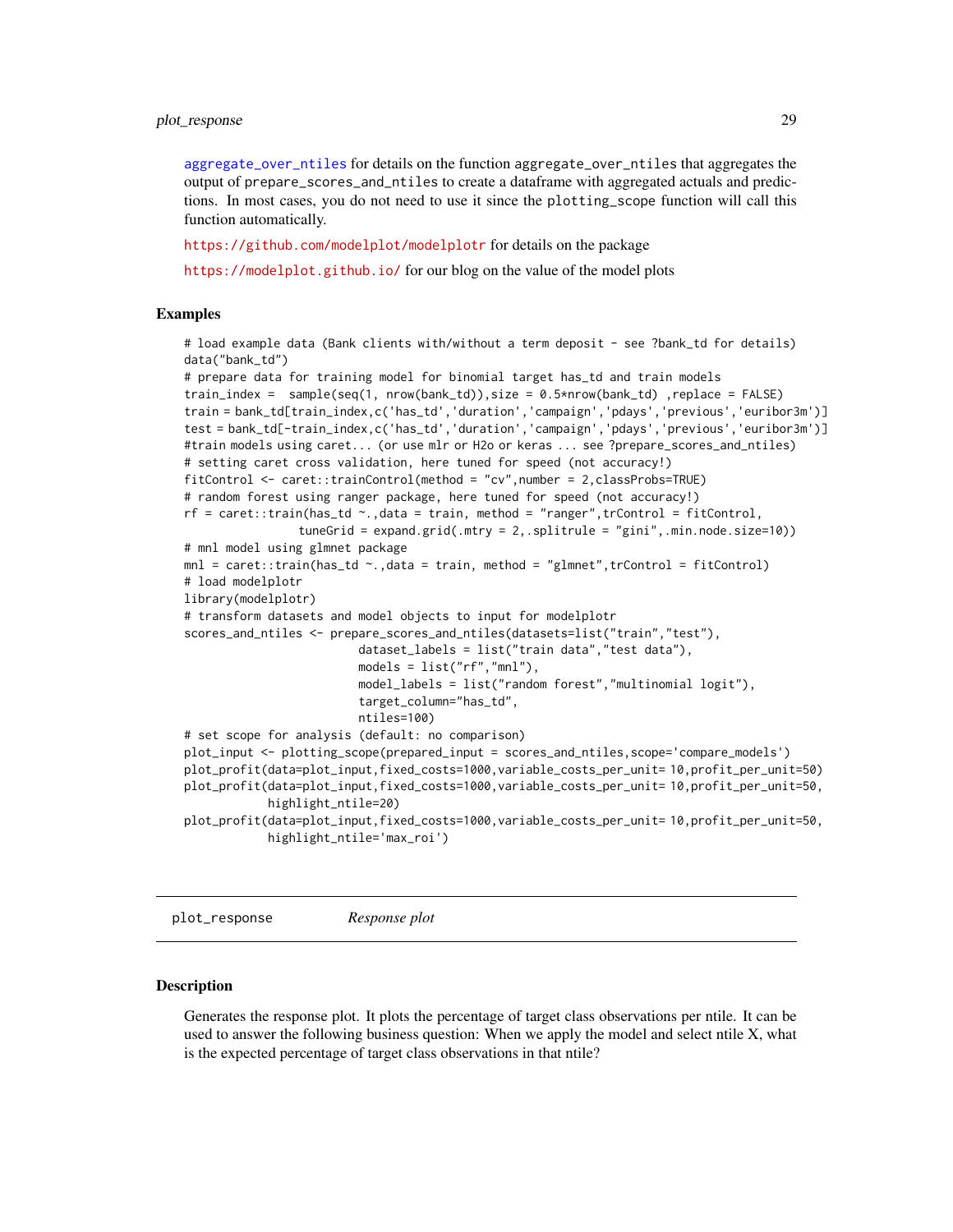```
plot_response(
  data = plot_input,
  highlight_ntile = NA,
 highlight_how = "plot_text",
  save_fig = FALSE,
  save_fig_filename = NA,
  custom_line_colors = NA,
  custom_plot_text = NULL
\mathcal{L}
```
# Arguments

| data               | Dataframe. Dataframe needs to be created with plotting_scope or else meet<br>required input format.                                                                                                                                                                                                                                                                                                                      |  |
|--------------------|--------------------------------------------------------------------------------------------------------------------------------------------------------------------------------------------------------------------------------------------------------------------------------------------------------------------------------------------------------------------------------------------------------------------------|--|
| highlight_ntile    |                                                                                                                                                                                                                                                                                                                                                                                                                          |  |
|                    | Integer. Specifying the ntile at which the plot is annotated and/or performances<br>are highlighted.                                                                                                                                                                                                                                                                                                                     |  |
| highlight_how      | String. How to annotate the plot. Possible values: "plot_text", "plot", "text".<br>Default is "plot_text", both highlighting the ntile and value on the plot as well<br>as in text below the plot. "plot" only highligths the plot, but does not add text<br>below the plot explaining the plot at chosen ntile. "text" adds text below the plot<br>explaining the plot at chosen ntile but does not highlight the plot. |  |
| save_fig           | Logical. Save plot to file? Default = FALSE. When set to TRUE, saved plots<br>are optimized for 18x12cm.                                                                                                                                                                                                                                                                                                                 |  |
| save_fig_filename  |                                                                                                                                                                                                                                                                                                                                                                                                                          |  |
|                    | String. Filename of saved plot. Default the plot is saved as tempdir()/plotname.png.                                                                                                                                                                                                                                                                                                                                     |  |
| custom_line_colors |                                                                                                                                                                                                                                                                                                                                                                                                                          |  |
|                    | Vector of Strings. Specifying colors for the lines in the plot. When not specified,<br>colors from the RColorBrewer palet "Set1" are used.                                                                                                                                                                                                                                                                               |  |
| custom_plot_text   |                                                                                                                                                                                                                                                                                                                                                                                                                          |  |
|                    | List. List with customized textual elements for plot. Create a list with defaults<br>by using customize_plot_text and override default values to customize.                                                                                                                                                                                                                                                              |  |

# Value

ggplot object. Response plot.

# See Also

[modelplotr](#page-9-1) for generic info on the package moddelplotr

vignette('modelplotr')

[plotting\\_scope](#page-12-1) for details on the function plotting\_scope that transforms a dataframe created with prepare\_scores\_and\_ntiles or aggregate\_over\_ntiles to a dataframe in the required format for all modelplotr plots.

<span id="page-29-0"></span>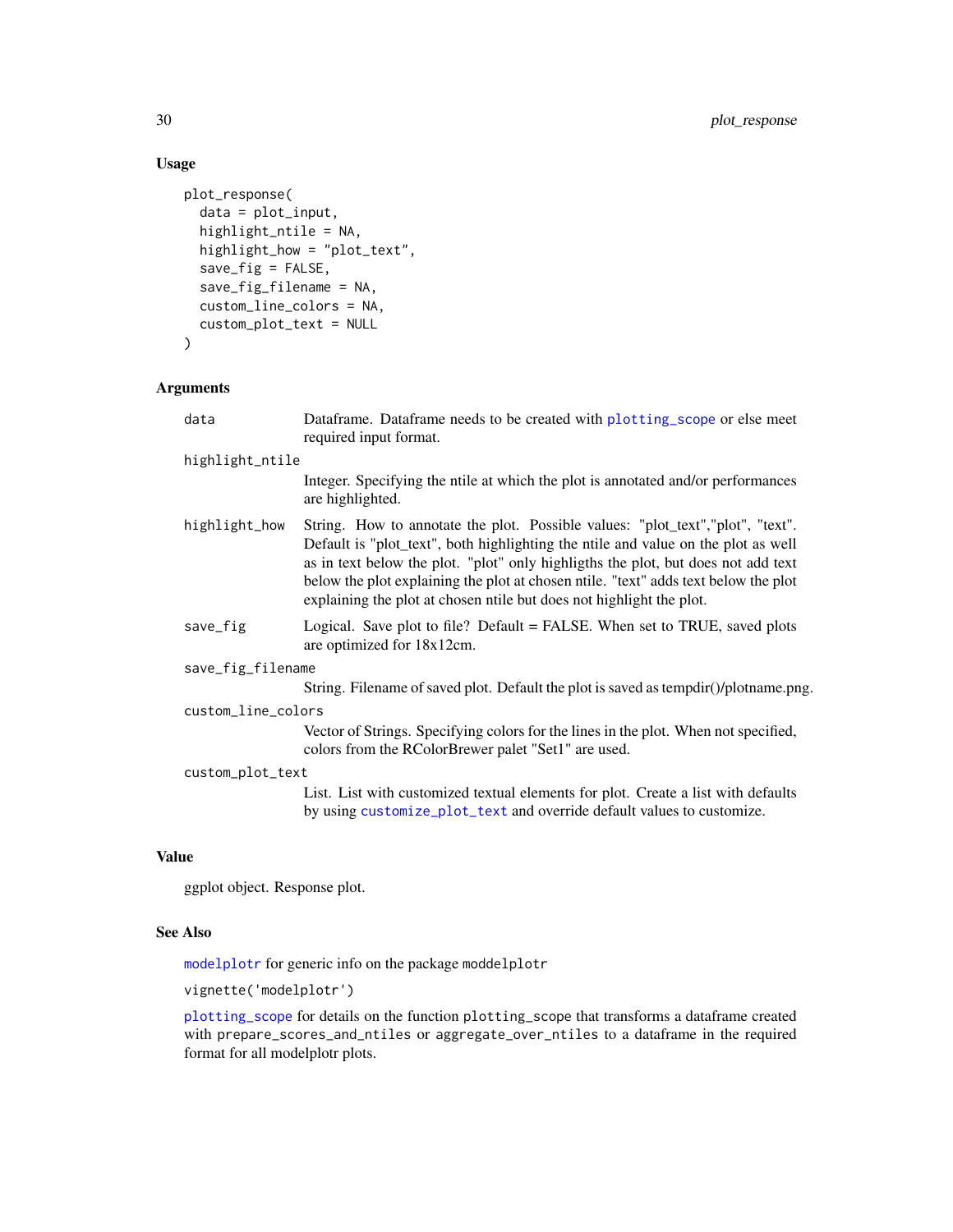#### <span id="page-30-0"></span>plot\_roi 31

[aggregate\\_over\\_ntiles](#page-1-1) for details on the function aggregate\_over\_ntiles that aggregates the output of prepare\_scores\_and\_ntiles to create a dataframe with aggregated actuals and predictions. In most cases, you do not need to use it since the plotting\_scope function will call this function automatically.

<https://github.com/modelplot/modelplotr> for details on the package

<https://modelplot.github.io/> for our blog on the value of the model plots

# Examples

# load example data (Bank clients with/without a term deposit - see ?bank\_td for details) data("bank\_td")

```
# prepare data for training model for binomial target has_td and train models
train_index = sample(seq(1, nrow(bank_td)),size = 0.5*nrow(bank_td) ,replace = FALSE)
train = bank_td[train_index,c('has_td','duration','campaign','pdays','previous','euribor3m')]
test = bank_td[-train_index,c('has_td','duration','campaign','pdays','previous','euribor3m')]
#train models using caret... (or use mlr or H2o or keras ... see ?prepare_scores_and_ntiles)
# setting caret cross validation, here tuned for speed (not accuracy!)
fitControl <- caret::trainControl(method = "cv",number = 2,classProbs=TRUE)
# random forest using ranger package, here tuned for speed (not accuracy!)
rf = \text{caret::train(has_t d \textless ~1, data = train, method = "ranger", trControl = fitControl, }tuneGrid = expand.grid(.mtry = 2,.splitrule = "gini",.min.node.size=10))
# mnl model using glmnet package
mnl = caret::train(has_t d \sim ., data = train, method = "glmnet", trControl = fitControl)# load modelplotr
library(modelplotr)
# transform datasets and model objects to input for modelplotr
scores_and_ntiles <- prepare_scores_and_ntiles(datasets=list("train","test"),
                         dataset_labels = list("train data","test data"),
                         models = list("rf","mnl"),
                         model_labels = list("random forest","multinomial logit"),
                         target_column="has_td",
                         ntiles=100)
plot_input <- plotting_scope(prepared_input = scores_and_ntiles)
plot_response(data=plot_input)
plot_response(data=plot_input,custom_line_colors=RColorBrewer::brewer.pal(3,"Dark2"))
plot_response(data=plot_input,highlight_ntile=2)
```
<span id="page-30-1"></span>plot\_roi *ROI plot*

#### **Description**

Generates the Return on Investment plot. It plots the cumulative revenues as a percentage of investments up until that ntile when the model is used for campaign selection. It can be used to answer the following business question: *When we apply the model and select up until ntile X, what is the expected return on investment of the campaign?* Extra parameters needed for this plot are: fixed\_costs, variable\_costs\_per\_unit and profit\_per\_unit.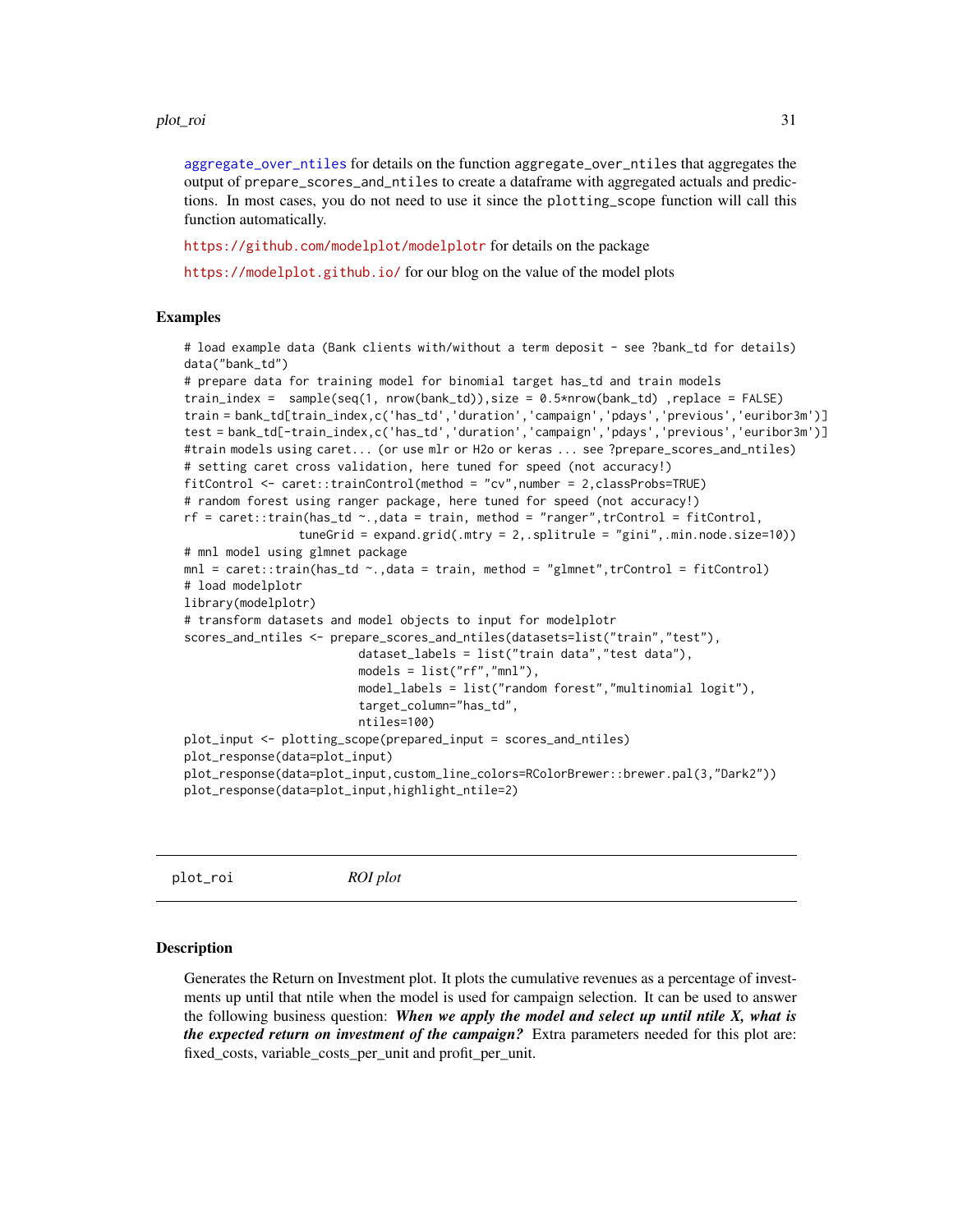```
plot_roi(
  data = plot_input,
  highlight_ntile = "max_roi",
  highlight_how = "plot_text",
  save_fig = FALSE,
  save_fig_filename = NA,
  custom_line_colors = NA,
  custom_plot_text = NULL,
  fixed_costs,
  variable_costs_per_unit,
  profit_per_unit
\mathcal{L}
```
# Arguments

| data                    | Dataframe. Dataframe needs to be created with plotting_scope or else meet<br>required input format.                                                                                                                                                                                                                                                                                                                      |
|-------------------------|--------------------------------------------------------------------------------------------------------------------------------------------------------------------------------------------------------------------------------------------------------------------------------------------------------------------------------------------------------------------------------------------------------------------------|
| highlight_ntile         |                                                                                                                                                                                                                                                                                                                                                                                                                          |
|                         | Integer or string ("max_roi" or "max_profit"). Specifying the ntile at which the<br>plot is annotated and/or performances are highlighted. Default value is max_roi,<br>highlighting the ntile where roi is highest.                                                                                                                                                                                                     |
| highlight_how           | String. How to annotate the plot. Possible values: "plot_text", "plot", "text".<br>Default is "plot_text", both highlighting the ntile and value on the plot as well<br>as in text below the plot. "plot" only highligths the plot, but does not add text<br>below the plot explaining the plot at chosen ntile. "text" adds text below the plot<br>explaining the plot at chosen ntile but does not highlight the plot. |
| save_fig                | Logical. Save plot to file? Default = FALSE. When set to TRUE, saved plot is<br>optimized for 36x24cm.                                                                                                                                                                                                                                                                                                                   |
| save_fig_filename       |                                                                                                                                                                                                                                                                                                                                                                                                                          |
|                         | String. Filename of saved plot. Default the plot is saved as tempdir()/plotname.png.                                                                                                                                                                                                                                                                                                                                     |
| custom_line_colors      |                                                                                                                                                                                                                                                                                                                                                                                                                          |
|                         | Vector of Strings. Specifying colors for the lines in the plot. When not specified,<br>colors from the RColorBrewer palet "Set1" are used.                                                                                                                                                                                                                                                                               |
| custom_plot_text        |                                                                                                                                                                                                                                                                                                                                                                                                                          |
|                         | List. List with customized textual elements for plot. Create a list with defaults<br>by using customize_plot_text and override default values to customize.                                                                                                                                                                                                                                                              |
| fixed_costs             | Numeric. Specifying the fixed costs related to a selection based on the model.<br>These costs are constant and do not vary with selection size (ntiles).                                                                                                                                                                                                                                                                 |
| variable_costs_per_unit |                                                                                                                                                                                                                                                                                                                                                                                                                          |
|                         | Numeric. Specifying the variable costs per selected unit for a selection based on<br>the model. These costs vary with selection size (ntiles).                                                                                                                                                                                                                                                                           |
| profit_per_unit         |                                                                                                                                                                                                                                                                                                                                                                                                                          |
|                         | Numeric. Specifying the profit per unit in case the selected unit converts / re-<br>sponds positively.                                                                                                                                                                                                                                                                                                                   |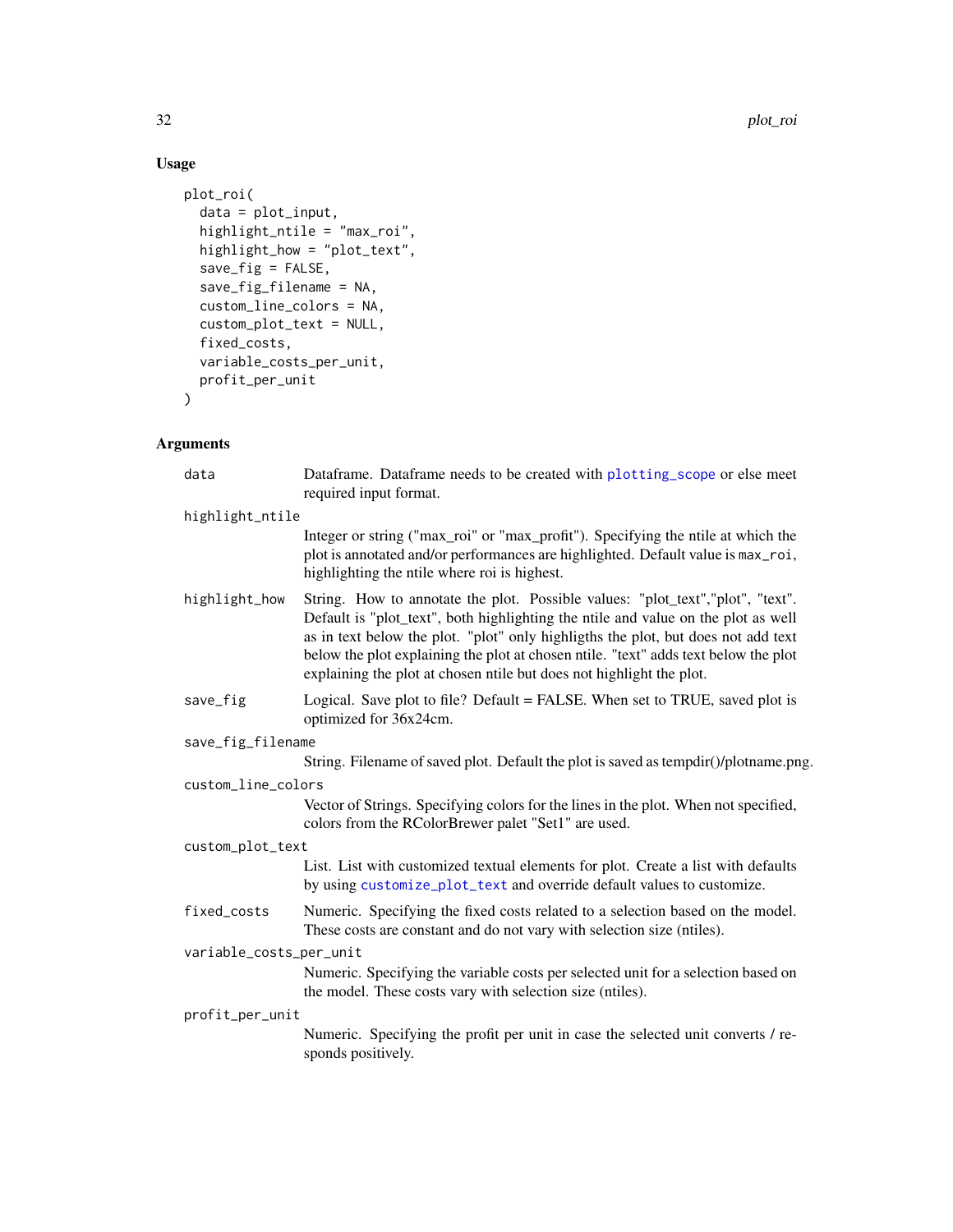#### <span id="page-32-0"></span>plot\_roi 33

# Value

gtable, containing 6 grobs. # load example data (Bank clients with/without a term deposit - see ?bank td for details)

# See Also

[modelplotr](#page-9-1) for generic info on the package moddelplotr

vignette('modelplotr')

[plotting\\_scope](#page-12-1) for details on the function plotting\_scope that transforms a dataframe created with prepare\_scores\_and\_ntiles or aggregate\_over\_ntiles to a dataframe in the required format for all modelplotr plots.

[aggregate\\_over\\_ntiles](#page-1-1) for details on the function aggregate\_over\_ntiles that aggregates the output of prepare\_scores\_and\_ntiles to create a dataframe with aggregated actuals and predictions. In most cases, you do not need to use it since the plotting\_scope function will call this function automatically.

<https://github.com/modelplot/modelplotr> for details on the package

<https://modelplot.github.io/> for our blog on the value of the model plots

#### Examples

```
# load example data (Bank clients with/without a term deposit - see ?bank_td for details)
data("bank_td")
# prepare data for training model for binomial target has_td and train models
train_index = sample(seq(1, nrow(bank_td)),size = 0.5*nrow(bank_td) ,replace = FALSE)
train = bank_td[train_index,c('has_td','duration','campaign','pdays','previous','euribor3m')]
test = bank_td[-train_index,c('has_td','duration','campaign','pdays','previous','euribor3m')]
#train models using caret... (or use mlr or H2o or keras ... see ?prepare_scores_and_ntiles)
# setting caret cross validation, here tuned for speed (not accuracy!)
fitControl <- caret::trainControl(method = "cv",number = 2,classProbs=TRUE)
# random forest using ranger package, here tuned for speed (not accuracy!)
rf = \text{caret::train(has_t d \sim .}, \text{data = train, method = "ranger", trControl = fitControl, }tuneGrid = expand.grid(.mtry = 2,.splitrule = "gini",.min.node.size=10))
# mnl model using glmnet package
mnl = caret::train(has_t d \sim ., data = train, method = "glmnet", trControl = fitControl)# load modelplotr
library(modelplotr)
# transform datasets and model objects to input for modelplotr
scores_and_ntiles <- prepare_scores_and_ntiles(datasets=list("train","test"),
                         dataset_labels = list("train data","test data"),
                         models = list("rf", "mnl"),model_labels = list("random forest","multinomial logit"),
                         target_column="has_td",
                         ntiles=100)
# set scope for analysis (default: no comparison)
plot_input <- plotting_scope(prepared_input = scores_and_ntiles)
plot_roi(data=plot_input,fixed_costs=1000,variable_costs_per_unit= 10,profit_per_unit=50)
plot_roi(data=plot_input,fixed_costs=1000,variable_costs_per_unit= 10,profit_per_unit=50,
         highlight_ntile=20)
plot_roi(data=plot_input,fixed_costs=1000,variable_costs_per_unit= 10,profit_per_unit=50,
         highlight_ntile="max_profit")
```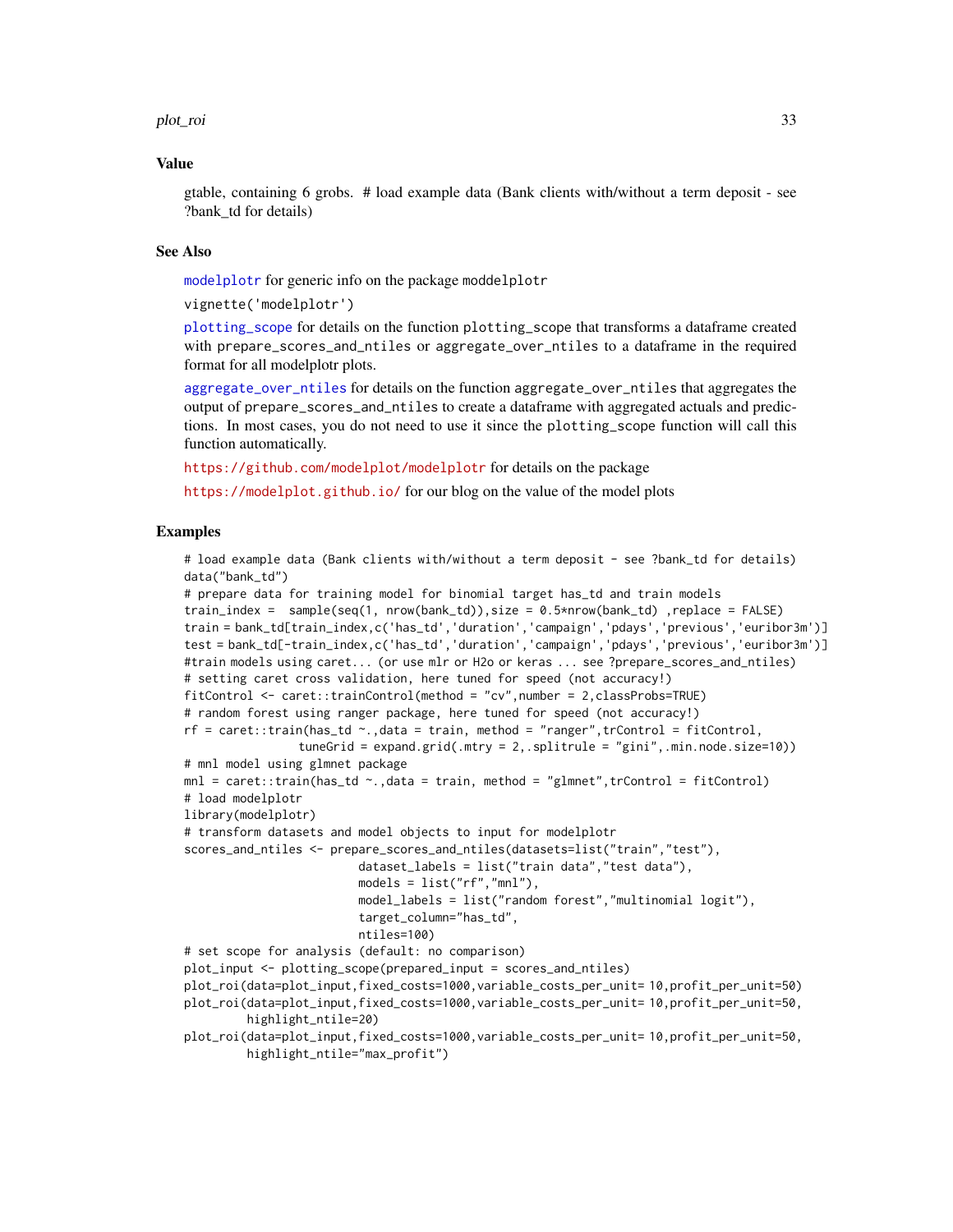```
prepare_scores_and_ntiles
```
*Build a dataframe containing Actuals, Probabilities and Ntiles*

# Description

Build dataframe object that contains actuals and predictions on the target variable for each dataset in datasets and each model in models

# Usage

```
prepare_scores_and_ntiles(
  datasets,
  dataset_labels,
  models,
 model_labels,
  target_column,
  ntiles = 10
)
```
# Arguments

| datasets      | List of Strings. A list of the names of the dataframe objects to include in model<br>evaluation. All data frames need to contain a target variable and feature variables.                                                                                                                                                                                                       |
|---------------|---------------------------------------------------------------------------------------------------------------------------------------------------------------------------------------------------------------------------------------------------------------------------------------------------------------------------------------------------------------------------------|
|               | dataset_labels List of Strings. A list of labels for the datasets, shown in plots. When dataset_labels<br>is not specified, the names from datasets are used.                                                                                                                                                                                                                   |
| models        | List of Strings. List of the names of the model objects, containing parameters<br>to apply models to datasets. To use this function, model objects need to be gen-<br>erated by the mlr package or the caret package or the h20 package or the keras<br>package. Modelplotr automatically detects whether the model is built using mlr<br>or caret or h <sub>20</sub> or keras. |
| model_labels  | List of Strings. Labels for the models, shown in plots. When model_labels is<br>not specified, the names from moddels are used.                                                                                                                                                                                                                                                 |
| target_column | String. Name of the target variable in datasets. Target can be either binary or<br>multinomial. Continuous targets are not supported.                                                                                                                                                                                                                                           |
| ntiles        | Integer. Number of ntiles. The ntile parameter represents the specified number<br>of equally sized buckets the observations in each dataset are grouped into. By<br>default, observations are grouped in 10 equally sized buckets, often referred to<br>as deciles.                                                                                                             |

# Value

Dataframe. A dataframe is built, based on the datasets and models specified. It contains the dataset name, actuals on the target\_column , the predicted probabilities for each target class (eg. unique target value) and attribution to ntiles in the dataset for each target class.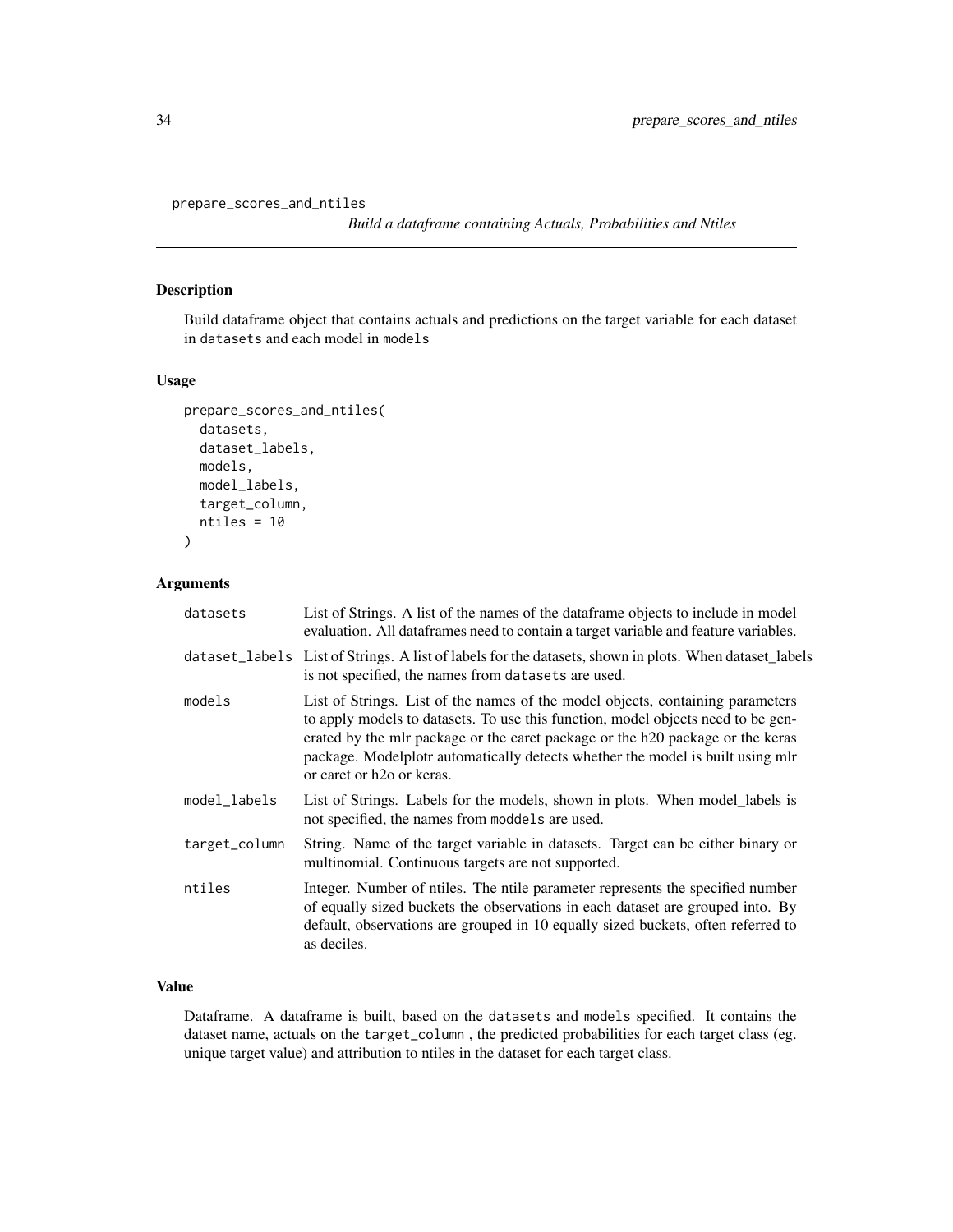#### <span id="page-34-0"></span>When you build scores\_and\_ntiles yourself

To make plots with modelplotr, is not required to use this function to generate input for function plotting\_scope You can create your own dataframe containing actuals and predictions and ntiles, See [build\\_input\\_yourself](#page-5-1) for an example to build the required input for [plotting\\_scope](#page-12-1) or [aggregate\\_over\\_ntiles](#page-1-1) yourself, within r or even outside of r.

# See Also

[modelplotr](#page-9-1) for generic info on the package moddelplotr

vignette('modelplotr')

[plotting\\_scope](#page-12-1) for details on the function plotting\_scope that transforms a dataframe created with prepare\_scores\_and\_ntiles or aggregate\_over\_ntiles to a dataframe in the required format for all modelplotr plots.

[aggregate\\_over\\_ntiles](#page-1-1) for details on the function aggregate\_over\_ntiles that aggregates the output of prepare\_scores\_and\_ntiles to create a dataframe with aggregated actuals and predictions. In most cases, you do not need to use it since the plotting\_scope function will call this function automatically.

<https://github.com/modelplot/modelplotr> for details on the package

<https://modelplot.github.io/> for our blog on the value of the model plots

#### Examples

## Not run:

```
# load example data (Bank clients with/without a term deposit - see ?bank_td for details)
data("bank_td")
```

```
# prepare data for training model for binomial target has_td and train models
train_index = sample(seq(1, nrow(bank_td)),size = 0.5*nrow(bank_td) ,replace = FALSE)
train = bank_td[train_index,c('has_td','duration','campaign','pdays','previous','euribor3m')]
test = bank_td[-train_index,c('has_td','duration','campaign','pdays','previous','euribor3m')]
```

```
#train models using mlr...
trainTask <- mlr::makeClassifTask(data = train, target = "has_td")
testTask <- mlr::makeClassifTask(data = test, target = "has_td")
mlr::configureMlr() # this line is needed when using mlr without loading it (mlr::)
task = mlr::makeClassifTask(data = train, target = "has_td")
lrn = mlr::makeLearner("classif.randomForest", predict.type = "prob")
rf = mlr::train(lrn, task)
lrn = mlr::makeLearner("classif.multinom", predict.type = "prob")
mnl = mlr::train(lrn, task)
#... or train models using caret...
# setting caret cross validation, here tuned for speed (not accuracy!)
fitControl <- caret::trainControl(method = "cv",number = 2,classProbs=TRUE)
# random forest using ranger package, here tuned for speed (not accuracy!)
rf = \text{caret::train(has\_td ~ ~ .,data = train, method = "ranger", trControl = fitControl,
                tuneGrid = expand.grid(.mtry = 2,.splitrule = "gini",.min.node.size=10))
# mnl model using glmnet package
mnl = caret::train(has_td ~.,data = train, method = "glmnet",trControl = fitControl)
#... or train models using h2o...
```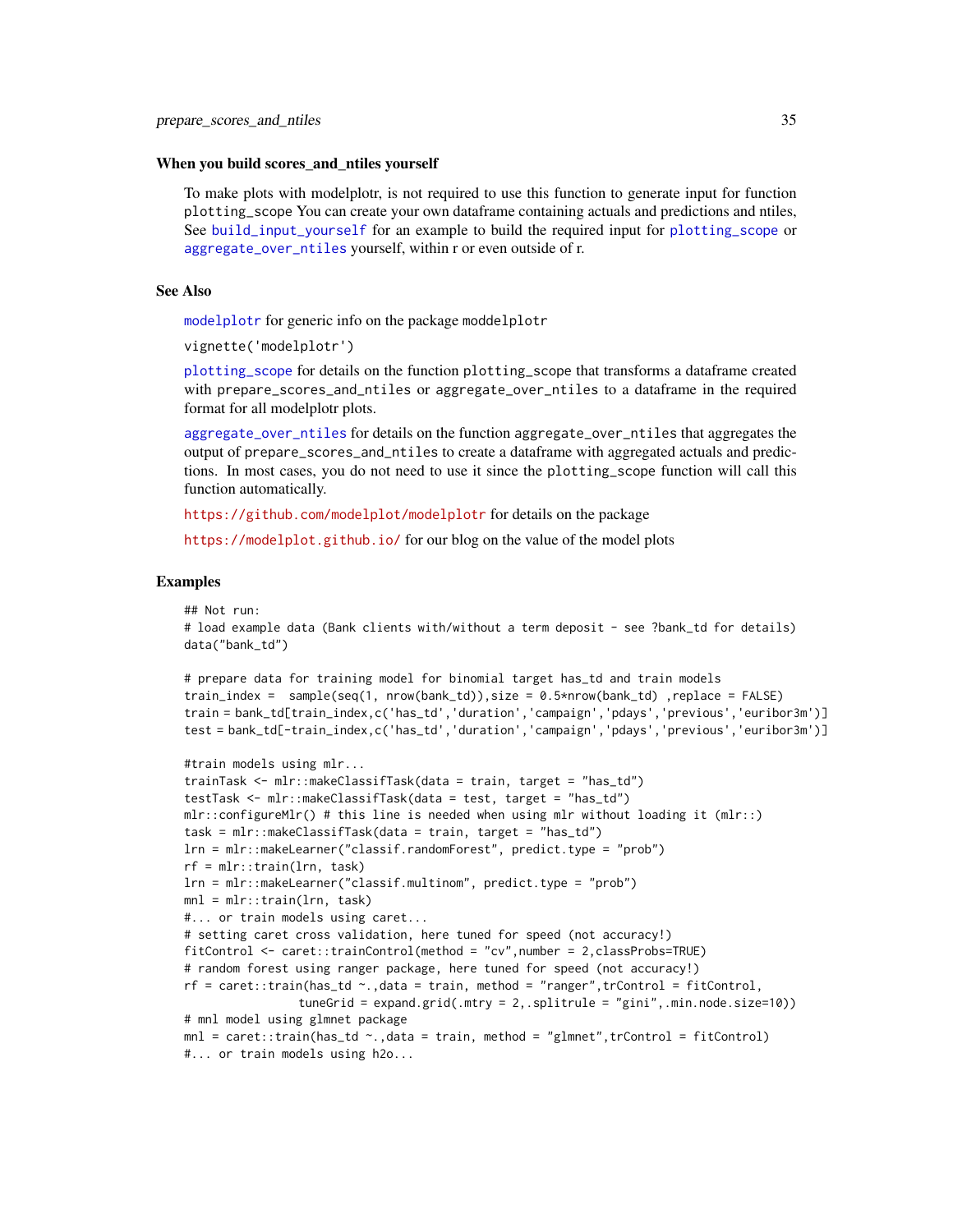```
h2o::h2o.init()
h2o::h2o.no_progress()
h2o_train = h2o::as.h2o(train)
h2o_test = h2o::as.h2o(test)gbm \leftarrow h2o::h2o.gbm(y = "has_t'd",x = \text{setdiff}(\text{colnames}(\text{train}), \text{ "has\_td"}),training_frame = h2o_train,
                          nfolds = 5#... or train models using keras.
x_train <- as.matrix(train[,-1]); y=train[,1]; y_train <- keras::to_categorical(as.numeric(y)-1);
`%>%` <- magrittr::`%>%`
nn <- keras::keras_model_sequential() %>%
keras::layer_dense(units = 16,kernel_initializer = "uniform",activation = 'relu',
                   input\_shape = NCOL(x_train))%>%
  keras::layer_dense(units = 16,kernel_initializer = "uniform", activation='relu') %>%
  keras::layer_dense(units = length(levels(train[,1])),activation='softmax')
nn %>% keras::compile(optimizer='rmsprop',loss='categorical_crossentropy',metrics=c('accuracy'))
nn %>% keras::fit(x_train,y_train,epochs = 20,batch_size = 1028,verbose=0)
# preparation steps
scores_and_ntiles <- prepare_scores_and_ntiles(datasets=list("train","test"),
                      dataset_labels = list("train data","test data"),
                      models = list("rf","mnl", "gbm","nn"),
                      model_labels = list("random forest","multinomial logit",
                                 "gradient boosting machine","artificial neural network"),
                      target_column="has_td")
plot_input <- plotting_scope(prepared_input = scores_and_ntiles)
plot_cumgains(data = plot_input)
plot_cumlift(data = plot_input)
plot_response(data = plot_input)
plot_cumresponse(data = plot_input)
plot_multiplot(data = plot_input)
plot_costsrevs(data=plot_input,fixed_costs=1000,variable_costs_per_unit=10,profit_per_unit=50)
plot_profit(data=plot_input,fixed_costs=1000,variable_costs_per_unit=10,profit_per_unit=50)
plot_roi(data=plot_input,fixed_costs=1000,variable_costs_per_unit=10,profit_per_unit=50)
```
## End(Not run)

<span id="page-35-1"></span>prepare\_scores\_and\_ntiles\_keras *Build a dataframe containing Actuals, Probabilities and Ntiles for keras models*

# Description

Build dataframe object that contains actuals and predictions on the target variable for each input list in inputlists and each (sequential/functional API) keras model in models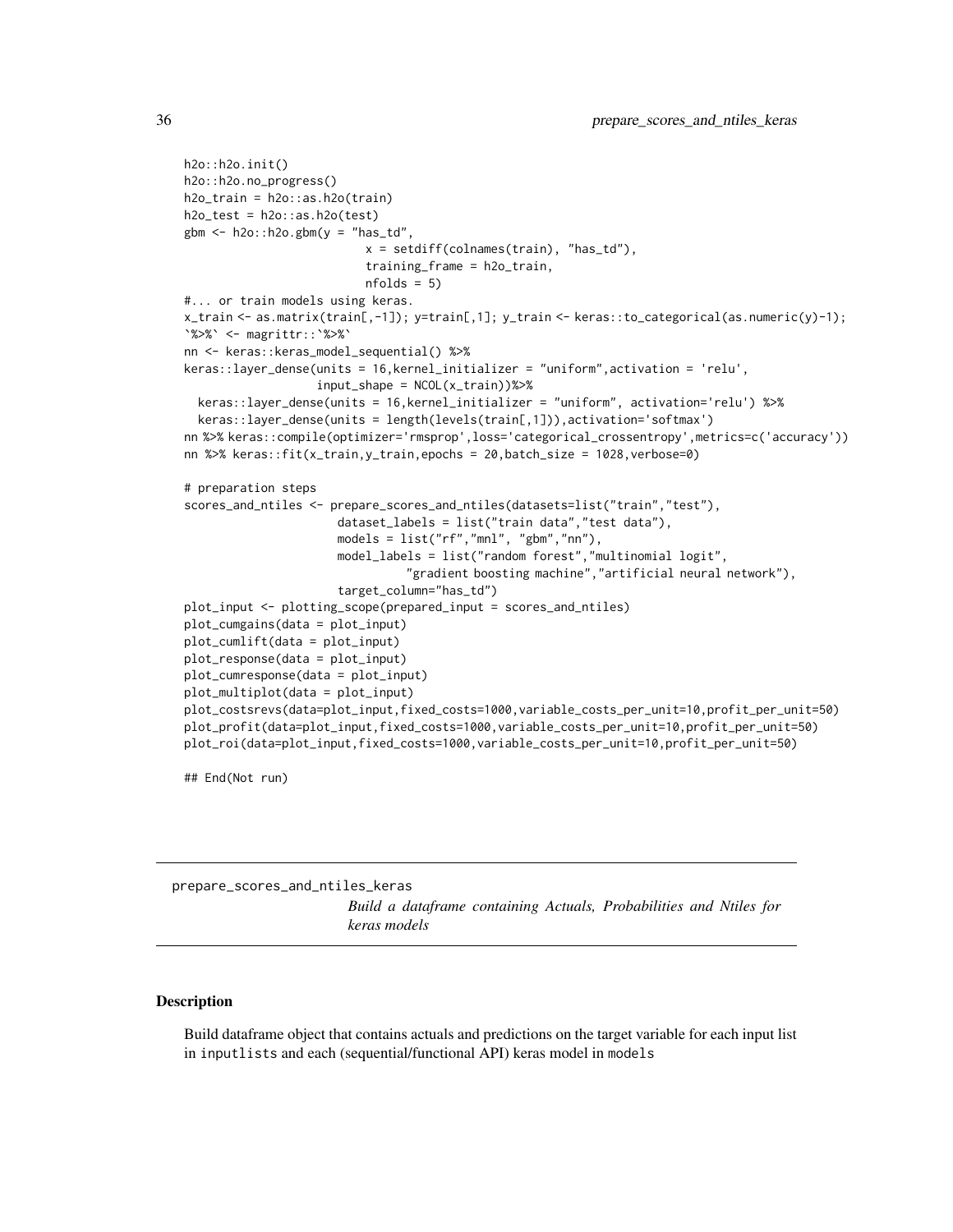```
prepare_scores_and_ntiles_keras(
  inputlists,
  inputlist_labels,
  outputlists,
  select_output_index = 1,
  models,
 model_labels,
  targetclass_labels,
 ntiles = 10
\mathcal{L}
```
# Arguments

| inputlists          | List of Strings. A list of list names, referring to the input list objects to include<br>in model evaluation.                                                                                                                                                                                                                                           |  |
|---------------------|---------------------------------------------------------------------------------------------------------------------------------------------------------------------------------------------------------------------------------------------------------------------------------------------------------------------------------------------------------|--|
| inputlist_labels    |                                                                                                                                                                                                                                                                                                                                                         |  |
|                     | List of Strings. A list of labels for the inputlists, shown in plots. When input-<br>list_labels is not specified, the names from inputlists are used.                                                                                                                                                                                                  |  |
| outputlists         | List of Strings. A list of list names, referring to the output list objects to include<br>in model evaluation.                                                                                                                                                                                                                                          |  |
| select_output_index |                                                                                                                                                                                                                                                                                                                                                         |  |
|                     | Integer. The index of the output of outputlists to evaluate and show in plots.<br>Only relevant for multi-output models, default index value for multi-output mod-<br>els: 1.                                                                                                                                                                           |  |
| models              | List of Strings. List of the names of the keras model objects, containing param-<br>eters to apply models to datasets. To use this function, model objects need to be<br>generated by the keras package. Both models created with keras_model_sequential()<br>as well as models created with the keras functional API are supported by mod-<br>elplotr. |  |
| model_labels        | List of Strings. Labels for the models, shown in plots. When model_labels is<br>not specified, the names from moddels are used.                                                                                                                                                                                                                         |  |
| targetclass_labels  |                                                                                                                                                                                                                                                                                                                                                         |  |
|                     | List of Strings. A list of names to use in plots for the target class values for<br>the selected output. If not specified, the model output column indices are used.<br>Specify the labels in the same order as the model output columns.                                                                                                               |  |
| ntiles              | Integer. Number of ntiles. The ntile parameter represents the specified number<br>of equally sized buckets the observations in each dataset are grouped into. By<br>default, observations are grouped in 10 equally sized buckets, often referred to<br>as deciles.                                                                                     |  |

# Value

Dataframe. A dataframe is built, based on the datasets and models specified. It contains the dataset name, actuals on the target\_column , the predicted probabilities for each target class (eg. unique target value) and attribution to ntiles in the dataset for each target class.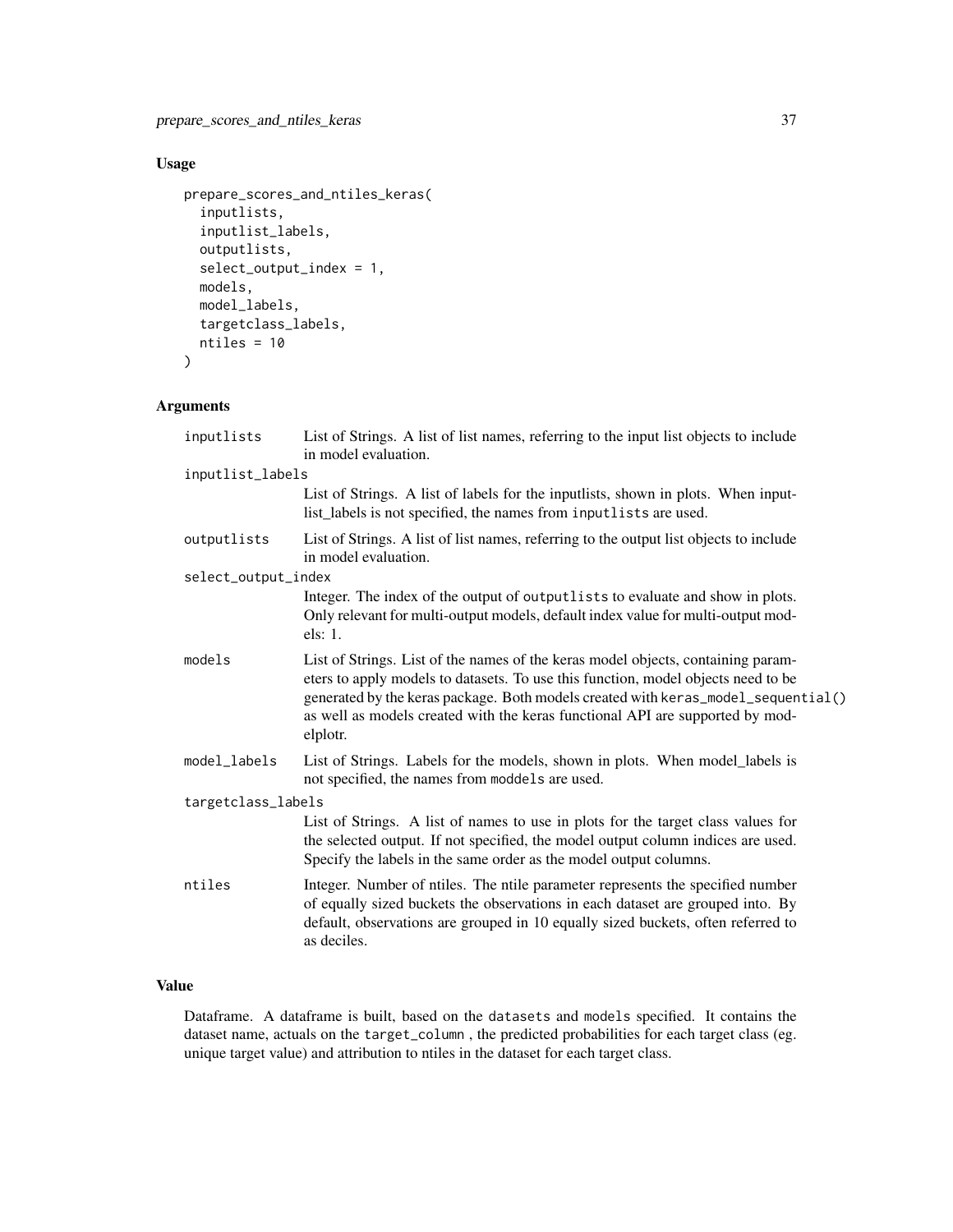#### <span id="page-37-0"></span>When you build scores\_and\_ntiles yourself

To make plots with modelplotr, is not required to use this function to generate input for function plotting\_scope You can create your own dataframe containing actuals and predictions and ntiles, See [build\\_input\\_yourself](#page-5-1) for an example to build the required input for [plotting\\_scope](#page-12-1) or [aggregate\\_over\\_ntiles](#page-1-1) yourself, within r or even outside of r.

# See Also

[modelplotr](#page-9-1) for generic info on the package moddelplotr

vignette('modelplotr')

[plotting\\_scope](#page-12-1) for details on the function plotting\_scope that transforms a dataframe created with prepare\_scores\_and\_ntiles or aggregate\_over\_ntiles to a dataframe in the required format for all modelplotr plots.

[aggregate\\_over\\_ntiles](#page-1-1) for details on the function aggregate\_over\_ntiles that aggregates the output of prepare\_scores\_and\_ntiles to create a dataframe with aggregated actuals and predictions. In most cases, you do not need to use it since the plotting\_scope function will call this function automatically.

<https://github.com/modelplot/modelplotr> for details on the package

<https://modelplot.github.io/> for our blog on the value of the model plots

#### Examples

## Not run:

```
# load example data (Bank clients with/without a term deposit - see ?bank_td for details)
data("bank_td")
```

```
# prepare data for training model for binomial target has_td and train models
train_index = sample(seq(1, nrow(bank_td)),size = 0.5*nrow(bank_td) ,replace = FALSE)
train = bank_td[train_index,]
test = bank_t d[-train_index, ]
```
train\_seq = bank\_td[train\_index,c('has\_td','duration','campaign','pdays','previous','euribor3m')] test\_seq = bank\_td[-train\_index,c('has\_td','duration','campaign','pdays','previous','euribor3m')]

```
#train keras models using keras_model_sequential() .
x_{\text{train}} \leftarrow \text{as_matrix}(\text{train}[, -c(1:2)]); y_{\text{train}} \leftarrow 2-\text{as.numeric}(\text{train}[, 1]);input_train = list(x_train); output_train = list(y_train)x_test \leftarrow as_matrix(test[, -c(1:2)]); y_test \leftarrow 2-as.numeric(test[, 1]);input_test = list(x_test); output_test = list(y_test)
```

```
`%>%` <- magrittr::`%>%`
nn_seq <- keras::keras_model_sequential() %>%
keras::layer_dense(units = 16,kernel_initializer = "uniform",activation = 'relu',
                   input_shape = NCOL(x_train))%>%
keras::layer_dense(units = 16,kernel_initializer = "uniform", activation='relu') %>%
keras::layer_dense(units = 1,activation='sigmoid')
nn_seq %>% keras::compile(optimizer='rmsprop',loss='binary_crossentropy',metrics=c('accuracy'))
nn_seq %>% keras::fit(input_train,output_train,epochs = 20,batch_size = 1028,verbose=0)
```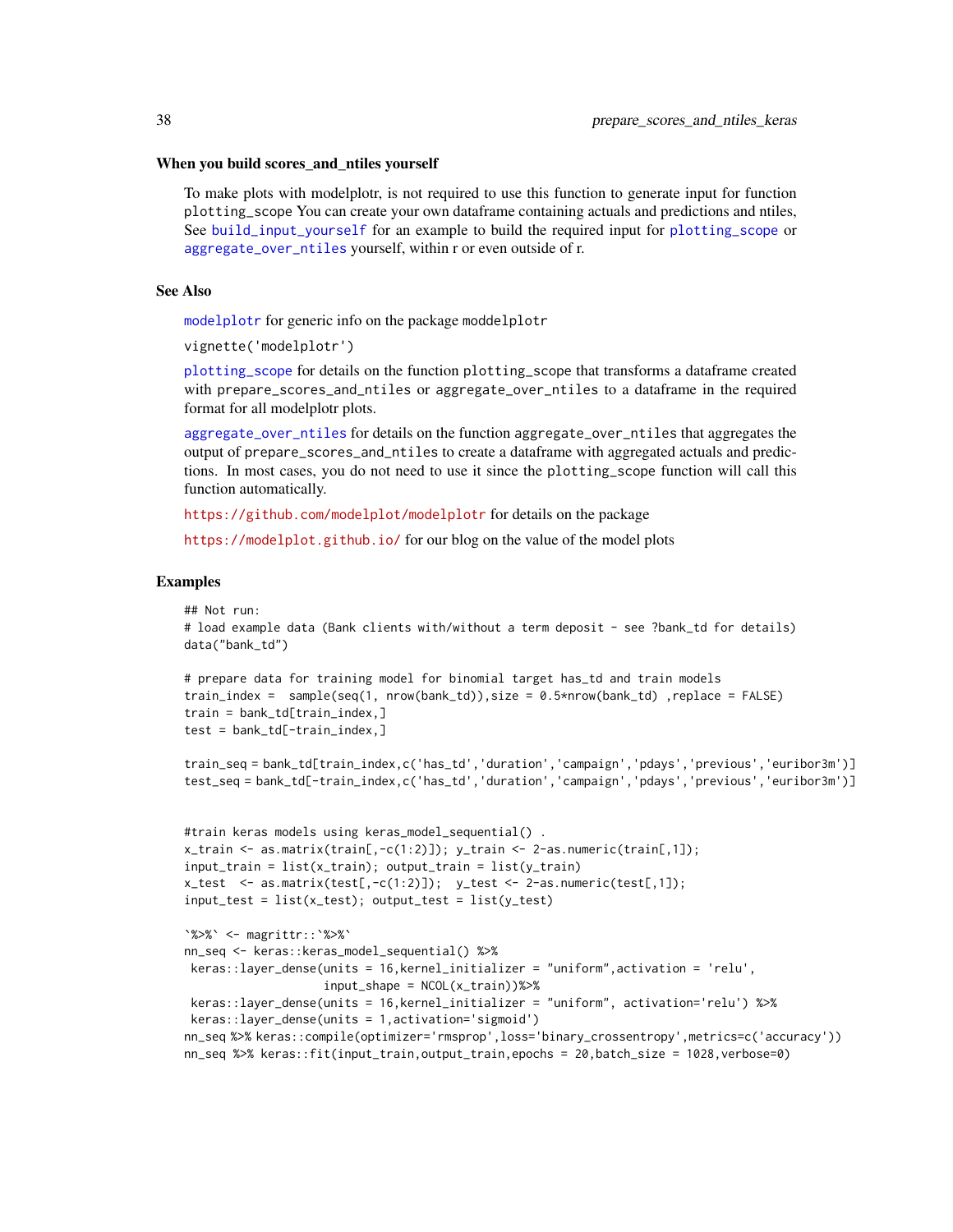```
scores_and_ntiles <- prepare_scores_and_ntiles_keras(inputlists = list("input_train","input_test"),
                          inputlist_labels = list("train data","test data"),
                          models = list("nn_seq"),
                          model_labels = list("keras sequential model"),
                          outputlists = list("output_train","output_test"),
                          select_output_index = 1,
                          targetclass_labels = list("no.term.deposit","term.deposit"),
                          ntiles = 10)
plot_input <- plotting_scope(prepared_input = scores_and_ntiles,scope = "compare_datasets")
plot_cumgains(data = plot_input)
plot_cumlift(data = plot_input)
plot_response(data = plot_input)
plot_cumresponse(data = plot_input)
plot_multiplot(data = plot_input)
#... or train keras models using keras functional api (multi-input / multi-output is supported).
x1_train <- as.matrix(train[,c(3:4)]); y1_train <- as.numeric(train[,1])-1;
x2_train <- as.matrix(train[,c(5:7)]); y2_train <- keras::to_categorical(as.numeric(train[,2])-1,
                                                                        num\_classes = 4;
input_train = list(x1_train,x2_train); output_train = list(y1_train,y2_train)
x1_test \leftarrow as_matrix(test[, c(3:4)]); y1_test \leftarrow as.numeric(test[, 1])-1;x2_test <- as.matrix(test[,c(5:7)]); y2_test <- keras::to_categorical(as.numeric(test[,2])-1,
                                                                        num_classes = 4);
input_test = list(x1_test,x2_test); output_test = list(y1_test,y2_test)x1_input <- keras::layer_input(shape = NCOL(x1_train))
x2_input <- keras::layer_input(shape = NCOL(x2_train))
concatenated <- keras::layer_concatenate(list(x1_input, x2_input)) %>%
keras::layer_dense(units = 16,kernel_initializer = "uniform", activation='relu') %>%
keras::layer_dense(units = 16,kernel_initializer = "uniform", activation='relu')
y1_output <- concatenated %>% keras::layer_dense(1, activation = "sigmoid", name = "has_td")
y2_output <- concatenated %>% keras::layer_dense(4, activation = "softmax", name = "td_type")
nn_api <- keras::keras_model(list(x1_input,x2_input), list(y1_output,y2_output))
nn_api %>% keras::compile(optimizer = "rmsprop",
                         loss = c("binary_crossentropy","categorical_crossentropy"))
nn_api %>% keras::fit(list(x1_train, x2_train),list(y1_train, y2_train),20,batch_size = 1028)
scores_and_ntiles <- prepare_scores_and_ntiles_keras(inputlists = list("input_train","input_test"),
                          inputlist_labels = list("train data","test data"),
                          models = list("nn_api"),
                          model_labels = list("keras api model"),
                          outputlists = list("output_train","output_test"),
                          select_output_index = 2,
                 targetclass_labels = list('no.td','td.type.A','td.type.B','td.type.C'),
                          ntiles = 100)
plot_input <- plotting_scope(prepared_input=scores_and_ntiles,scope="compare_targetclasses")
plot_cumgains(data = plot_input)
plot_cumlift(data = plot_input)
plot_response(data = plot_input)
plot_cumresponse(data = plot_input)
```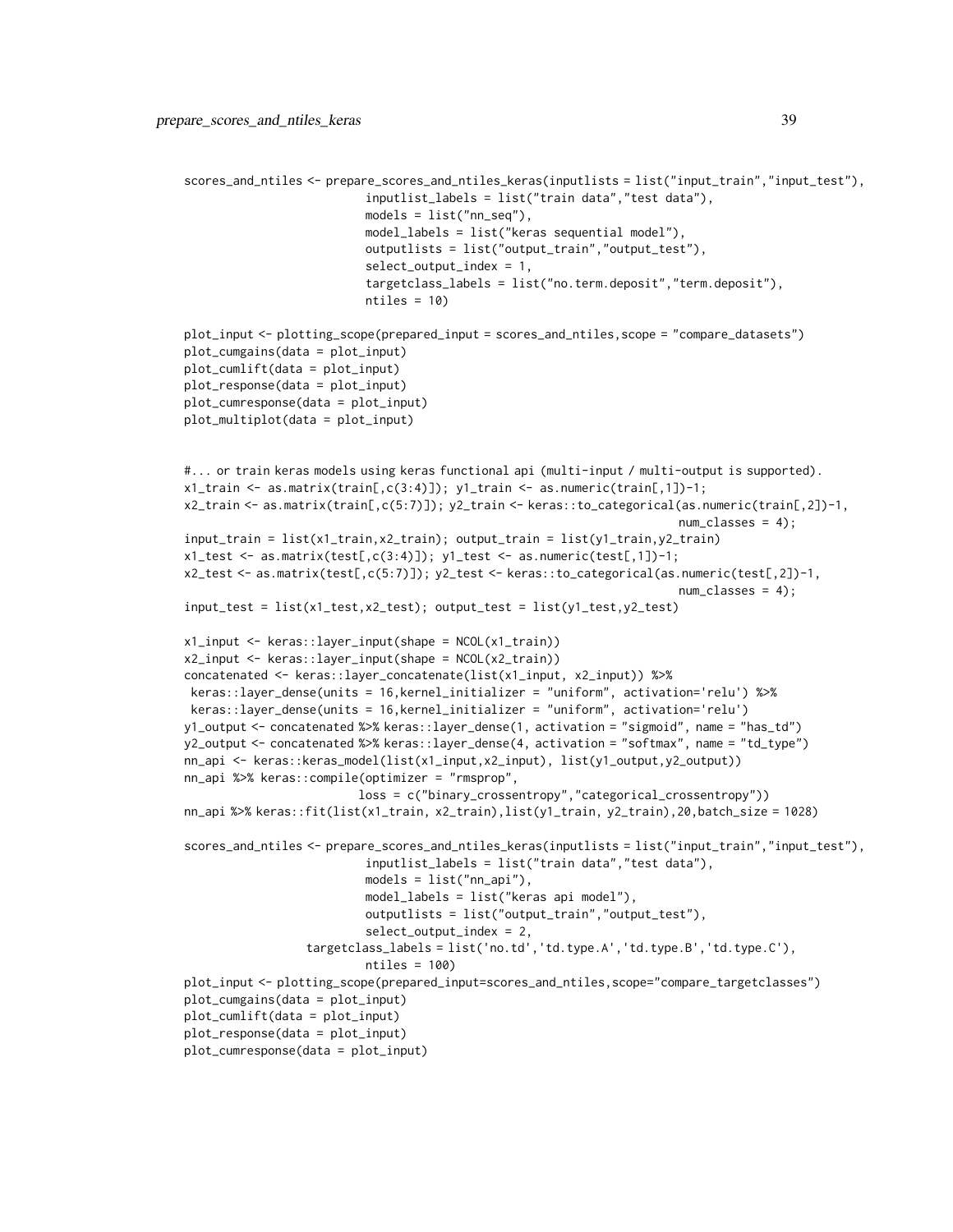```
plot_multiplot(data = plot_input)
```
## End(Not run)